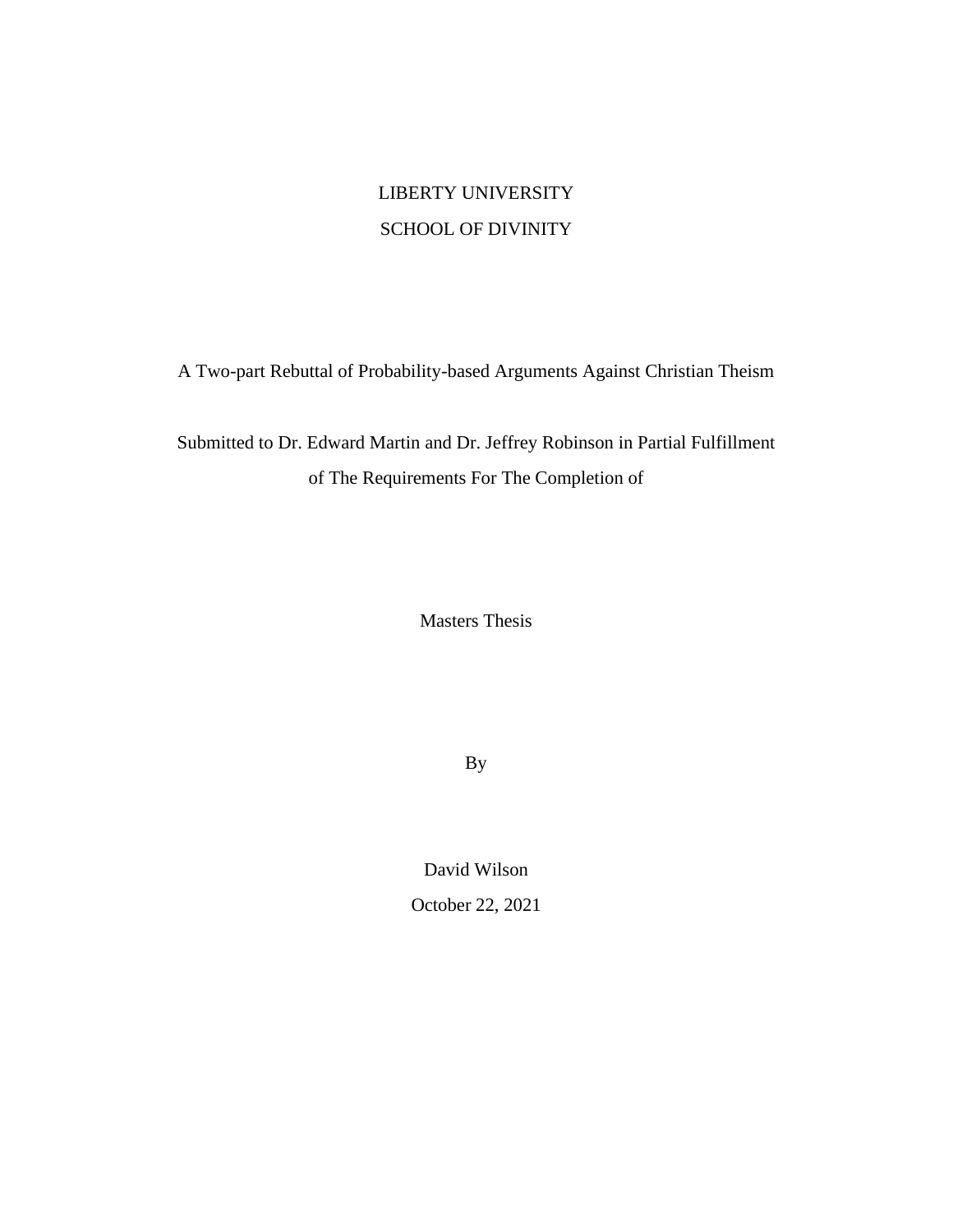# Table of Contents

| . 52 |
|------|
|      |
|      |
|      |
|      |
|      |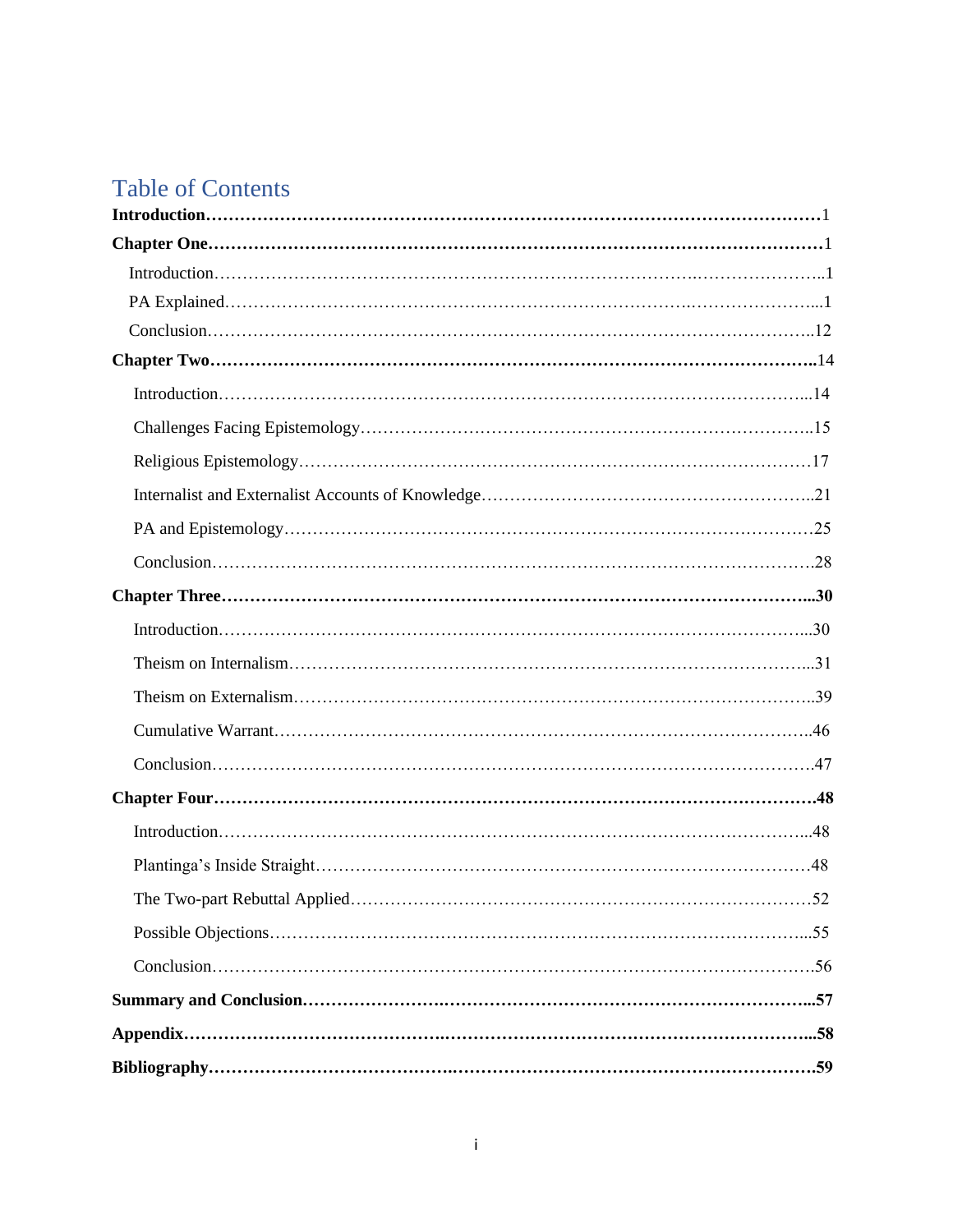## **Introduction**

This thesis will argue that *as long as religious belief enjoys some manner of warrant, it remains justified regardless of how improbable it may be shown to be*. Many atheists use probability-based arguments to show that theism is either untrue, absurd, or otherwise unjustified. Probability arguments of this kind are ultimately attacks on the epistemic grounds of theism. This thesis will propose a two-part rebuttal of probability arguments to show that, because religious belief is thoroughly warranted, it remains justified regardless of these kinds of atheistic arguments.

#### **Chapter One: PA vs God**

## **Introduction**

Probability-based arguments (PA) represent a specific variety of atheistic arguments. Probability is used to adjust and influence beliefs in a plethora of contexts. It is a tool employed by mathematicians, scientists, and many others. For the purposes of this thesis, PA will refer only to instances where probability is used to undermine or debunk theistic belief or warrants for theistic belief. PA may be thought of in terms of categories. What one might intend, when referring to probability in a PA, may differ greatly from person to person. This chapter will consider four PA, used in three different ways, by three separate atheist thinkers. These will include Dylan Evans, Bart Ehrman, and William Rowe respectively. Usages of the term *probability* will be defined and categorized with each example.

#### PA Explained

Dylan Evans elucidates his frustration with his fellow atheists in the fifth chapter of his book *Atheism: All That Matters*. He is specifically disconcerted by those of the so-called New

1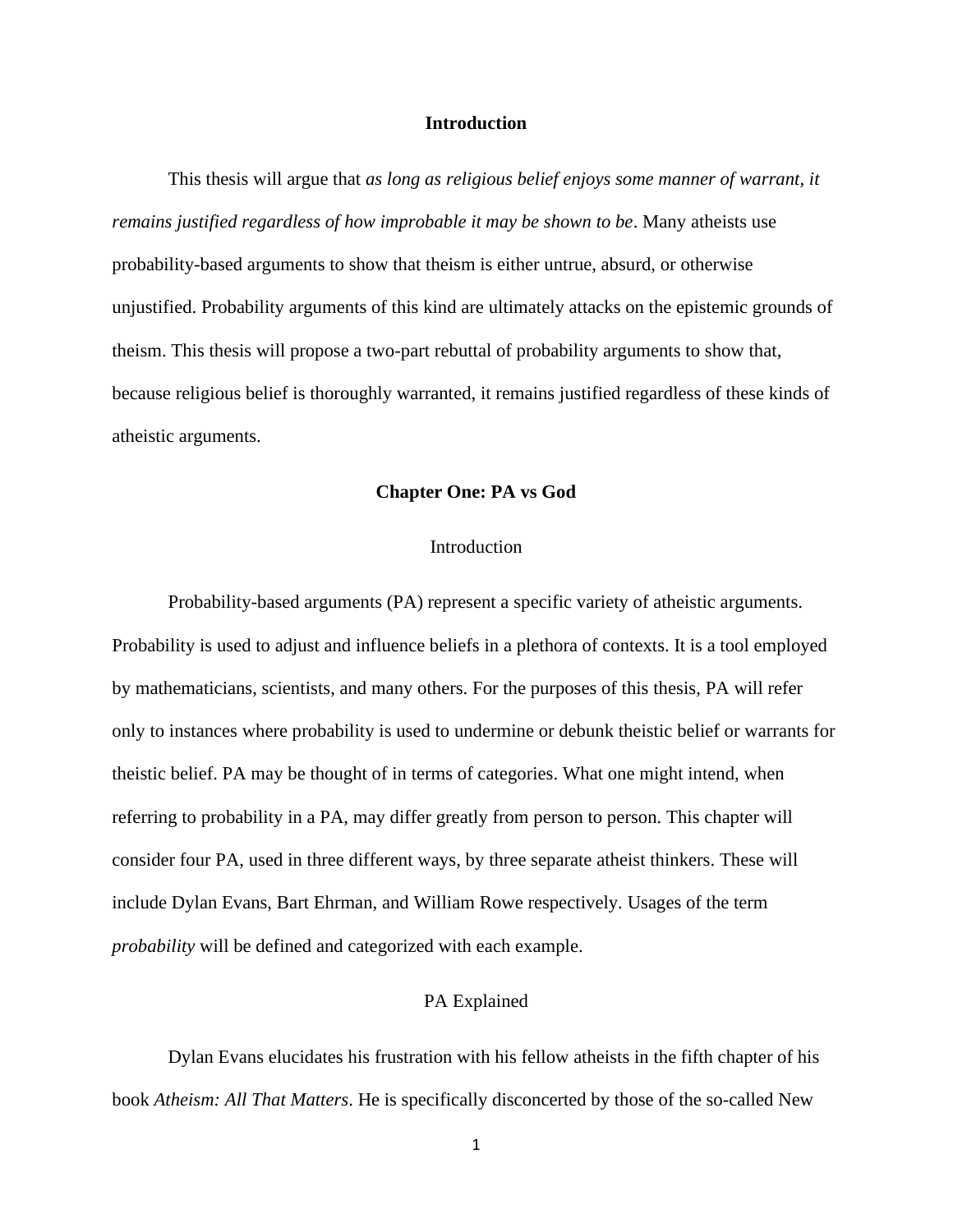Atheist movement and by what he believes to be atheistic proselytism. For Evans, proselytization betrays the spirit of atheism. In an example of this atheistic evangelism at work, Evans points to a campaign organized by the British Humanist Association with the help of Richard Dawkins in 2009. To advertise the appeal of atheistic thinking, hundreds of public transit buses in the UK bore the phrase "*There's probably no God. Now stop worrying and enjoy your life.*" *<sup>1</sup>* Evans found this public advertising campaign distasteful and likened the effort to "missionaries trying to convert others to their religion."<sup>2</sup>

Evans' frustrations with the evangelistic efforts of modern atheism are interesting to say the least. However, it is the reasoning of Dawkins and the British Humanist Association that is most interesting for the purpose of this thesis. There seems to be a curious basis for the evangelistic efforts put forth by Dawkins and his associates. The campaign appeals to probability as justification for leaving theism. What, though, is this probability grounded in? The advertisement claims that theism is improbable, but improbable based on what? Is one to infer that the advertisers have undisclosed information concerning the probability of theism? It does not seem so. It appears that the bus advertisements are appealing to a different kind of probability. This is not *probability* as it is used in the technical or epistemic sense, but rather in the popular, subjective, or common-use sense. That is to say, the reason one should stop worrying about God and enjoy their life is because one can know intuitively that there probably is no God. This subjective thinking is a strange warrant for atheism, but not an uncommon one.

<sup>1</sup> Dylan Evans, Atheism: All That Matters (Hodder &Stoughton, 2014), chapter 5, accessed June 10, 2021, http://ezproxy.liberty.edu/login?url=https://search.credoreference.com/content/entry/hoddervcwc/about\_the\_author/ 0?institutionId=5072.

 $<sup>2</sup>$  Ibid.</sup>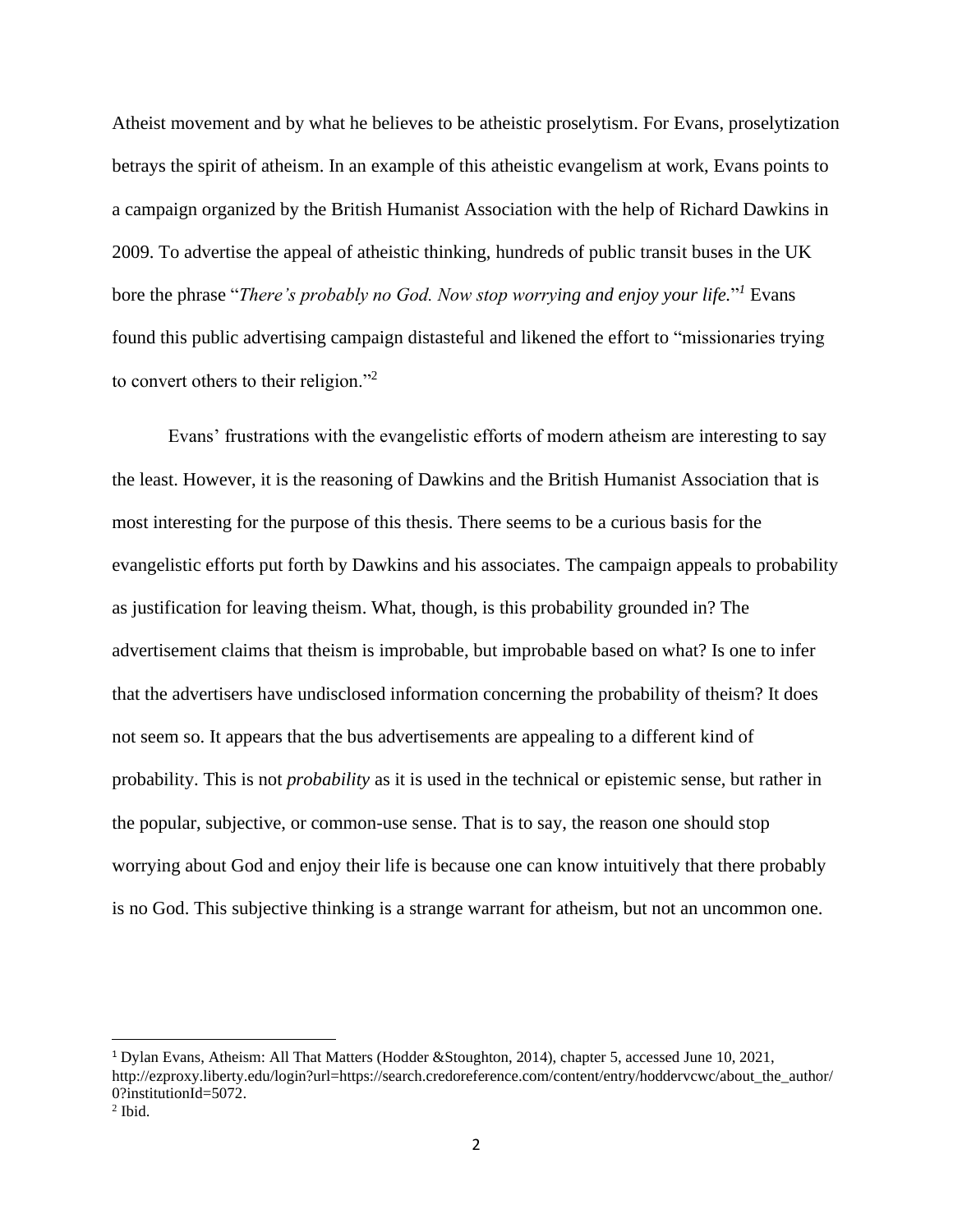The advertising campaign's reasoning is representative of what must surely be the most common objection to the existence of God. Suppose, for example, that there are two coworkers named Lisa and Thomas. Lisa wants Thomas to leave atheism and become a Christian. To win him over, she studies and memorizes a presentation of the *kalam cosmological argument*. When she makes her case for theism to Thomas, he simply laughs and mocks her. He does not even consider the argument's premises. He does not have to. For Thomas, it does not matter how much evidence there is or is not for theism, because his belief in atheism is not based on evidence. Thomas believes in atheism because, as he might put it, invisible wizards from space do not exist.

What, really, would Thomas be getting at with such a statement? In what does Thomas anchor his atheism? It is the same type of thinking that Dawkins and the British Humanist Association seem to be employing on their bus advertisements. Based on what else Thomas *feels*  to be true about reality, he believes that theism is improbable. So improbable, in fact, as to render theism absurd. This type of belief is based on a kind of intuitive warrant. It may be that life experience has convinced Thomas that God probably does not exist. Thomas might say he has never had any of his prayers answered. Perhaps he has never experienced any interaction with angels or demons. He feels like he has only ever experienced the natural world. Because he has concluded that God probably does not exist, there is no reason for Thomas to worry about evidence. He has an intuitive justification that allows him to dismiss theism, stop worrying about it, and focus on enjoying his life.

Evans himself, a former Catholic and priest-in-training, cites this type of subjective intuitive belief as the basis for his own atheism. He explains that, after an enrapturing encounter with the serene natural beauty of the outdoors, he lost his Christian faith "as irrationally" as he

3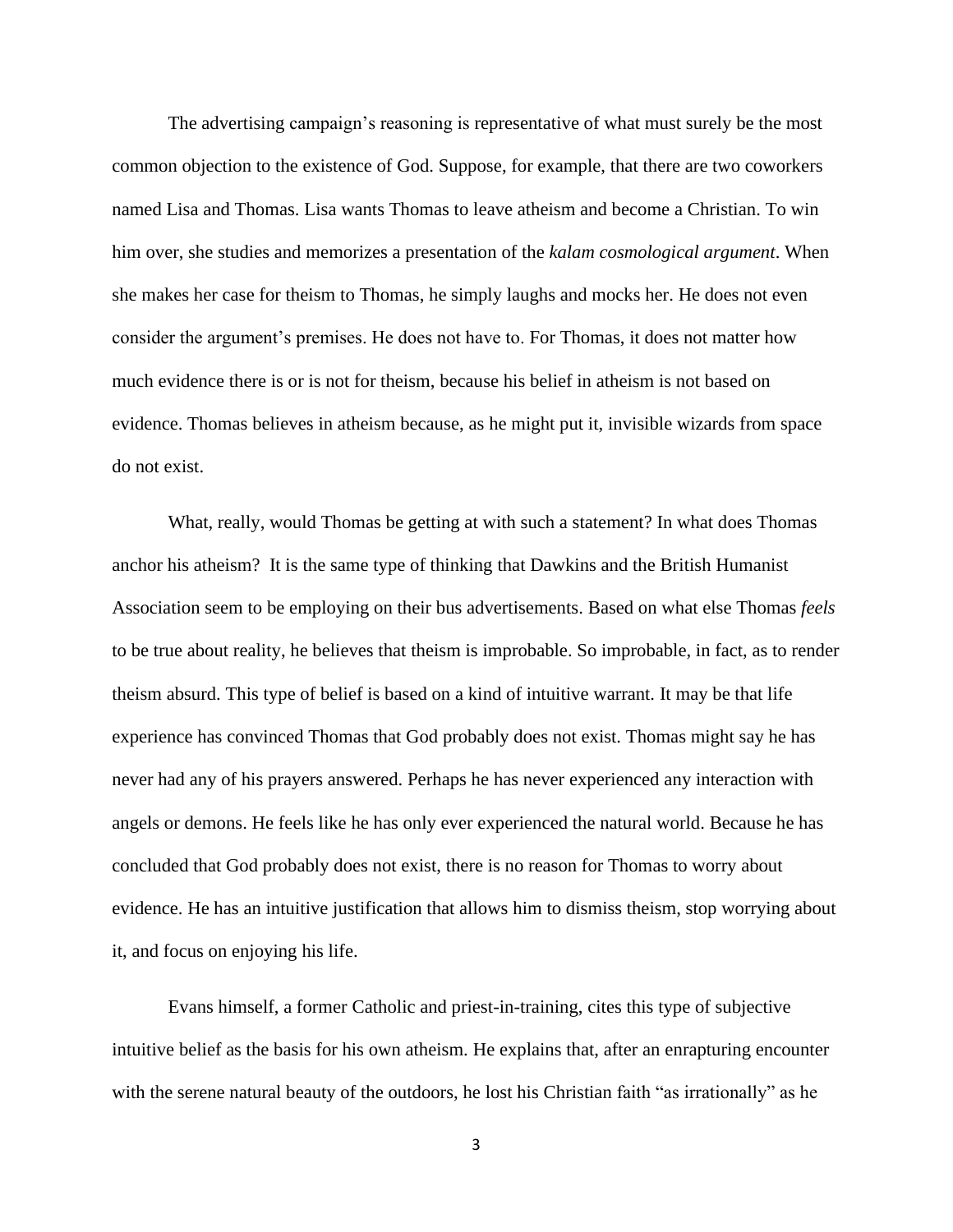had first gained it, "in a strange but compelling personal experience."<sup>3</sup> Something inexplicable about this experience with nature led him to abandon all his theistic convictions. This conversion experience was not brought on by evidential data or intellectual reasoning. It was brought by a feeling or intuition that God probably was not real. While atheists such as Dawkins would certainly allege that hard data is what motivates and vindicates their atheism, the reality is that many atheists such as Evans choose atheism for intuitive reasons rather than evidential reasons.

Individuals such as these are not atheists because they believe science and logic compel them to be so, even if they claimed that was the case. Evans shows that some atheists base their atheism in a subjective intuition. The argument made through the bus advertisements is appealing to this kind of subjective belief. These kinds of PA are not rooted in anything in particular. Just as in the example of Thomas, who dismisses God's existence without considering any evidence to the contrary. These kinds of PA petition one to abandon the superstition of theism for the sensibility of atheism. These PA do not appeal to evidence, but to subjective feelings concerning the likelihood of God's existence.

The reasoning of Dawkins represents the first category of PA, PA that are argued from a position of subjective intuition. This category will be referred to as subjective probability arguments (SPA). There are many atheists who reject theism simply because the supernatural seems to be, based on what they feel is true, an inherently childish thing to believe in. It may be possible for the supernatural realm of God and angels to exist, but for these, it is absurdly improbable. This is not improbability in the technical sense, to say that there is an X% chance

<sup>&</sup>lt;sup>3</sup> Evans, preface.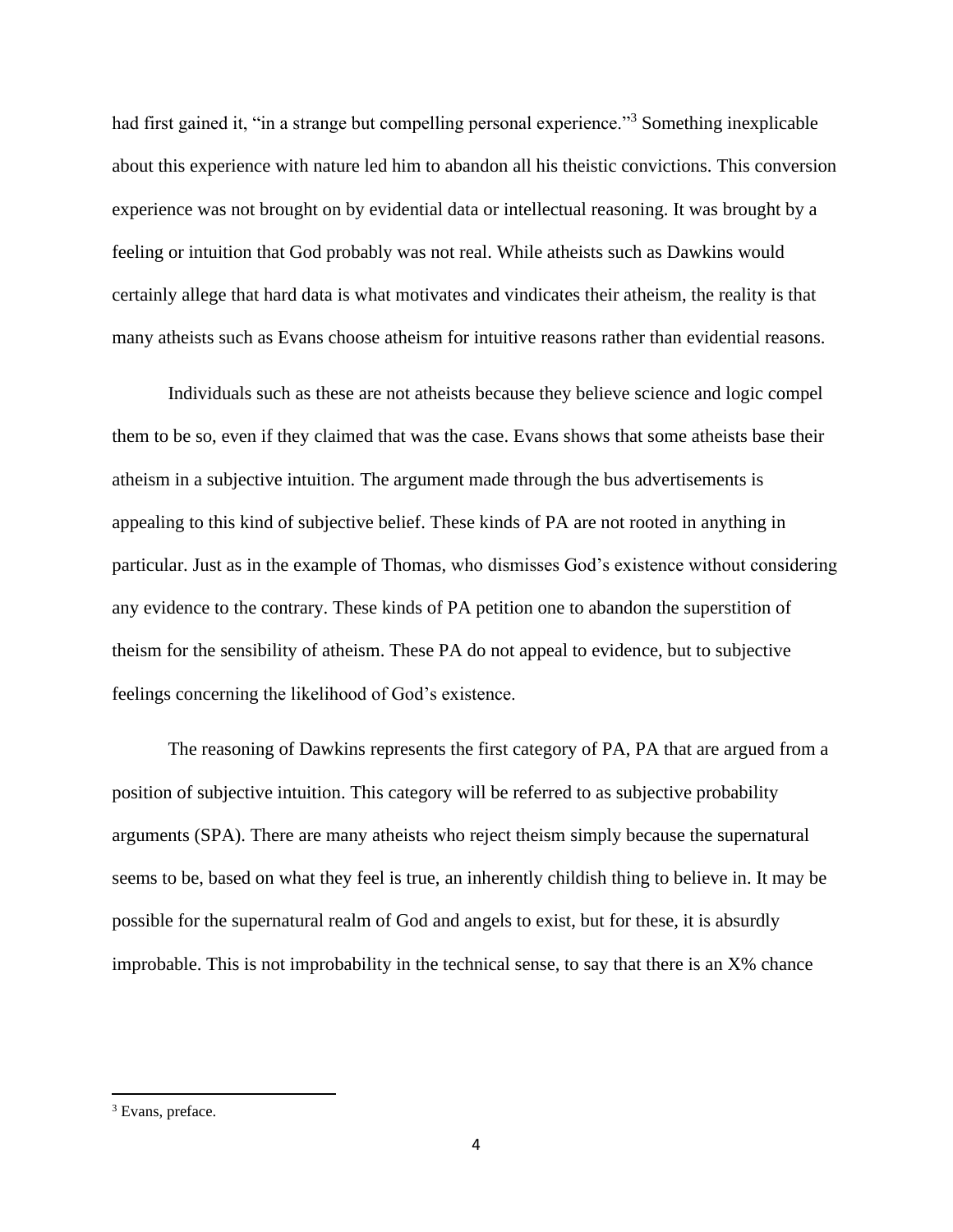that atheism is true. Rather it is improbable in that, given what they feel to be true intuitively, theism seems to be a superstitious and irrational thing to hold to.

The second type of PA is represented by an argument put forth by Bart Ehrman. Ehrman's PA is a rejoinder for the belief that Jesus rose from the dead. Ehrman rebukes "some evangelical Christian scholars" who assert that there is strong historical evidence to support the belief that Jesus was resurrected.<sup>4</sup> It is not clear who Ehrman specifically has in mind when he says this, but it seems that he may be referring to what is known as the *minimal facts argument*. *The minimal facts argument* uses data that both Christians and non-Christians agree to be true to show that the resurrection of Christ was a real historical event. This argument from historical evidence is not convincing for Ehrman.

He does not believe that historians can demonstrate such things. For Ehrman, historians "can only establish what probably happened in the past."<sup>5</sup> He argues that miracles are "beyond historical demonstration."<sup>6</sup> He asserts that the matter of the resurrection is a matter of probability. On his view, it does not matter how much evidence there is for the resurrection, or what manner of historical validity it may have, it only matters how probable it is for someone to raise from the dead. To put it simply, in his own words, "people do not come back to life, never to die again, after they are well and truly dead."<sup>7</sup>

To drive the point home, Ehrman offers an intentionally bizarre and unlikely explanation for the resurrection account. He proposes that two of Jesus' disciples went by themselves to the

<sup>4</sup> Bart D. Ehrman, *Jesus, Interrupted* (New York: HarperCollins, 2009), chapter five, accessed May 15, 2021, https://libertyonline.vitalsource.com/#/books/9780061863288/cfi/6/34[;vnd.vst.idref=copyright]!.

<sup>5</sup> Ibid.

<sup>6</sup> Ibid.

<sup>7</sup> Ibid.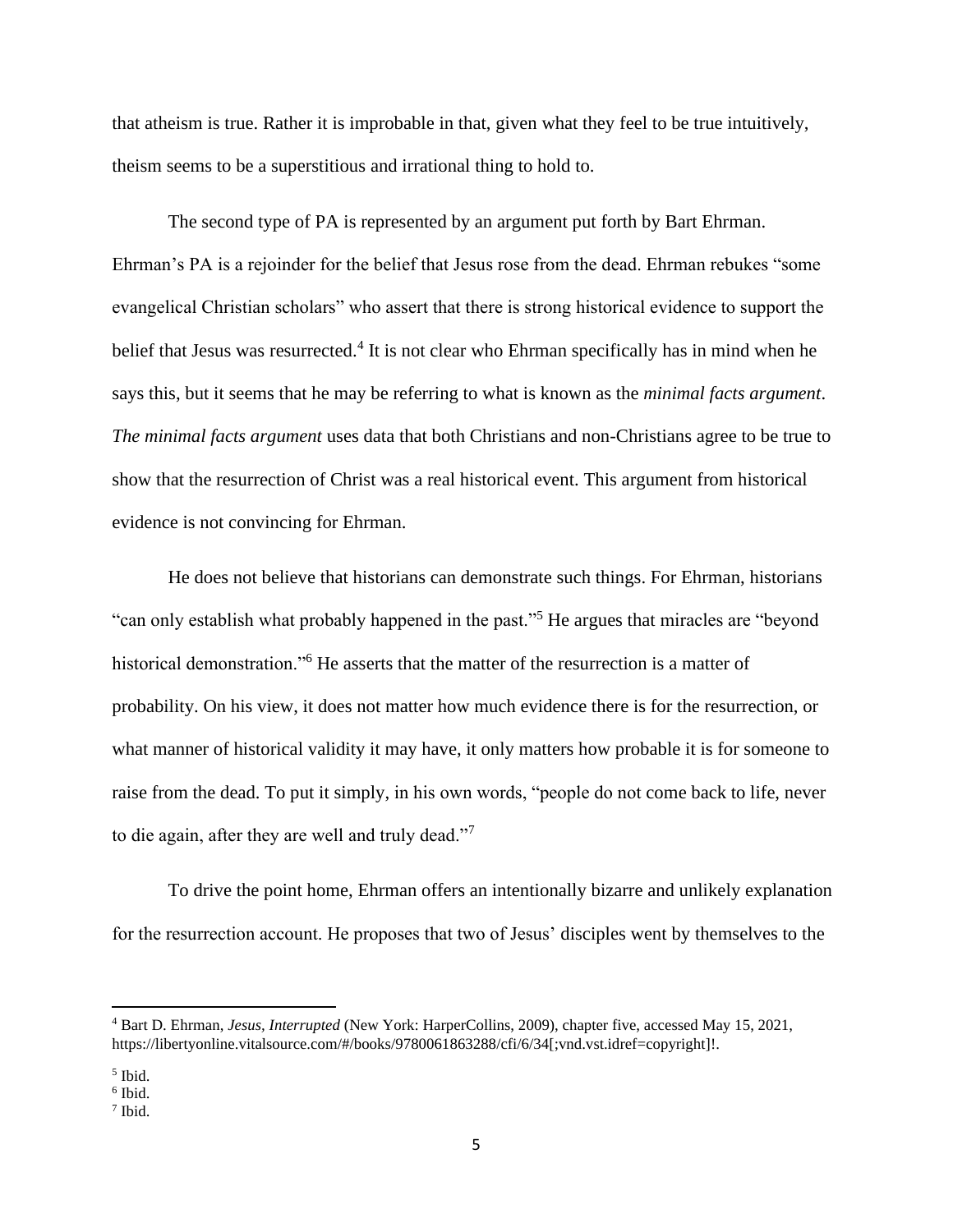unguarded tomb of Jesus. While attempting to steal away the body of Jesus, the pair are caught in the act by two Roman soldiers and are killed. The Romans are then left with a trio of dead bodies, and haul them off to be dumped at Gehenna. Within a few days, Jesus's tomb is found empty by the twelve and the myth of the resurrection begins. While it is unlikely that this could happen, Ehrman reckons that is still more likely than a miraculous resurrection. "From a purely historical point of view," he concludes, "a highly unlikely event is far more probable than a virtually impossible one."<sup>8</sup>

Ehrman's thinking is reminiscent of David Hume, who says similar things concerning the probability of miracles in general. Hume, in his treatment of miracles, speaks to what he considers to be the inherent impossibility of miracles. A miracle by definition, according to Hume, is "a violation of the laws of nature" that is established by "firm and unalterable experience."<sup>9</sup> Miracles are therefore beyond reason, based on the fact that they are miracles. Because of this inherent nature of miracles then, it would be far more probable that the one testifying of the miracle was either a liar or mistaken than it would be that the miracle had truly happened. As with Ehrman's treatment of the resurrection, it would be far more likely that something other than a miracle had taken place.

Ehrman's PA is unique in that, while it is far from a mathematically precise equation, it is also quite distinct from subjective probability arguments. Unlike SPA, based on a feeling or intuitive sense of likelihood, Ehrman's PA contains certain data points one may infer a conclusion from. One can judge, in at least some quantifiable way, that the number of people who have risen from the dead is significantly less than the number of people who have not (D).

<sup>8</sup> Ehrman, chapter five.

<sup>9</sup> David Hume, "Miracles" in *Enquiry Concerning Human Understanding*, ed. Jonathan Bennett (2017), 58, accessed March 3, 2022, https://www.earlymoderntexts.com/assets/pdfs/hume1748\_3.pdf.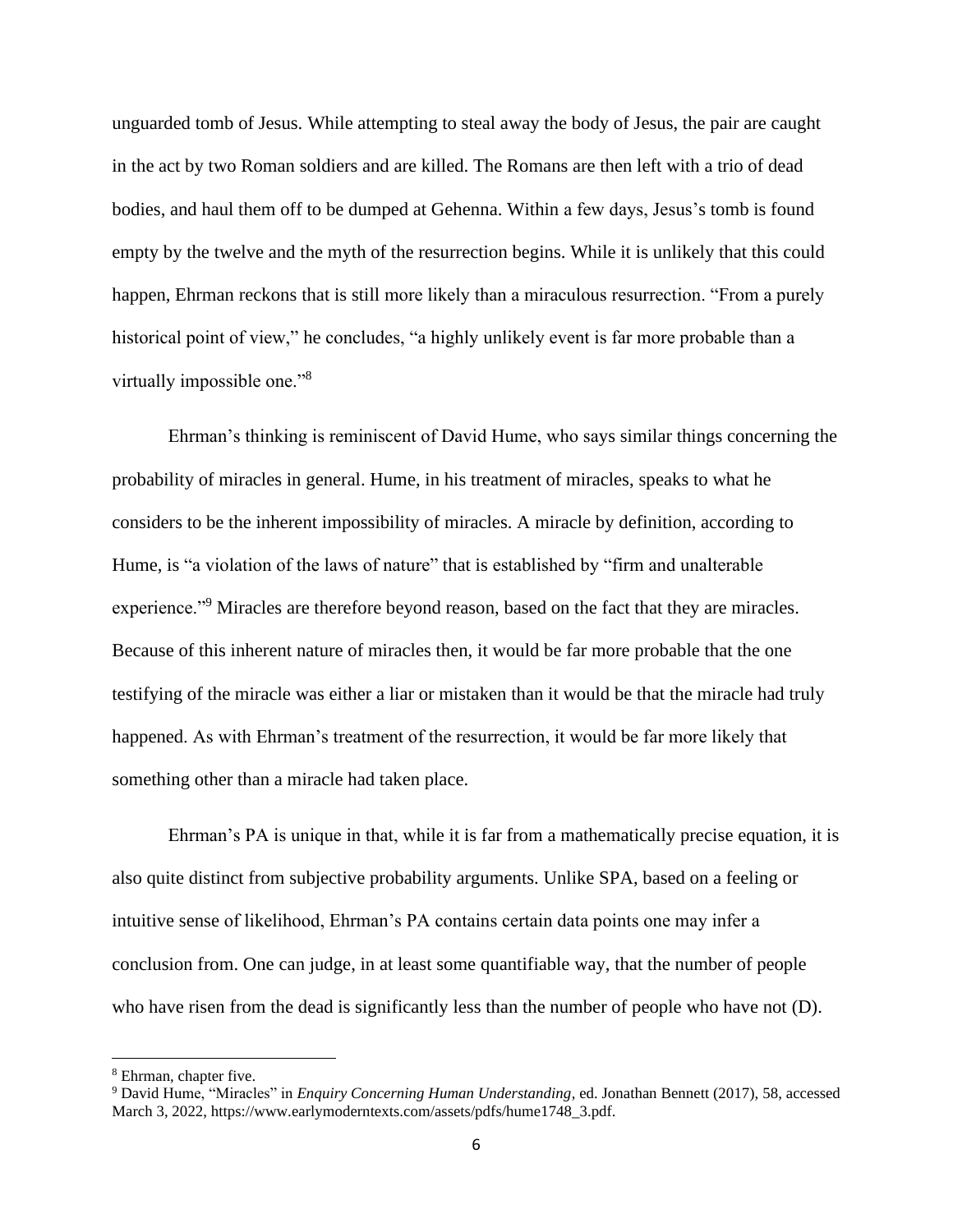This can be weighed against the evidence (E) for the resurrection (R). The conclusion follows that  $E+D=-R$ .

Ehrman insists that his intention here is not to argue that Christ did not rise, or that he did not really appear to the disciples. He states that his desire is only to demonstrate that "there can be no proof" of the resurrection.<sup>10</sup> Saying that of all possible occurrences, "miracles are the least probable."<sup>11</sup> Ehrman's PA then is aimed not necessarily at the resurrection of Christ directly, but at the idea that such an event could be proven historically. Of course, the inference of such a belief, regardless of Ehrman's self-alleged intentions, is that belief in Christ's resurrection is unjustifiable. At least unjustifiable by historical evidence.

Ehrman's PA represents the second category of PA. These are PA that are based on evidence and reasoning. This category will be referred to as epistemic probability arguments (EPA). Epistemic probability is a term that is used often in the conversation of epistemology and warrant for religious belief. William Hasker helpfully defines epistemic probability as "an objective, logical relation, concerned with the degree to which a hypothesis is supported or made probable by other propositions which constitute evidence for it."<sup>12</sup> These are beliefs formed and merited by tautological evidence. For the purpose of this thesis, EPA will be limited to those kinds of arguments such as the argument made by Ehrman.

Contrary to SPA, that are rooted in intuitive belief, EPA undermines how reasonable theistic belief is by weighing it against other things that are already believed to be true. Ehrman's EPA is aimed at undermining evidence for theistic belief. In this case, the evidence for the

 $10$  Ibid.

 $11$  Ibid.

<sup>12</sup>William Hasker, "Is Christianity Probable? Swinburne's Apologetic Programme," Religious Studies 38. No. 3, (September 2002): 253-264, accessed February 19, 2020, https://www.jstor.org/stable/20008419.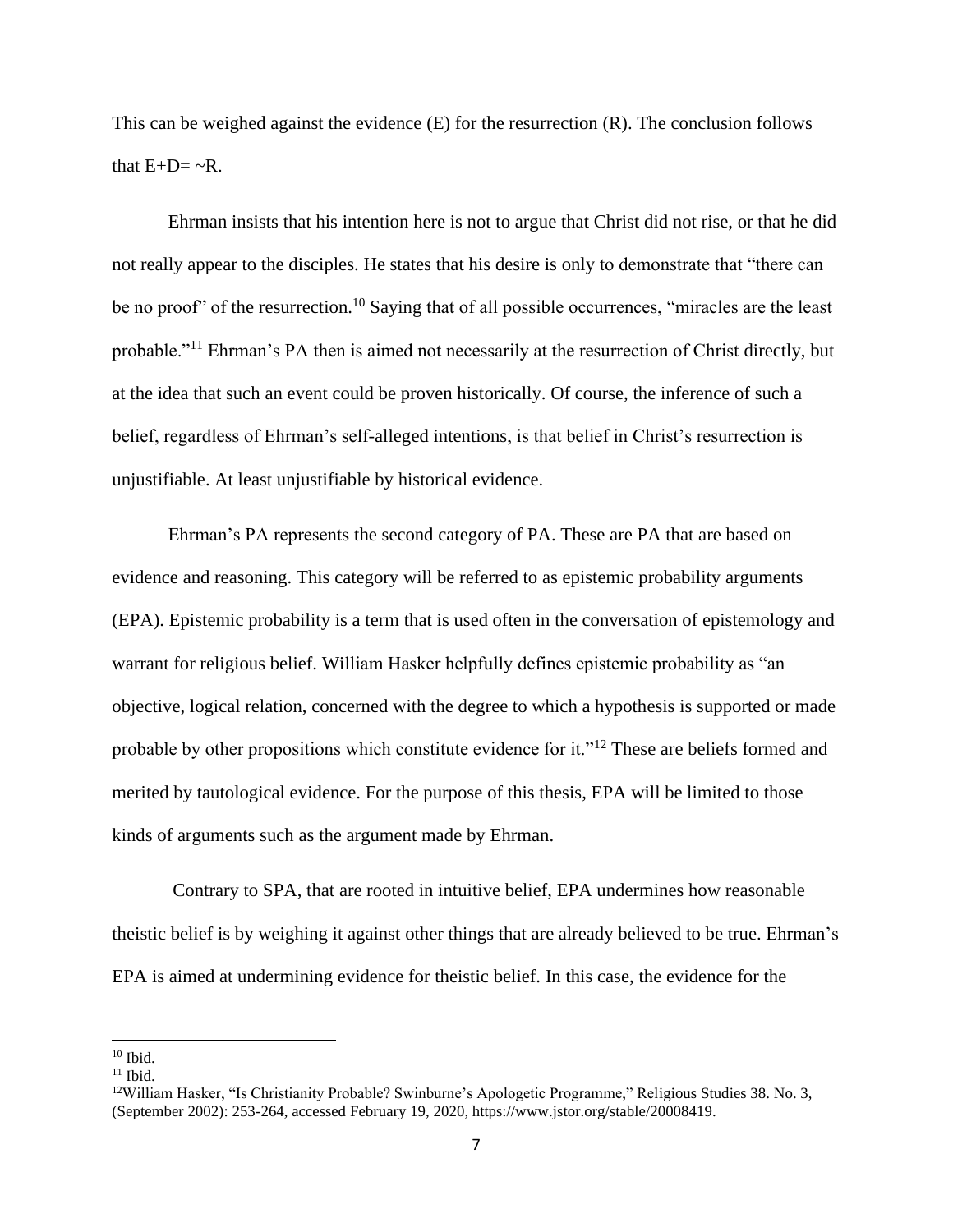resurrection of Jesus Christ. This is a consequential attack. Belief in the resurrection is the most foundational belief in Christian theism. If the resurrection of Christ can be discredited, all of Christian theism suffers. If there is a low probability that the resurrection is true, there is by extension a low probability that anything Christianity asserts is true.

The final atheist thinker who will be considered is William Rowe. Rowe offers two separate arguments using probability. First in his *The Problem of Evil and Some Varieties of Atheism*, an argument against theism from gratuitous evil. Secondly, is his *The Evidential Argument from Evil: A Second Look*. A developed and rethought version of his first argument. His first offering, *The Problem of Evil and Some Varieties of Atheism*, is an EPA like what was put forth by Ehrman. Rowe, like Ehrman, uses what is known to be true and weighs it against theism to determine a sense of probability.

Rowe's argument against theism is reminiscent of the argument laid down by Epicurus. He challenges the idea that it is possible for a God to exist who is omnipotent as well as omnibenevolent, as purported by Christian theism. His argument states that:

1. There exist instances of intense suffering which an omnipotent, omniscient being could have prevented without thereby losing some greater good or permitting some evil equally bad or worse. 2. An omniscient, wholly good being would prevent the occurrence of any intense suffering it could, unless it could not do so without thereby losing some greater good or permitting some evil equally bad or worse. 3. There does not exist an omnipotent, omniscient, wholly good being.<sup>13</sup>

Most theists would agree that Rowe's premise [2] is perfectly reasonable, and Rowe's premise [3] seems to follow necessarily if [1] and [2] are true. So, the whole of the argument

<sup>&</sup>lt;sup>13</sup> William Rowe, "The Problem of Evil and Some Varieties of Atheism," American Philosophical Quarterly vol. 16, no. 4 (October 1979): 335-34, accessed May 2021, https://www.jstor.org/stable/20009775.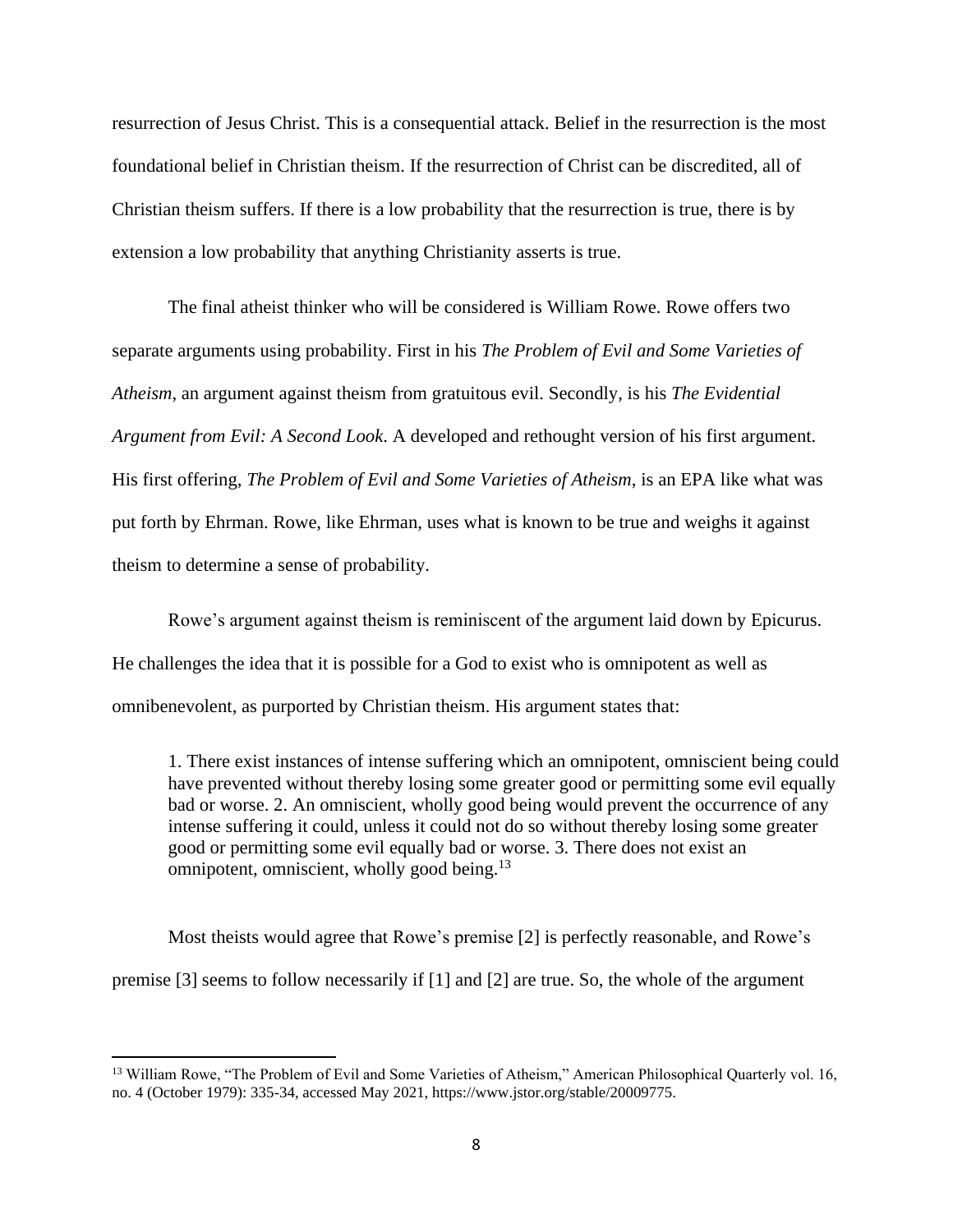hinges on Rowe's premise [1] being true. Because [1] appears to be true prima facie, Rowe's premise [3] initially seems to be unavoidable. Rowe has a problem though. The theist is under no obligation to believe that [1] is true. Man, after all, is a finite being with limited understanding. As such, he is inherently incapable of being able to approach the understanding of an infinite being. Man is not in a position to make any sort of judgment on whether Rowe's premise [1] is true or not, as he does not have the understanding or information required to make such an inference.

Rowe attempts to answer this difficulty with a hypothetical tragedy. He proposes a bolt of lightning that strikes a tree, igniting a wildfire and entrapping a baby deer. The fawn is not killed, but terribly burned, lingering for several days in torturous anguish. Finally, the pitiful creature dies unbeknownst to the outside world. Is it possible for an omnipotent and omniscient being to rescue the creature from this fate? The answer is emphatically yes. The problem for the theist here is that it doesn't seem to be true that there is any rhyme or reason for the fawn's torment.

If there is no reason for the fawn's suffering, then Rowe's premise [1] is true. Of course, if [1] is true then the logical cascade begins. The formula flows from [1], to [2], to the inevitable [3]. Nevertheless, the fact remains that mankind is unqualified to make such inferences. The very definition of omniscience implies that there are things God knows that mankind is incapable of knowing. Therefore Rowe's premise [1], in the absolute sense, can never be known to be true. As long as man is a finite being it will never be possible to say definitively that God has no good reason for allowing the fawn's suffering. Unless mankind is able to achieve perfect understanding of all things, it will be impossible to determine whether there is good reason for the fawn's torment or not. Rowe himself acknowledges this point. This is where Rowe employs an EPA.

9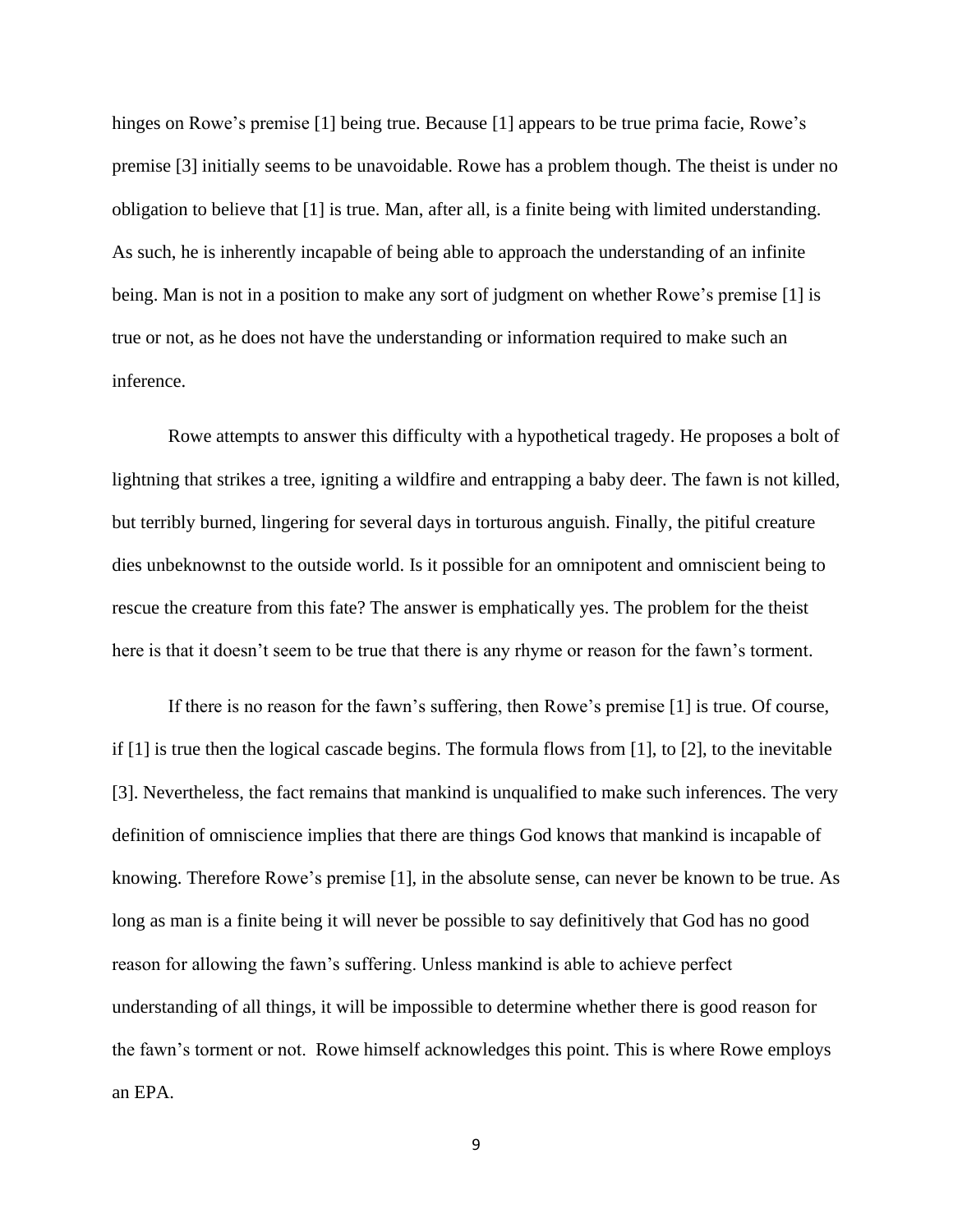Rowe argues that, though it is impossible to *prove* [1], it is *reasonable* to believe [1]. Furthermore, one must recognize that the tormented fawn is not a singular or isolated event. There are many such cases involving animals as well as people, presumably happening every day. When one considers this, Rowe says, "it seems quite unlikely all the instances of intense suffering occurring daily in our world are intimately related" to a greater plan of an omnibenevolent and omniscient deity.<sup>14</sup> This is so unlikely for Rowe, that "the idea that none of this suffering could have been prevented" by God is "an extraordinary absurd idea, quite beyond our belief."<sup>15</sup> The suffering of the fawn makes theism improbable, this in turn makes atheism the more reasonable thing to believe.

Though the development of Rowe's argument is more thorough than Ehrman's EPA, one can notice the similarities. Ehrman's EPA asserts that, because it is more common for someone to remain deceased after they have truly died, it is more likely than not that a resurrection has not occurred. Because it is more likely than not that a resurrection has not occurred, one is compelled to believe that a resurrection has not occurred. For Ehrman, whether or not belief in the resurrection is viable depends on how probable it is relative to what else one understands to be true. In the same way, Rowe demands that the justification for belief in atheism can be found in how probable [3] is relative to what one understands to be true about gratuitous suffering.

An example of the final type of PA, and perhaps the rarest form of PA, comes in Rowe's second offering titled *The Evidential Argument from Evil: A Second Look*. This PA is a development of the previous argument. In this PA, Rowe uses *Bayes Theorem* to demonstrate that it is more probable than not, given the reality of evil, that God does not exist. To achieve

<sup>14</sup> Rowe, Some Varieties of Atheism, 337.

 $15$  Ibid.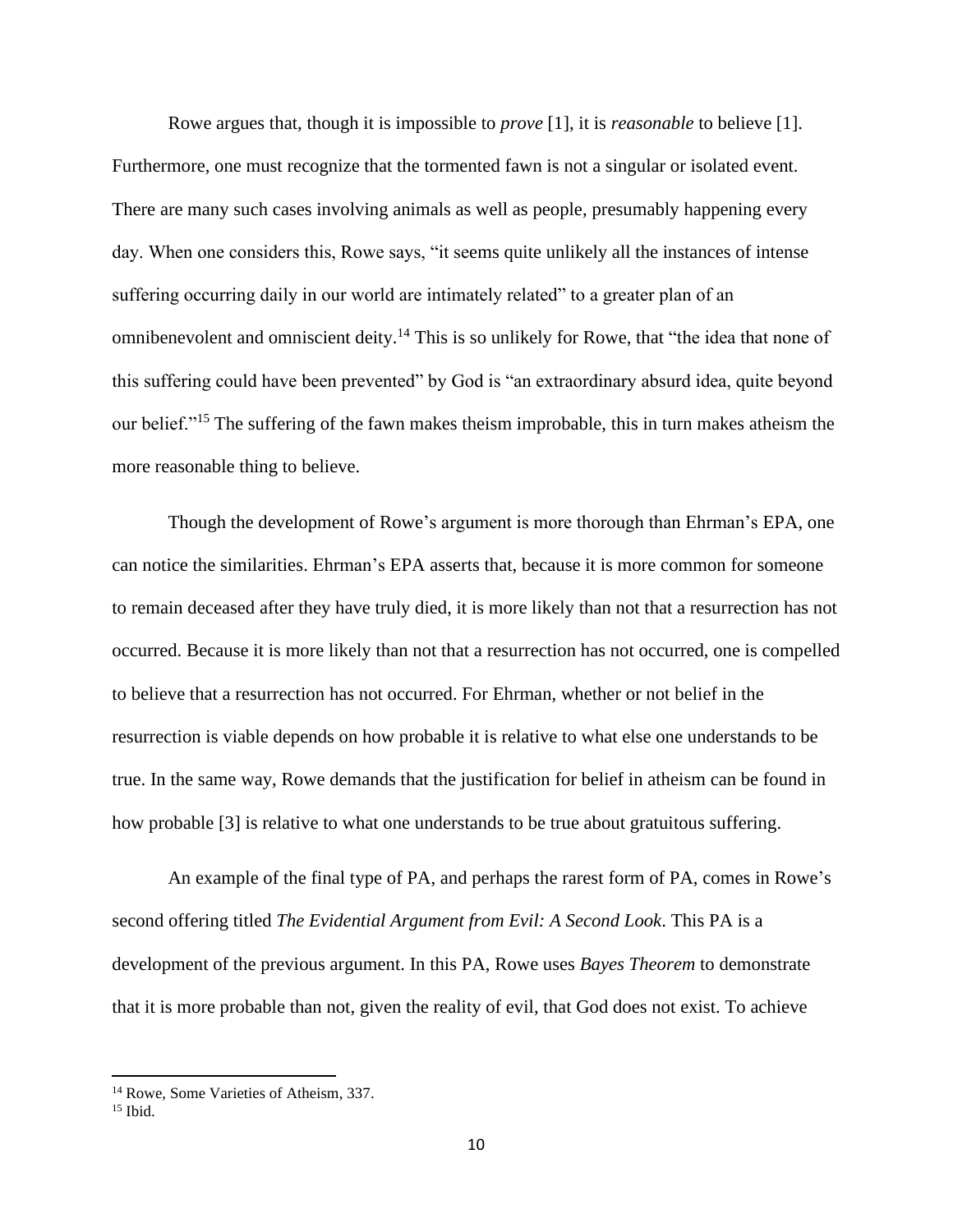this, Rowe assigns a value to the various relevant beliefs. Rowe determines that, given one's background knowledge concerning evidence for and against theism, Pr(G/K) is equal to Pr( $\sim$ G/k), giving both a value of 0.5.<sup>16</sup> Rowe believes that by adding P and Q, it can ultimately be shown that  $Pr(\sim G/K) > Pr(G/K)$ .

Using the formula  $Pr(Q/K) = [Pr(G/K) \times Pr(Q/G\&K)] + [Pr(\sim G/K) \times Pr(Q/\sim G\&K)]$ , Rowe establishes that Pr  $(Q/K)$  is equal to 0.5.<sup>17</sup> This follows because  $\sim$ G gives Q a value of 1, just as G gives Q a value of 0. The formula then might be expressed numerically as  $0.5 \times 0 + 0.5$ X 1. As Rowe explains:

On the left side of the plus sign, we have  $0.5 \times 0$ , for the conjunction (G&k) entails that Q is false. On the right side of the plus sign we have  $0.5 \times 1$ , for Q is entailed by  $\sim$ G. So Pr(Q/k) = 0.5. If we accept the earlier assignment of 0.5 to Pr(P/G&k), then  $Pr(P/k) = 0.75$ , with the result that  $Pr(Q/P \& k) = 0.666$ . But aside from this argument, it is evident that  $Pr(P/k) > Pr(Q/k)$ .23 So, given that  $Pr(P/k) < 1$ , if  $Pr(Q/k) = 0.5$ , it follows that  $Pr(Q/P\&k) > 0.5$ . In fact, if our argument is correct,  $Pr(Q/P\&k) = 1 - Pr(G/P\&k)$ , and this will be true no matter what non-zero assignments less than 1 are made to Pr(P/k),  $Pr(G/k)$ , and  $Pr(O/k)$ .<sup>18</sup>

Rowe reasons that when P is added to  $Pr(Q/K)$  it makes the probability of Q greater than 0.5. In this way, Rowe establishes that "P not only makes Q more likely than it otherwise would be but also makes it more likely than not."<sup>19</sup> From here Rowe abandons Q altogether, insisting that, given the formula, P tips the balance between G and ~G, making it more probable than not that ~G is true. If Q is greater than 0.5, then it stands to reason that G must be less than 0.5. The result being that it is improbable that God exists and Christian theism is true.

<sup>&</sup>lt;sup>16</sup> See appendix for explanation of terms.

<sup>&</sup>lt;sup>17</sup> William Rowe, "The Evidential Argument from Evil: A Second Look," in *The Evidential Argument from Evil* ed. Daniel Howard-Snyder (Bloomington, IN: Indiana University Press, 1996), 269, Kindle.

<sup>18</sup> Rowe, Evidential, 269.

<sup>19</sup> Ibid., 269-270.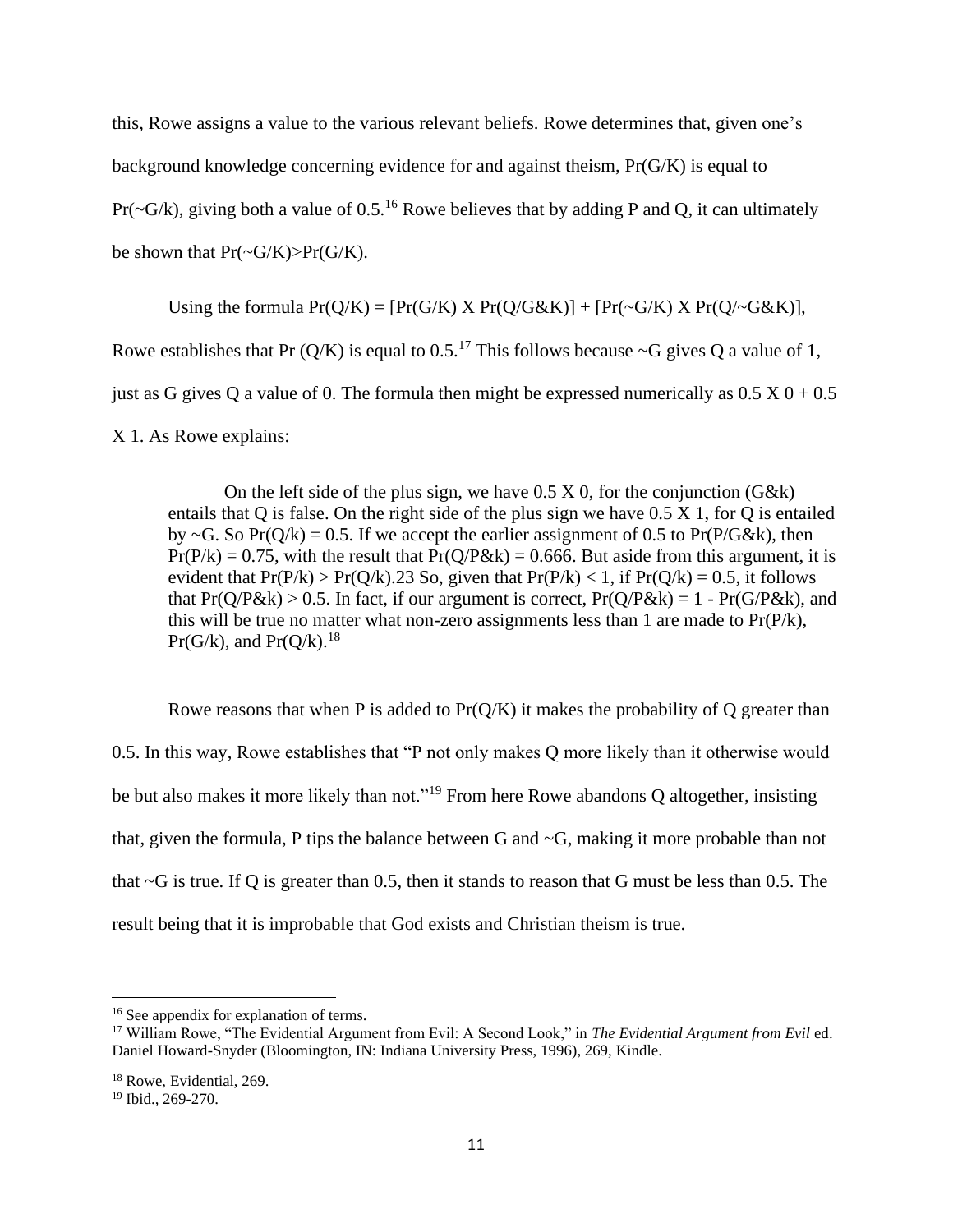This is an example of the final category of PA that will be referred to as technical probability arguments (TPA). A TPA endeavors to demonstrate that theistic belief is improbable in the mathematical sense. Richard Swinburne calls this type of reasoning "statistical probability."<sup>20</sup> Swinburne explains that statistical probability measures "the proportion of events" of one kind in a collection of events of another kind."<sup>21</sup> Simply put, a TPA discredits the warrant for epistemic integrity by weighing its likelihood in a technical sense. Such an argument might assert that there is only an X% chance that God exists where X is a significantly low percentage. By whatever means a TPA is implemented, it will undermine and discredit the theist's position by utilizing mathematical probability.

## Conclusion

This chapter has shown four examples of PA with the intent of illustrating two specific points. First, it has illustrated how bromidic PA are. It is commonplace for the atheist thinker to seek to undermine rather than defeat theistic belief. Whether that effort consists of an attack on Christian theism itself, or an attack on a specific warrant for Christian theism, these atheists believe that the improbability of theism vindicates their atheism. Second, it has illustrated the ways that PA might be used. This chapter has shown there are no less than three separate categories of PA. These being SPA, EPA, and TPA.

Prima facie, one may already detect flaws in the use of PA to establish or discredit warrant for theism or atheism. Unless the probability of theism can be shown to be absolutely 0,

<sup>20</sup> Richard Swinburne, *The Coherence of Theism: Second Edition* (Oxford, United Kingdom Oxford University Press, 2016), 46, accessed September 11, 2021,

http://liberty.summon.serialssolutions.com/#!/search?bookMark=eNrjYmDJy89LZWbgtTS3MDC0NLQwMrU0N2 Jj4MlPzrM0NTG0NLE0MuBkEA\_JSFVIzs9ILUrNS05VyE9TKMlIzSzO5WFgTUvMKU7lhdLcDIZuriHOHrrF-Yk5mUmpRSWVBoZARml8cmJJYk5-erypoaGpkZmpkbGFgYGBiaWhmTE5egC1HTM9.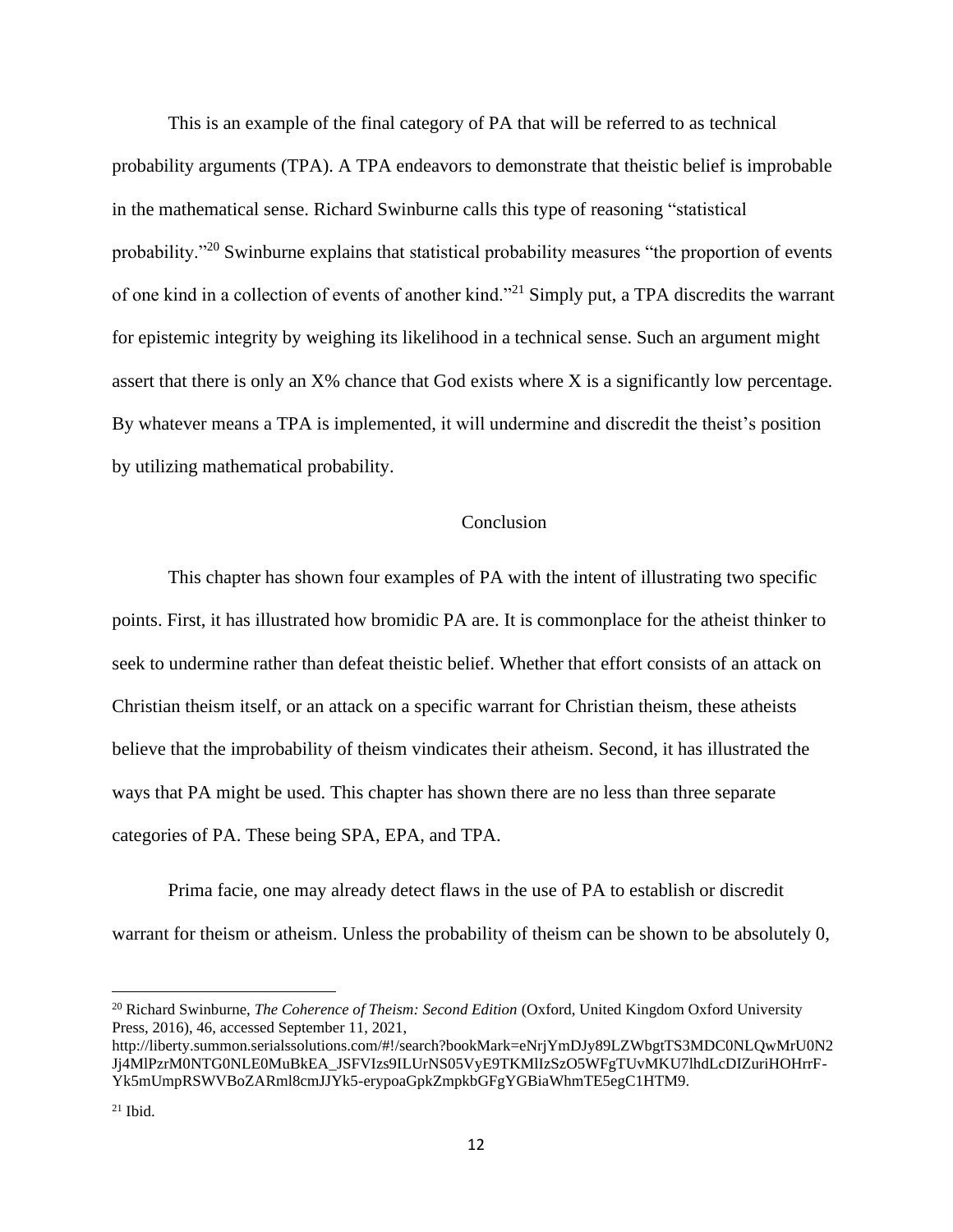PA can not be used as a defeater for theism. Thus, before any thorough examination has taken place, one may observe that the atheist cannot achieve what he sets out to do. Even if there were a 99% chance that atheism was true, the possibility that theism could still be true would remain. Therefore, regardless of what manner of PA is used, the theist might remain warranted in holding to theistic belief. PA, regardless of which category of PA is employed, cannot strip theism of its warrant.

Further chapters will show that PA of any category cannot demonstrate anything of particular interest to the theist. Far from being a grand irrefutable defeater, PA is underwhelming at its very best. Warrant for Christian theism will be established, and a two-part rebuttal of PA against Christian theism will be provided. The thesis will show that the atheist is unable to reduce theistic belief to absurdity using SPA, EPA, or TPA. In fact, it will be established that it is the very attempt to do so that is absurd. The matter of atheism versus theism may only be settled in terms of warrants and defeaters, not in terms of probability.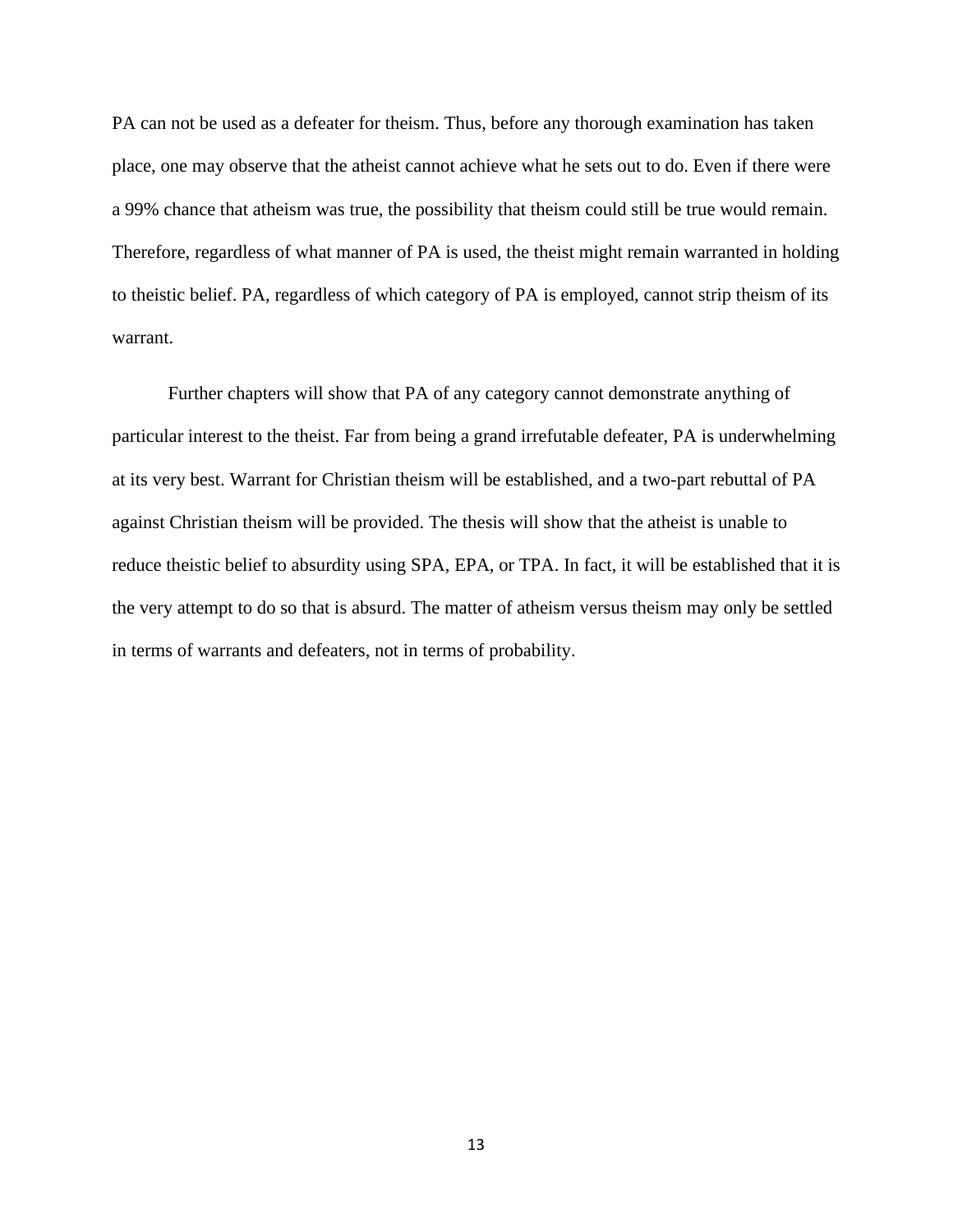## **Chapter Two: PA and Epistemology**

#### Introduction

The question of PA is ultimately not a religious one, but an epistemic one. The field of epistemology uses probability, warrants, and defeaters to ascertain if a belief is held legitimately. By implementing a PA, the atheist is ultimately accusing the theist, in one manner or another, of not possessing sound epistemic justification for their theism. One must ask whether PA can sufficiently serve as a warrant for atheism or a defeater for theism. This chapter will explore the field of epistemology and consider whether PA from atheism can truly render theistic belief unwarranted. It will show that there are two ways one may think about knowledge and justification. These are the positions of internalism and externalism.

While there are diametrically opposed opinions on how religious belief might be justified, in order for theism to be considered knowledge it must enjoy at least *some* type of justifying warrant. For some, that warrant must come in the form of justifying evidence. For others, religious belief can be justified by direct warrant without additional justifying evidence or argumentation. In either case, it seems that probability can have only a limited impact on religious belief. Probability can only adjust one's perception of a belief, it cannot dictate whether a belief is justified. Unless one's belief is solely dependent on probability for its justification, a belief cannot be defeated by PA. Low probability cannot be used as a defeater for a belief which enjoys strong warrants, and theism is strongly warranted. Therefore, whether one holds to an internalist or externalist concept of knowledge, PA can only have a diminutive impact on religious beliefs.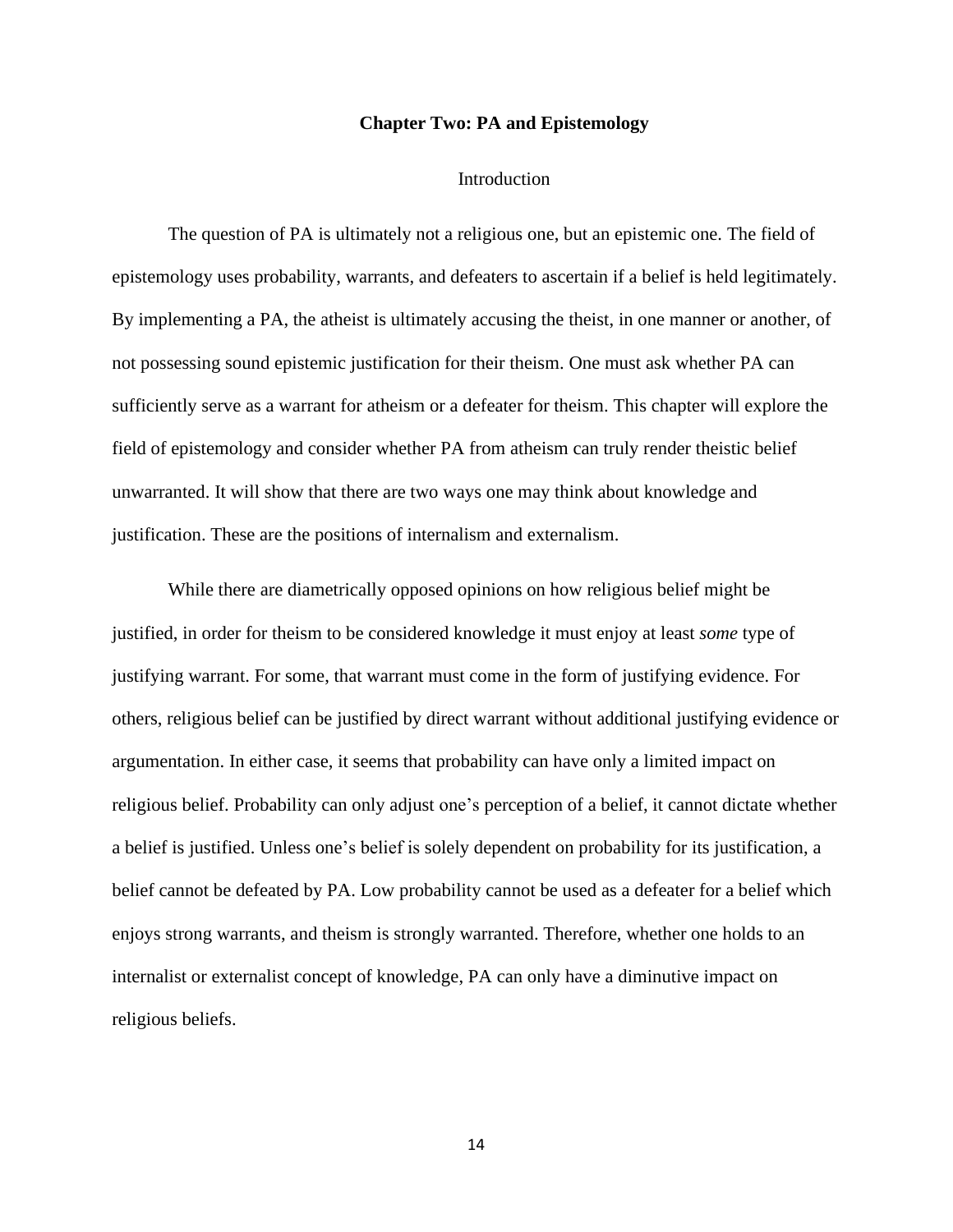## Challenges Facing Epistemology

The first thing that must be addressed in the issue of PA, is to what degree, if any, can PA influence the epistemic grounds for religious belief. To think of it another way, to what degree does probability influence epistemic justification in religious epistemology? After all, there are many grounds and warrants one might use to justify their assent to theism. If a PA is asserting that  $\sim$ G/X, or something similar, what effect might that have and the grounds and warrant a theist has for their belief? To answer this one must plumb the depths of religious epistemology and consider whether PA is even epistemically relevant.

William Alston defines epistemology as the discipline that "is concerned both with the justification of belief and with knowledge."<sup>22</sup> Tyler McNabb adds that "epistemology is roughly the study of knowledge" and is "understood also as the study of justification, warrant, and rationality."<sup>23</sup> Epistemology has become one of the most hotly debated subjects in the world of philosophy. It is disputed "whether justified belief is required for knowledge," as well as whether or not "knowledge requires the impossibility of error," or "requires only that one have sufficient indications of the truth of the belief."<sup>24</sup> Not only that, there are even those that question whether or not belief "is even compatible with knowledge."<sup>25</sup>

It is possible for one to hold to a belief that is unjustified, a belief one does not have good grounds or reasons for possessing. Such a belief, though unjustified, could happen to be true. On the other hand, one could be justified in believing something that happens to not be true. The

<sup>22</sup> William P. Alston, *Perceiving God* (Ithaca, New York: Cornell University Press, 1993), 70, accessed February 5, 2020, https://www.jstor.org/stable/10.7591/j.ctt5hh24c.1.

<sup>23</sup> Tyler Dalton McNabb, *Religious Epistemology*, chapter 1 (Cambridge, England: Cambridge University Press, 2019) accessed February 4, 2020, [https://doi.org/10.1017/9781108558365.](https://doi-org.ezproxy.liberty.edu/10.1017/9781108558365) <sup>24</sup> Alston, 74.

 $25$  Ibid.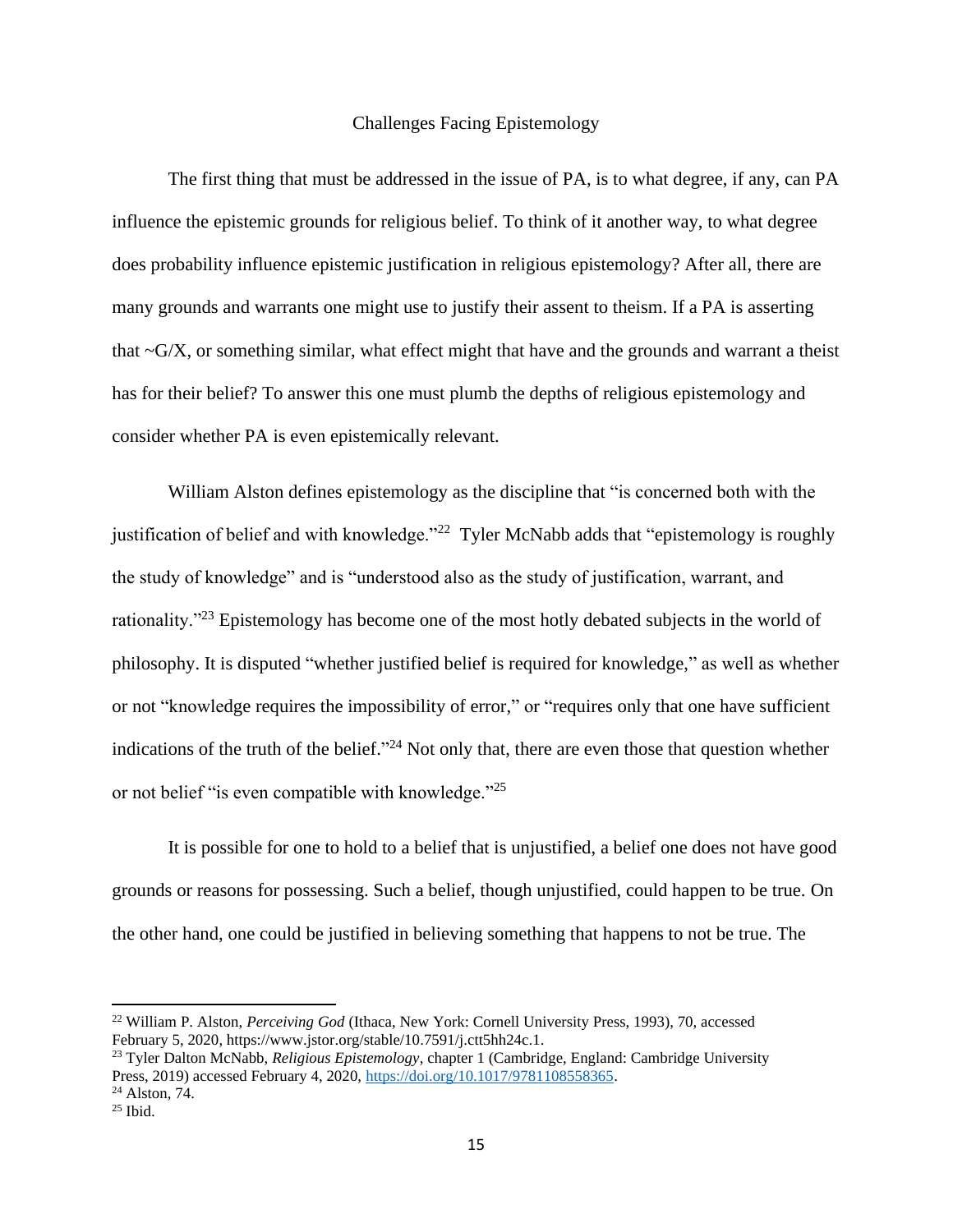question is if either one of these things could be considered knowledge. Kevin Diller defines knowledge as "believing something about the way things really are."<sup>26</sup> Diller's definition of knowledge gives a two-part criterion for being able to know. One must believe that a thing is true, and that thing must be true in reality. By this definition, the unjustified person, who believes something which is true accidentally, does have knowledge. On the other hand, the one who is justified in their belief but believes something untrue, does not have knowledge.

There are many who would disagree with this type of simple definition of knowledge. It is hard to imagine that someone who is correct accidentally could be said to have knowledge. Accidentally believing the truth seems closer to doxastic luck than actual knowledge. Here one can already have a sense of the challenges faced by epistemology. On the definition provided by Diller, it is more important to believe something that happens to be true than it is to be justified in believing it. Perhaps a better definition would qualify knowledge further by adding justification. Perhaps knowledge is equal to *justified* belief that corresponds to reality. This is known as justified true belief (JTB), and it initially seems to answer the challenge of defining what knowledge should look like. On JTB, Schukraft explains: "I know that, for example, I am human because: (1) I believe I am human; (2) my belief is justified (people treat me like a human, not like a dog); and (3) it is true."<sup>27</sup> Unfortunately, JTB is not satisfactory.

<sup>26</sup> Kevin Diller, *Theology's Epistemological Dilemma* (Downers Grove, IL: InterVarsity Press, 2014), 38, accessed February 4, 2021, [https://ebookcentral-proquest-](https://ebookcentral-proquest-/)

com.ezproxy.liberty.edu/lib/liberty/detail.action?docID=2036903.

<sup>27</sup> Jason Schukraft, *Is Justified True Belief Knowledge* (London, England: Macary International, 2017), accessed February 19, 2020,

http://liberty.summon.serialssolutions.com/#!/search?bookMark=eNqdUU1PAyEQxfgRrfbonZunKgMLhZPRpn4k TbzombC7YFAEBdam\_95t6sWrySTz3mTeZN7MBB3EFC1C50AuG0abKzWXoIBSCVLQPTT9w\_fRBBgfo4E5P 0InSrFmDoTyYzQt5Y0QQmEsKH6CFjcRm2jCpviCk8PL\_mOIPb63tXqbLwp-LPhtKNU7b3tc82Bxa4O3Dr\_HtA62f7XXZ-

jQmVDs9Defope75fPiYbZ6un9c3KxmLROKzUzPBFOSMQWm4z2QVlAjCSXOUC46KaDjjhgxwrmkciSMtA1z TLbQ9YSyUwS7uSWZ4Fub64bACAbdmWpCetUcQDK-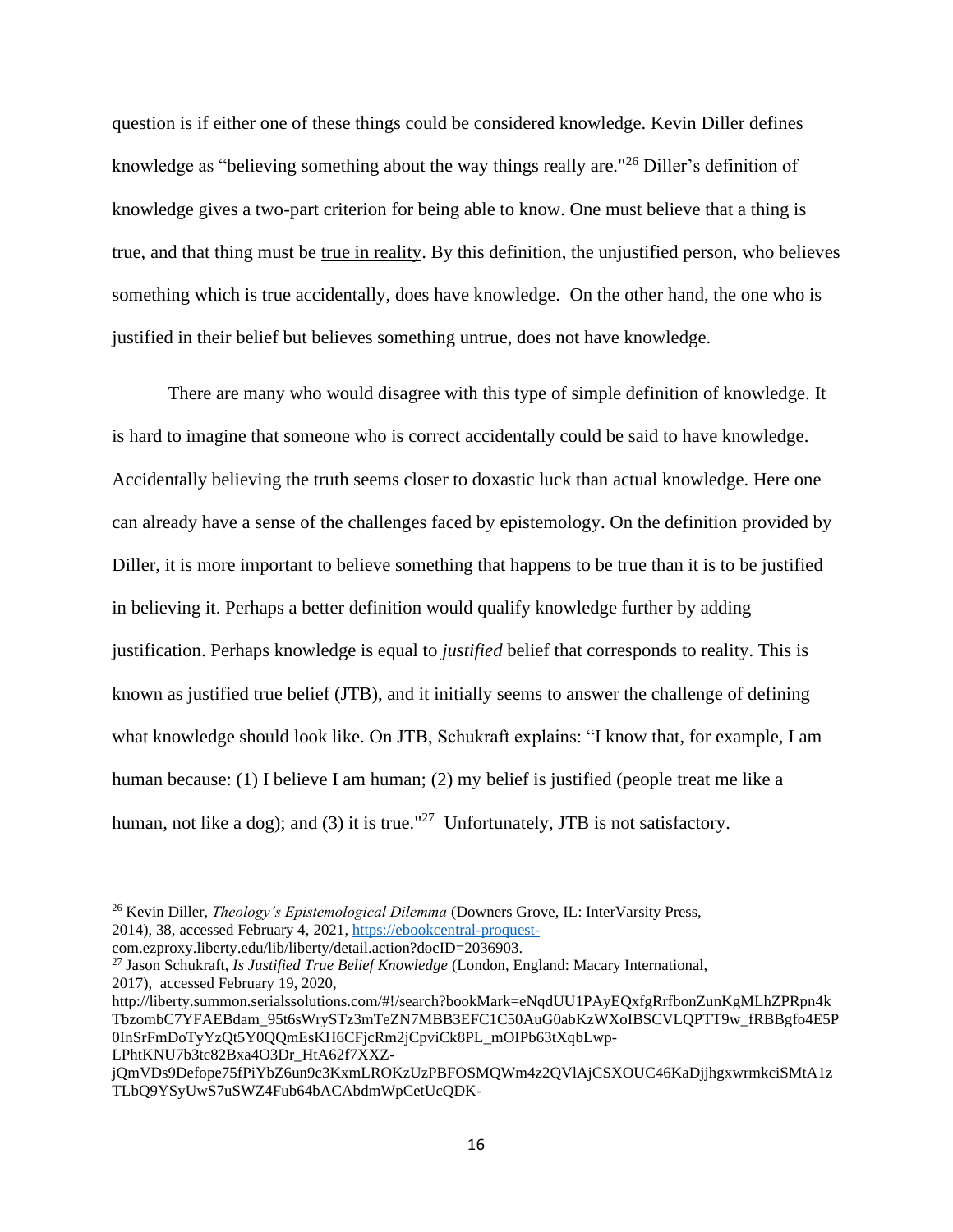JTB was the standard position in epistemology until the so-called Gettier Problem was introduced in 1963. In his *Is Justified True Belief Knowledge*, which "has been cited over 2,300 times since it first appeared," Edmund Gettier challenged the traditional system by showing that one can have JTB and still not have knowledge.<sup>28</sup> He achieves this by showing the reasons behind a given belief could be false. There has been virtually no agreement as to what a proper epistemological system might look like ever since. This problem, inevitably, extends itself into the associated field of religious epistemology.

## Religious Epistemology

Religious epistemology, according to McNabb, is the study of the relation between "epistemic concepts" and "religious belief and practice."<sup>29</sup> Agreeing upon a specific epistemological system for justifying religious belief is a difficult task to be sure. Albeit there is nothing particularly unique about these difficulties. As pointed out by Diller, "the epistemological difficulties facing theology are, to a great degree, no different from the epistemological difficulties that have always faced any pursuit of knowledge."<sup>30</sup> It is not as though the atheist enjoys something in this area that the theist does not. Both are burdened with an unsettled, and seemingly irresolvable, debate about how one can go about discovering if they really know what they believe they know.

The task of epistemology, as defined by Alston and McNabb, is to settle what exactly qualifies as a justified belief or knowledge. However, before the task of agreeing on an

tT56bBSIUXOx03zm9DXYUrVtU3rvbKzZBL28XTSKCCH42LncdfroUv4w65RDr6vZhJRdNrHzZassGojevkD\_ Obn-trn4FP-35Q9wi4eS.

 $28$  Schukraft, 12.

<sup>29</sup> McNabb, chapter 1.

<sup>30</sup> Diller, 29.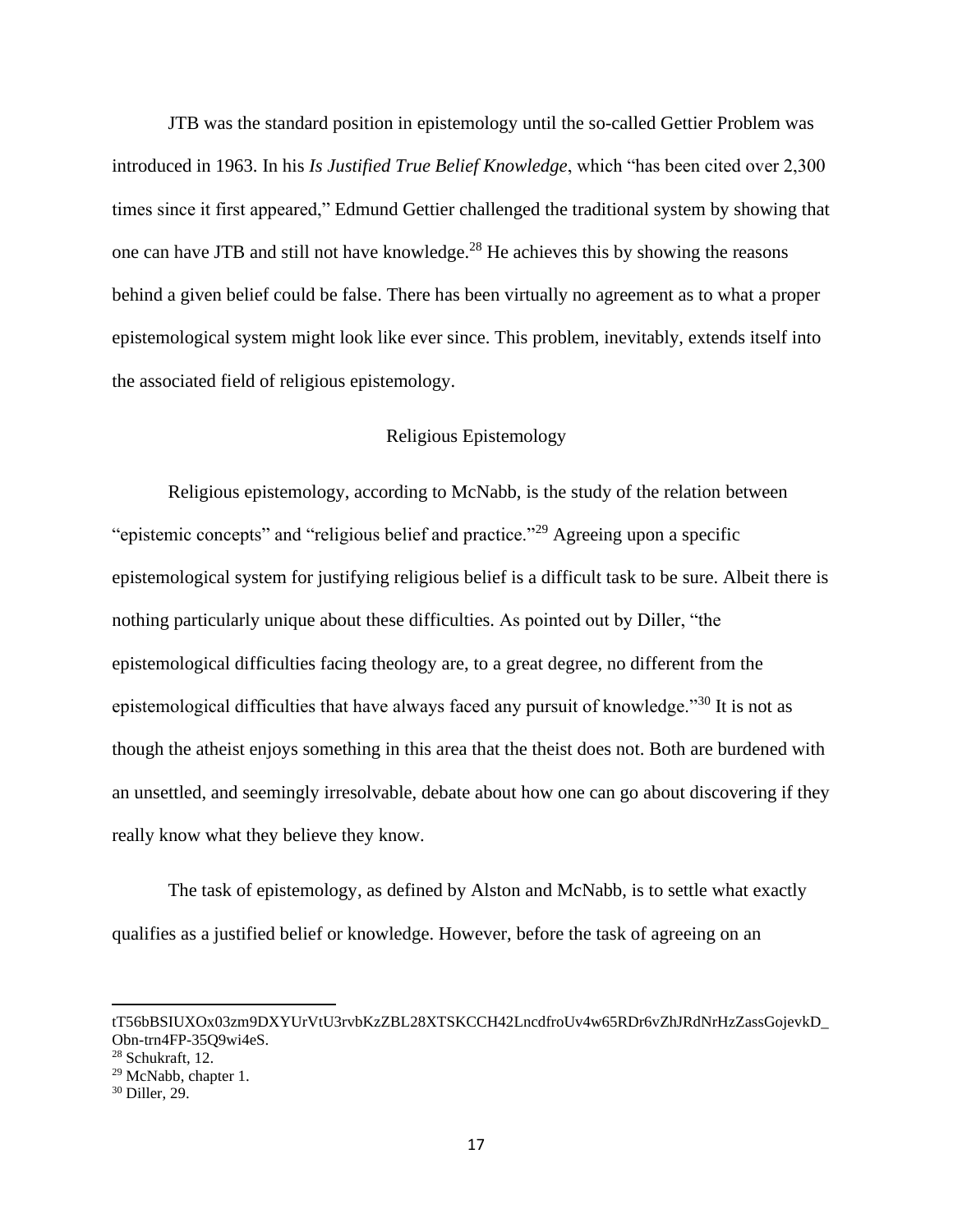epistemological system can even begin, it must be assessed if it is even possible to know rightly if something is or can be true. It's argued by some that truth is unknown and unknowable, or even that there is no such thing as truth whatsoever. If something which can be called truth does exist, is it possible to *know* what that truth is? If that task is achievable, at what point can one say definitively that beliefs are equal to knowledge?

When the high skepticism of modernism gave way to the relativism of post-modernism, theories concerning reality and objective truth became confused. Fortunately, the question of truth is self-resolving. If it were true that there is no truth, then at least one thing would be true. There is no way for relativism to be true without contradiction. This is unacceptable for any kind of belief, as Swinburne explains, "a proposition is incoherent (that is, metaphysically impossible) if in some way it involves a contradiction."<sup>31</sup> Relativism simply does not and cannot hold itself together, it is metaphysically impossible. It is therefore undeniable that there is an objective truth and that, as worded by Norman Geisler and Frank Turek, "if something is true, it's true for all people, at all times, in all times."<sup>32</sup>

Our beliefs then must attempt to grasp at the external objective reality. Diller explains that, if one prescribes to "an external reality" that is independent "of our thoughts, opinions and preferences," then it becomes nigh on impossible to possess "a standard view of knowledge" without adhering to a "correspondence view of true belief."<sup>33</sup> This correspondence view, or correspondence theory, is the position that our beliefs may only be considered correct or warranted if they correspond with objective reality. As Diller puts it, correspondence theory

<sup>31</sup> Swinburne, *Coherence of Theism*, 11.

<sup>32</sup> Norman L. Geisler and Frank Turek, *I Don't Have Enough Faith to Be an Atheist* (Wheaton, Illinois: Crossway Books, 2004.), 37.

<sup>33</sup> Diller, 37.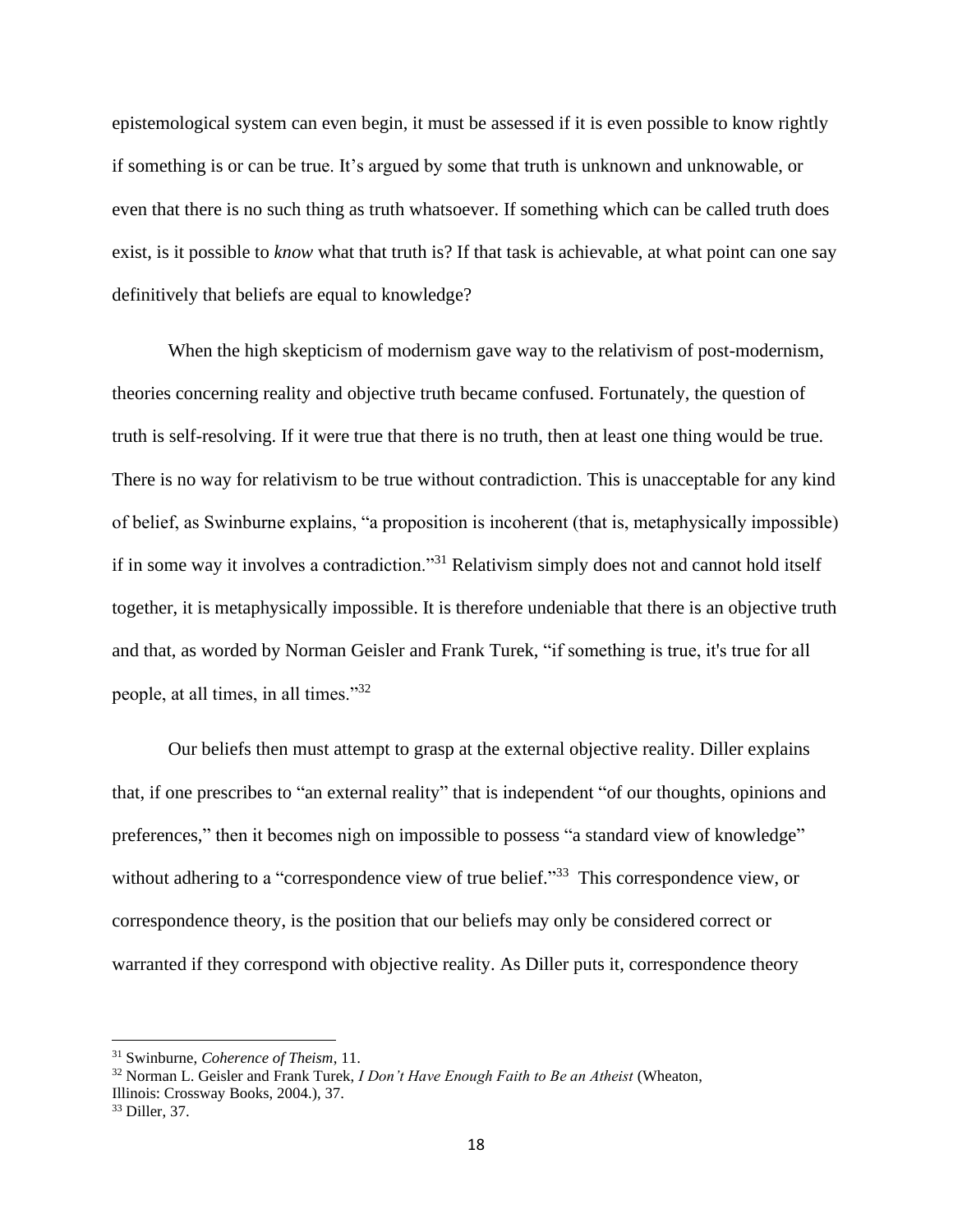demands that "the truth or falsity of a belief depends in some fundamental way on what is true ontologically."<sup>34</sup>

With only minimal reflection it becomes clear that there is an objective external reality, but how can one be sure that a belief corresponds with that reality? This is the role of warrant and justification. Justification, as explained by Eric Balmer, is "an indication of truth."<sup>35</sup> Justification is that thing that "links truth and belief."<sup>36</sup> One must not adhere to a belief without proper justification for that belief. Beliefs on their own are inherently subjective things. Justification allows one to weigh a particular proposition and judge its worth by determining how well it resembles objective reality.

Given that truth is something that is, as well as something that can be known, there also exists a certain ethical obligation to justify one's beliefs. The ethics of belief, influenced by individuals such as William Clifford and John Locke, considers the moral implications of epistemology. Action is downstream of beliefs, so that unethical actions may be direct results of improper beliefs. Many who have written on this subject believe that "whether one has done one's doxastic best is not only an epistemic but also a moral question."<sup>37</sup> If one knew it was wrong to do something and did so anyway, or knew to do something and refrained, it is obvious they have done something unethical.

Clifford drives this point home with his famous illustration of the unethical shipowner. In Clifford's illustration a shipowner has evidence to believe that his ship is not seaworthy.

<sup>34</sup> Diller, 37.

<sup>&</sup>lt;sup>35</sup> Eric Fielding Balmer, "Epistemic Justification with Respect to Theistic Belief: Two Rival Theories." Master's Thesis, California state university, 2007, accessed January 29th, 2021, [https://search-proquest](https://search-proquest-com.ezproxy.liberty.edu/docview/304710019?pq-origsite=summon)[com.ezproxy.liberty.edu/docview/304710019?pq-origsite=summon.](https://search-proquest-com.ezproxy.liberty.edu/docview/304710019?pq-origsite=summon) <sup>36</sup> Ibid.

<sup>37</sup> Andrew Dole and Andrew Chignell, eds., *God and the Ethics of Belief* (Cambridge, England:

Cambridge University Press, 2005) 4, accessed February 4, 2021[, https://doi.org/10.1017/CBO9780511499166.](https://doi.org/10.1017/CBO9780511499166)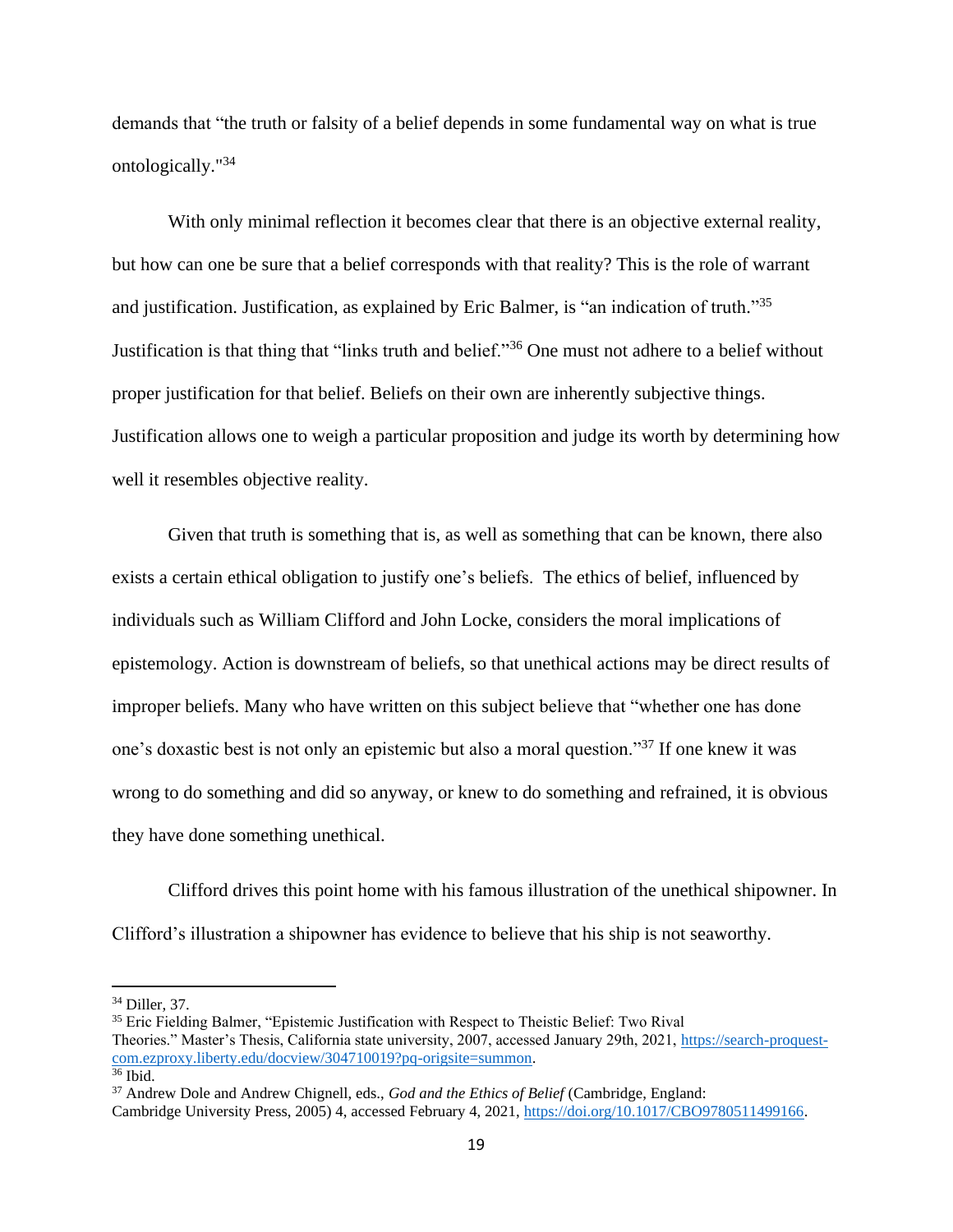However, he chooses to believe that the ship will make the voyage safely despite the evidence he is aware of. His decision to hold this unjustified belief ends in disaster when the ship sinks and the passengers are killed. For Clifford, the decision of the shipowner would be immoral even if the ship had made the voyage safely. The shipowner may have sincerely believed that the ship would make it safely, but "he had no right to believe on such evidence as was before him."<sup>38</sup> This is far more serious a matter than merely being mistaken about one's beliefs, as Clifford puts it, the shipowner is "very guilty of the death" of the passengers and crew.<sup>39</sup>

Few could disagree with Clifford's conclusion concerning the shipowner. The example of the unethical shipowner illustrates the deontological nature of epistemology. One has an epistemic duty to believe rightly. This insight is especially important for the matter of religious epistemology. If having knowledge is important when someone's life is at stake, how much more important is having knowledge when someone's soul is at stake? Whichever side of the internalism/externalism debate one finds themselves on, it can be agreed that it is one's moral duty to have sufficient grounds for their beliefs.

Clifford's illustration is especially important when considering ideas like relativism. Regardless of what the relativist asserts, it is either true that the ship is seaworthy, or it is true that the ship is not. The shipowner is morally culpable regarding how seriously he takes his doxastic duty to discover which of those things is true, regardless of how he may feel or what else he may believe. Not only because of his responsibility to not endanger other people, but also because of his responsibility to his own conscience.

<sup>38</sup> W. K. Clifford, "The Ethics of Belief," in The Ethics of Belief and other Essays, ed. Timothy J. Madigan (Amherst, NY: Prometheus Books, 1999), 77. <sup>39</sup> Clifford, 77.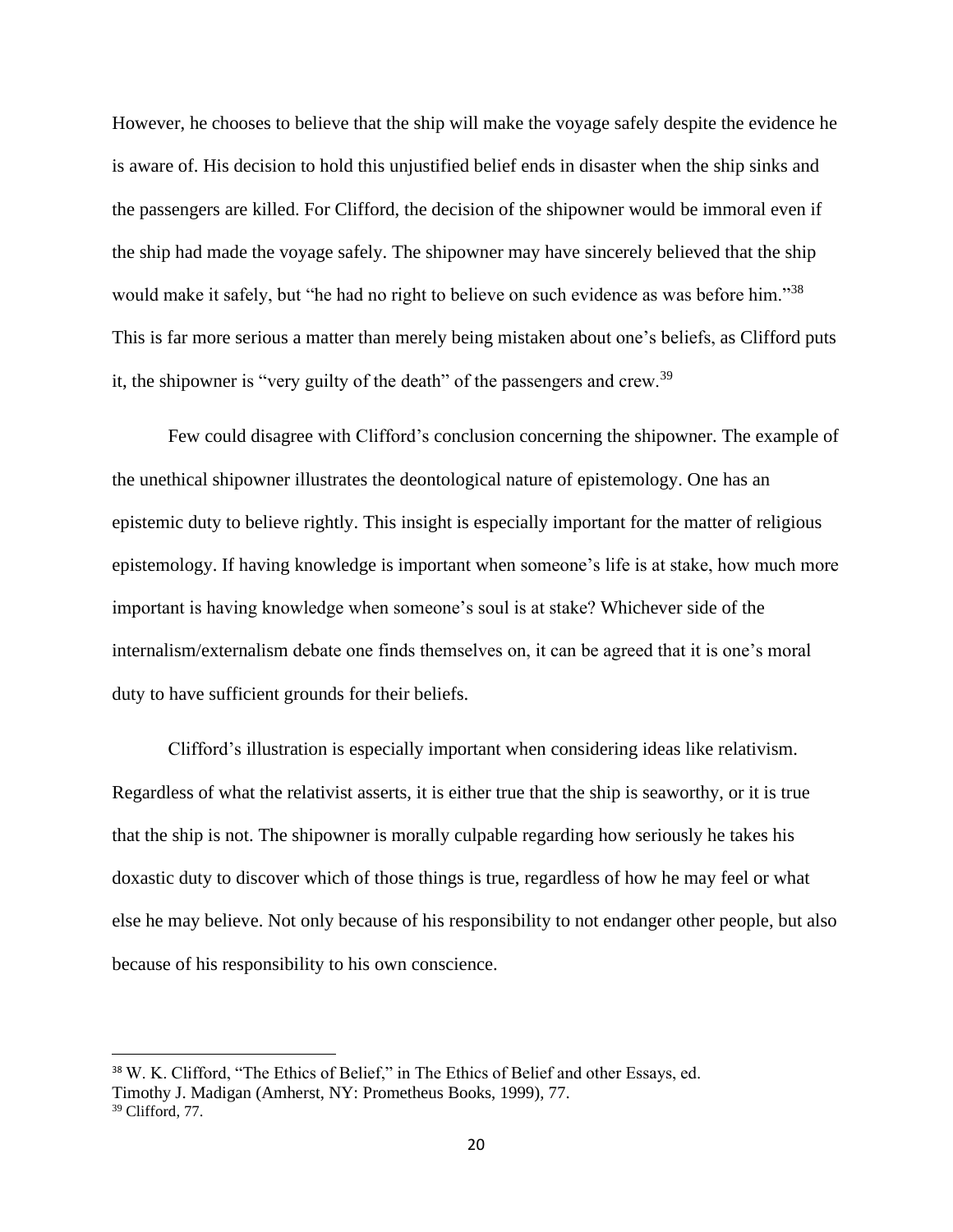This section has shown several basic concepts from epistemology that can be adopted without engaging in too much controversy. First, one can be certain that there is such a thing as truth, and it is found in the objective external reality. Secondly, if our beliefs are to have any meaning, they must correspond to that objective external reality. Thirdly, some of the challenges associated with defining knowledge were expressed. It was shown that, on some level or another, one has knowledge when they believe what is true. These points led to the conclusion of the section, that one has a moral obligation to pursue this type of knowledge. Understanding that there is a truth that can be known, and that one has the ability to know it, there is an ethical obligation to do one's doxastic best when forming beliefs.

## Internalist and Externalist Accounts of Knowledge

With an understanding of the basic challenges facing epistemology, the focus will now turn to a more in-depth look at knowledge and justification. There are two basic ways of thinking about justification. These are the camps of internalism and externalism. These two modes of thinking account for much of the controversy within epistemology. This section will explain the contention between internalism and externalism and consider how a belief might be properly formed. This will be helpful in forming the two-part rebuttal of PA.

Internalism, as the name suggests, insists that one must have internal access to a belief's justifying factors for that belief to be viable. As Balmer explains, "for the internalist, a given belief is justified if and only if the justifying reasons are cognitively available to the believer."<sup>40</sup> This requirement of cognitive access means that the believer must know why they believe what they do. It would not be enough for one to happen to have good reasons for their belief if they

<sup>40</sup> Balmer, 7.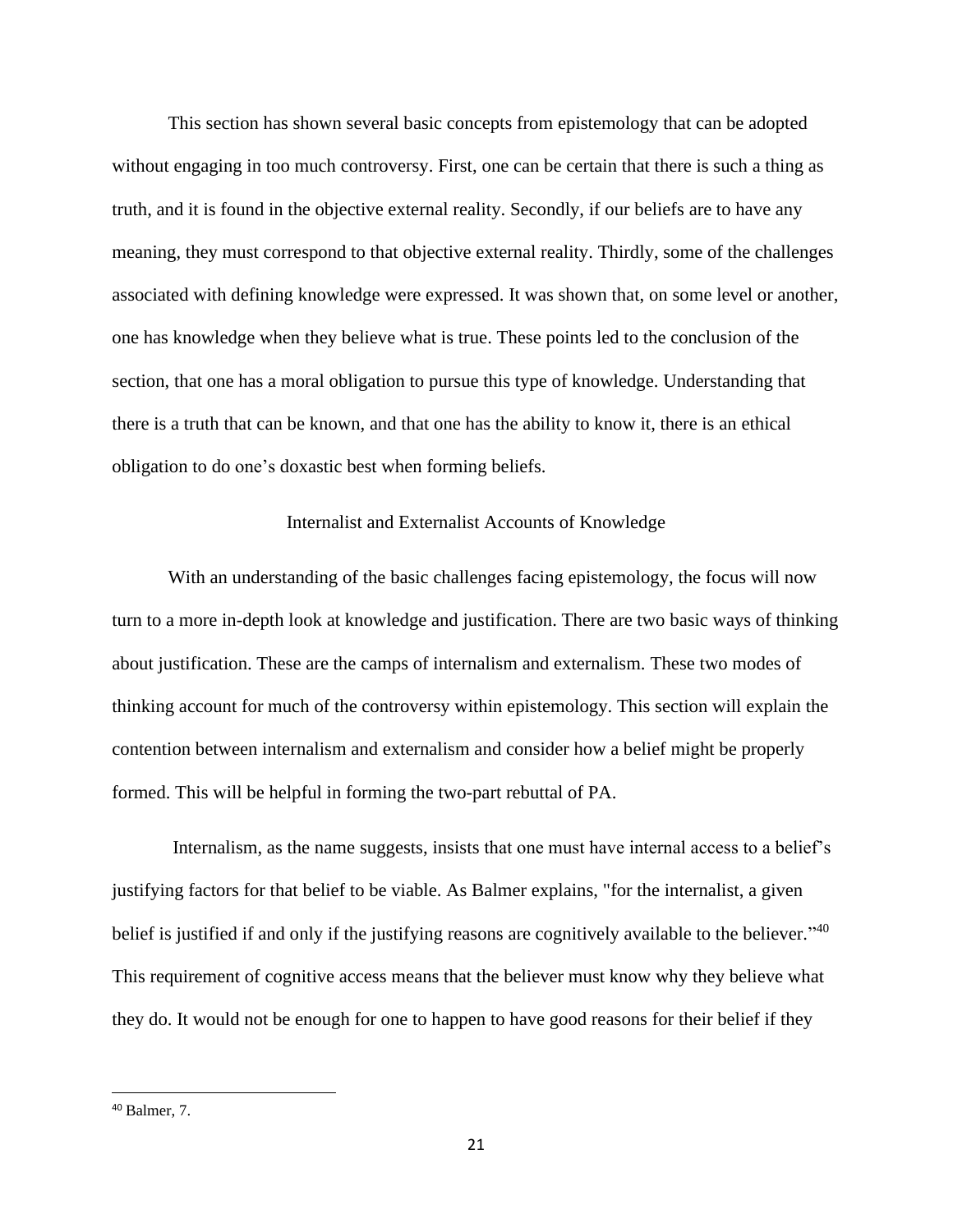were not aware of those reasons. Their belief must have justifying grounds, and the "believer must have internal access to the reasons or grounds" for the belief to be warranted.<sup>41</sup>

On internalism, knowledge is a matter of internal mental states. It is helpful to think about internalism in terms of belief and truth. A belief is something that is internal. It is a metaphysical impression of the external world. While a truth, as has already been pointed out, is something that exists in the objective external world. For an internalist, knowledge has more to do with belief than it does external truth. An externalist on the other hand believes that knowledge has more to do with external truth than internal mental states. For the internalist, one attains knowledge by reasoning through other justifying beliefs they have access to.

Clairvoyance is often used to illustrate how the internalist framework looks pragmatically. Consider, for example, a man named John who receives true information clairvoyantly. He does not know where the information comes from, or how it enters his mind, but the information is always true. Through this process, he forms the belief that if he plays the lottery he will win. John acts on his belief, and indeed wins the lottery. The question for the epistemologist is: did John *know* he was going to win the lottery? The internalist says no. John has a belief which is true, satisfying Diller's definition of knowledge, but he does not have epistemic access to the justifying reasons for his belief. He is missing what is known as doxastic justification, the understanding of the good reasons for his belief.

The internalist says that one must understand the thing or things that validate their beliefs. One's beliefs must be based on good reasons, not merely possessing good reasons, but also being aware of and understanding those reasons. One might think of doxastically justified

<sup>41</sup> Balmer, 7.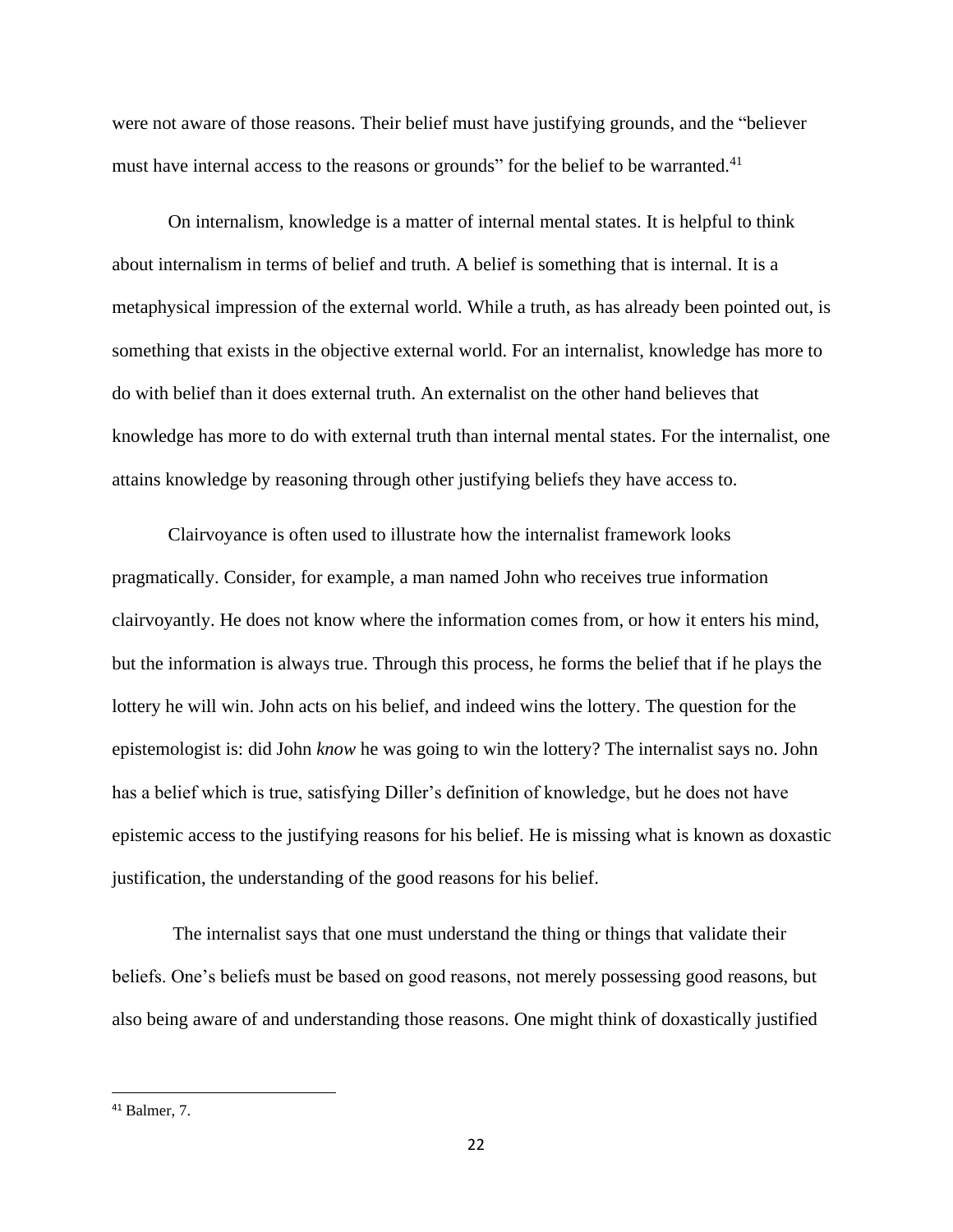internalism as having a reflective access to the grounds for a belief. Having reflective access means the believer is cognizant of the warrant conferring things which lie behind the belief itself. As Balmer puts it, the internalist requires that one have "introspectable mental states of a special kind" before a belief can be considered as justified.<sup>42</sup> John cannot claim that he knew he would win the lottery, because he does not have introspective or reflective access to the grounds of his belief.

Contrary to internalism, externalism says that one may be justified by the external source of the belief. As Balmer explains, "externalism argues that the accessibility requirement of internalism is not a necessary condition for having a justified belief." <sup>43</sup> This is not to say that, on externalism, one does not need warrant to justify a belief. Merely, that the "justifying reasons or properties that contribute to the justification of a belief can be external to or outside the firstperson cognitive perspective of a believer."<sup>44</sup> The believer may turn to other sources for their belief. In short, a belief does not require "any awareness or access to the justifying reasons for a belief to be appropriately justified."<sup>45</sup>

This type of warranting feature is sometimes called direct warrant. Again, the externalist says that internal justification is not a necessary part of forming warranted beliefs. Direct warrant "is warrant that a belief enjoys independently of the support it receives of one's belief."<sup>46</sup> The justifying properties come not from internal states but directly from the external source. These

 $42$  Balmer, 12.

<sup>43</sup> Balmer, 13.

<sup>44</sup> Ibid.

 $45$  Ibid.

<sup>46</sup> Keith DeRose, *Direct Warrant Realism* in *God and the Ethics of Belief*, Dole, Andrew and Andrew Chignell, eds. (Cambridge, England: Cambridge University Press, 2005), 151, accessed February 4, 2021, [https://doi.org/10.1017/CBO9780511499166.](https://doi.org/10.1017/CBO9780511499166)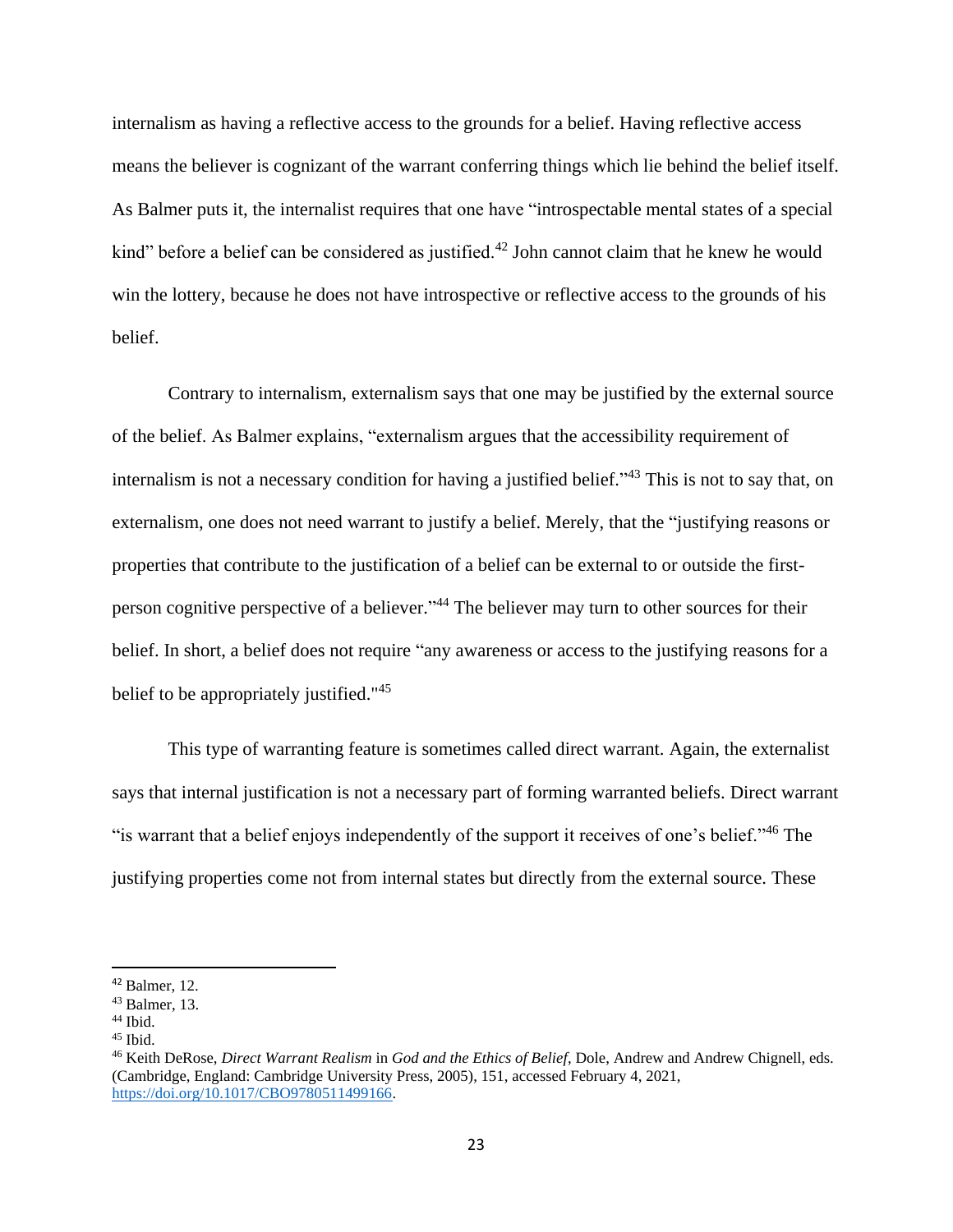kinds of beliefs sometimes referred to as being "properly basic," and "have sufficient direct warrant to render them rationally acceptable."<sup>47</sup>

Evil demon scenarios or brain-in-the-jar scenarios are often used to show the viability of epistemic externalism. Consider again that John has played the lottery and won. He sees the winning ticket in his hand, those around him congratulate him, and he experiences the celebration of his victory. He is doxastically justified in believing he has won. Now suppose a woman named Sarah. Sarah also believes that she has won the lottery. Just like John, she sees the winning ticket in her hand, is congratulated by her friends, and experiences the celebration of her victory. What Sarah cannot know is that she is possessed by an evil demon that is deceiving her senses. She believes she has seen the ticket and experienced the celebration, but this is all a cruel trick. Nothing she has seen or experienced has happened in reality. Her senses are unreliable.

The externalist points out that, on internalism, John and Sarah are equally justified in their belief that they have won the lottery. They would both have knowledge by internalist standards. Obviously, this is an unsatisfactory conclusion. The externalist agrees that John is justified in his belief, but not because he had internal access. In fact, his justification has nothing to do with doxastic justification at all. Rather, John was justified because his senses were reliable. Similarly, Sarah is not justified, because her senses were not reliable. This feature is known as reliabilism. What separates Sarah and John are properly functioning cognitive faculties. Sarah and John both have doxastic justification for their belief that they have won the lottery, but only John has knowledge that he has won the lottery.

 $^{47}$ DeRose, 151.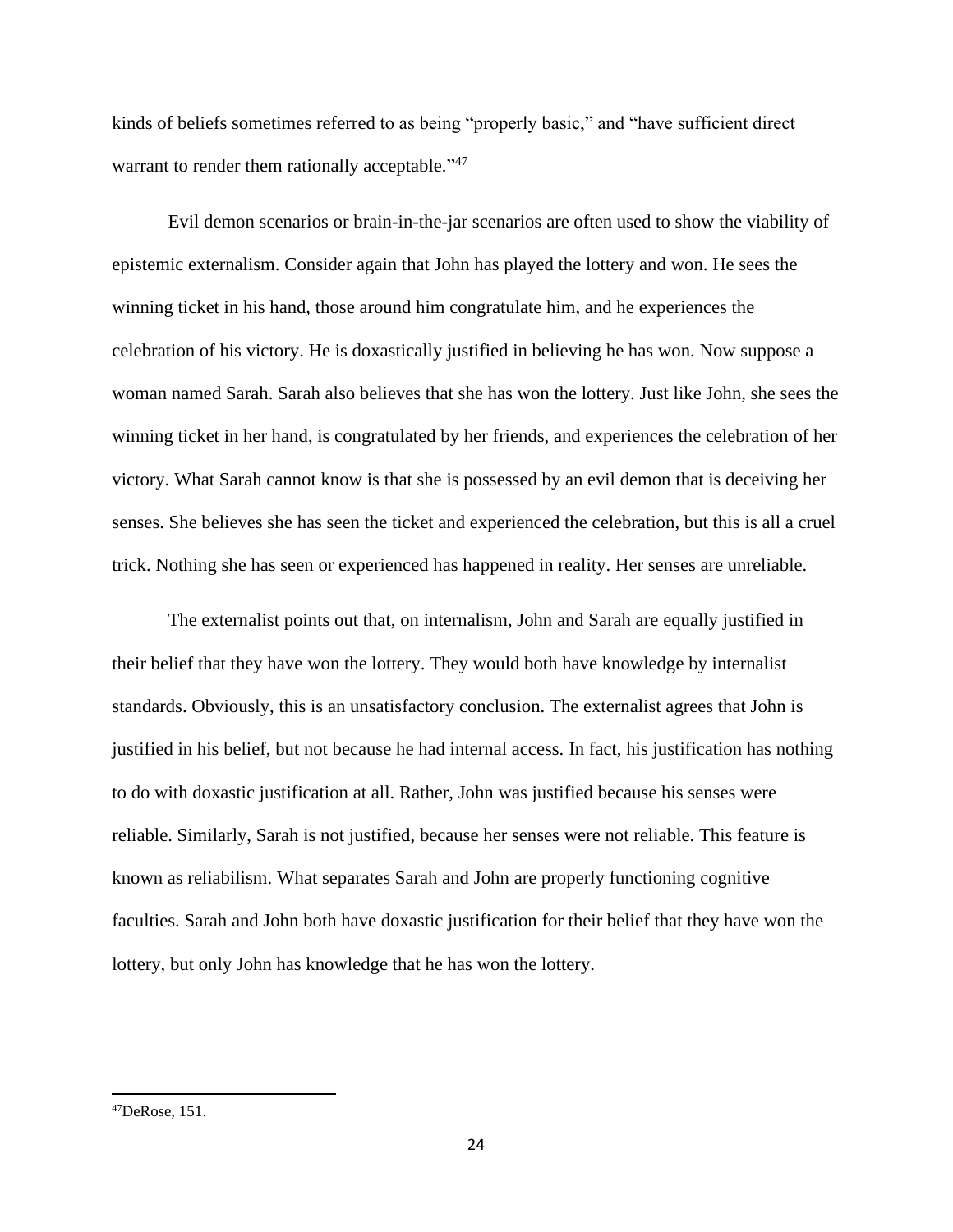To better understand the contention between internalism and externalism, one might consider what Alston defines as being mediately or immediately justified. Alston states that mediate justification is when a belief "is justified by reasons."<sup>48</sup> As he puts it, this means one is justified "by other things one knows or justifiably believes."<sup>49</sup> Consider the belief that the sky is blue. The internalist might claim to be mediately justified in believing the sky is blue by comparing the color of the sky to other things that he believes to be blue. It is a matter of mental states, evidence, and justifying beliefs. He is doxastically justified in his belief.

On the other hand, one is immediately justified when one "is justified by something other than reasons."<sup>50</sup> Remember, the externalist believes that justification for belief is rooted more in external truth than internal mental states. On the belief that the sky is blue, the externalist would attempt to justify his belief in a direct way. The externalist might say he is justified in the belief that the sky is blue because, the sky is in fact blue, and he observes the sky with reliable perceptual faculties. It is not a matter of using reasoning or argumentation to prove that the sky is blue. He does not need to know that he knows the sky is blue. The sky *is* blue, and he is immediately justified in believing the sky is blue because he perceives it as such with proper functioning faculties.

## PA and Epistemology

It has been shown that there are two ways one can think about knowledge and justification. For the internalist, knowledge is achieved through internal reasoning. For externalists, knowledge is achieved by external sources. How does this contribute to religious

<sup>48</sup> Alston, 71.

 $49$  Ibid.

 $50$  Ibid.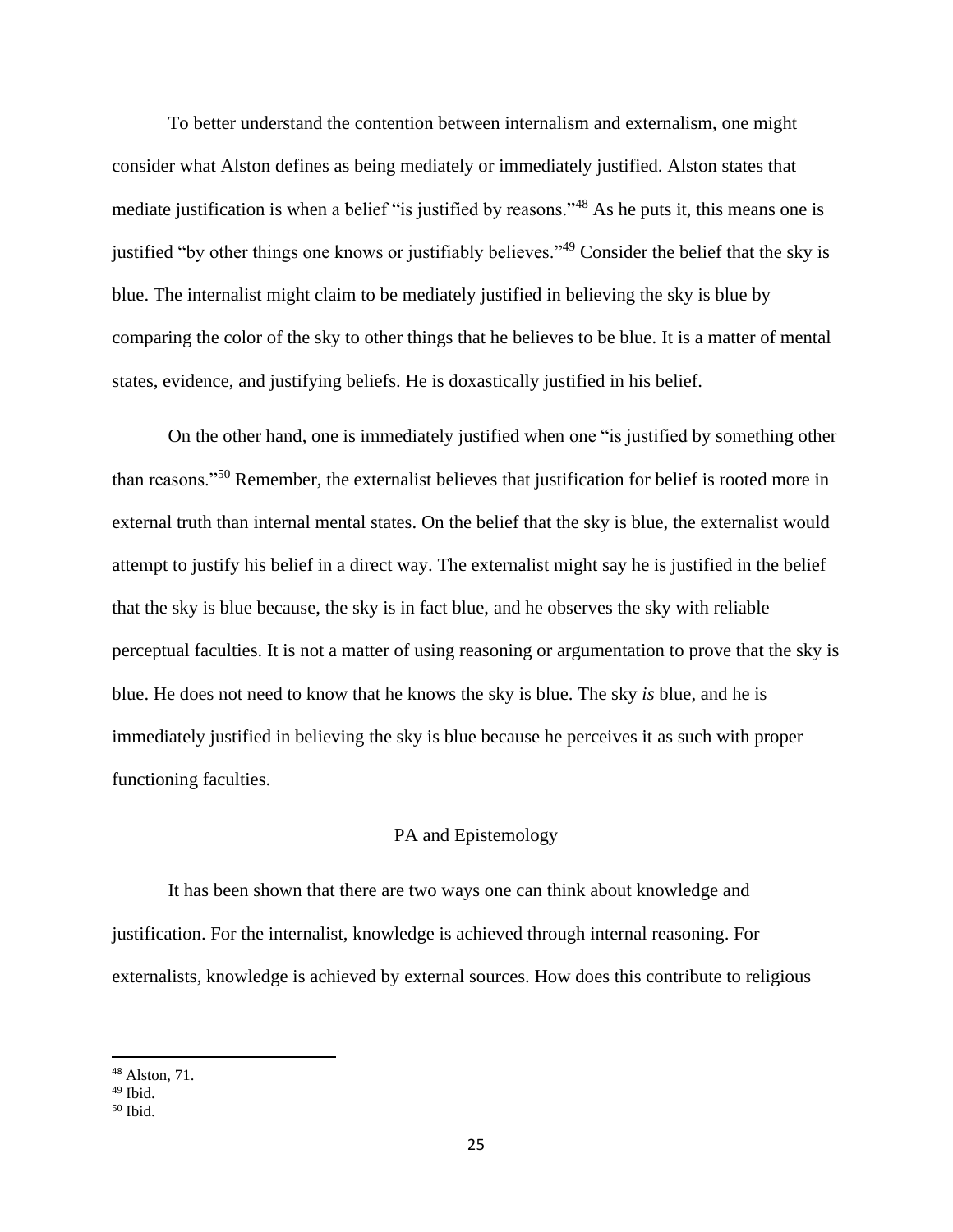epistemology and the justification of theistic belief? Remember, PA are attempts made by atheists to undermine belief in God. Four examples of this were demonstrated in *chapter one*. To get at whether PA are able to undermine religious belief, it first must be determined what warrants religious belief to begin with.

Kelly Clark and Raymond VanArragon, in their *Evidence and Religious Belief*, are helpful in showing how internalism and externalism contribute to religious epistemology. They explain how thinkers such as David Hume and Clifford would demand "that religious belief must only be held on the basis of evidence."<sup>51</sup> Stating that "if it isn't, then such belief is deficient and irrational."<sup>52</sup> This is an example of an internalist account of justified religious belief. There are multiple justifying arguments for theism that satisfy this internalist standard for knowledge. Likewise, they go on to explain how thinkers such as John Calvin would insist that "religious belief need not be based on evidence and should instead be thought of as properly basic."<sup>53</sup> On such a view, "belief in God can serve as evidence without needing any itself.<sup>54</sup> This is an example of an externalist account of justified religious belief. There are multiple justifying arguments that satisfy this standard for knowledge as well.

The debate between internalism and externalism is rife with controversy, and neither camp appears to be close to relenting. Both continuously fine-tune their own positions, attempting to undermine their opposition, while others attempt to solve the controversy by marrying externalism and internalism together. Suffice to say, there is no clear answer in the

<sup>51</sup> Kelly James Clark and Raymond J. VanArragon, *Evidence and Religious Belief* (Oxford, England: Oxford University Press, 2011), 2, accessed February 5, 2021, 10.1093/acprof:oso/9780199603718.001.0001.

<sup>52</sup> Ibid.

 $53$  Ibid.

 $54$  Ibid.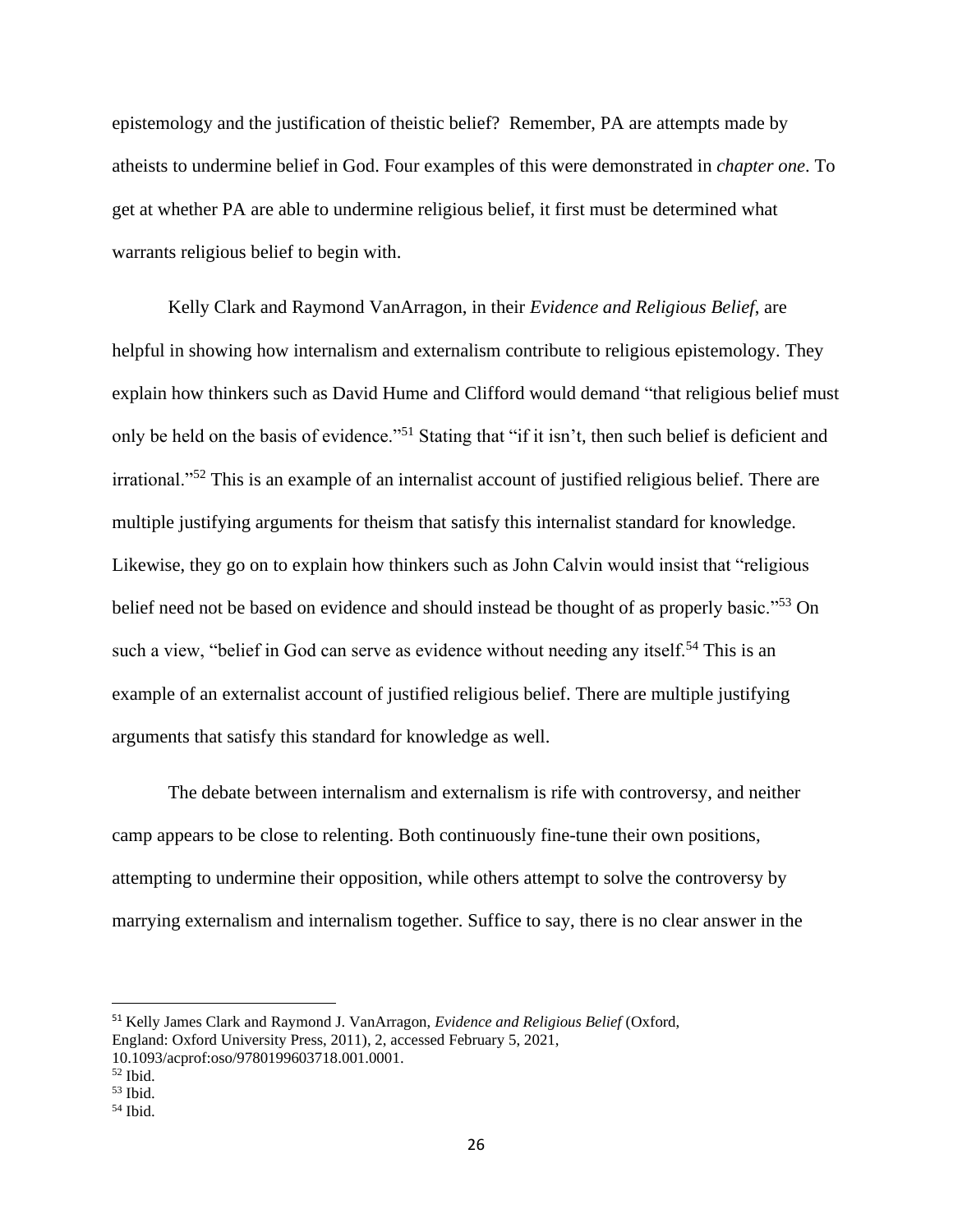internalism/externalism debate. Indeed, it may be that there is no possible way to reach a satisfactory consensus, but there is a sense in which that does not matter. This is because, as stated above, whether one is internalist or externalist, religious belief can be and has been warranted. By any account, one can be and is justified in the belief that God exists. How is this concept affected by PA? The simple answer is: it is not, nor can it be. At least, not to any meaningful degree.

Suppose that a theist has sufficient grounds on internalism to consider his belief that the Christian God exists as knowledge. One could reasonably assume that this theist has more than one of these justifying factors, as there are multiple theistic arguments that satisfy on internalist grounds. So, the theist has multiple good grounds for claiming that he knows that God exists. Now suppose that a PA of a particular kind was introduced using either a SPA, EPA, or TPA of the sort as shown in *chapter one*. Would one of these, or any combination of them, render the theist epistemically obligated to abandon their theism for atheism?

Even if SPA, EPA, or TPA could convince the theist that God's existence is improbable according to X, this would not undermine the other reasons that the theist has for believing theism. The grounds that convinced the theist of his theism to begin with would remain, so that what he would be left with are two sets of ideas. The first group of ideas would tell him the existence of his God was certain. The second set, introduced to him by the PA in question, would tell him that it is unlikely that his God exists given a particular data point. This cannot harm the first set of ideas. A specific instance of possible improbability cannot defeat many instances of near certainty.

On an internalist account of knowledge it seems impossible to imagine a PA obligating a theist to abandon his theism. The atheist may successfully demonstrate that God's existence is

27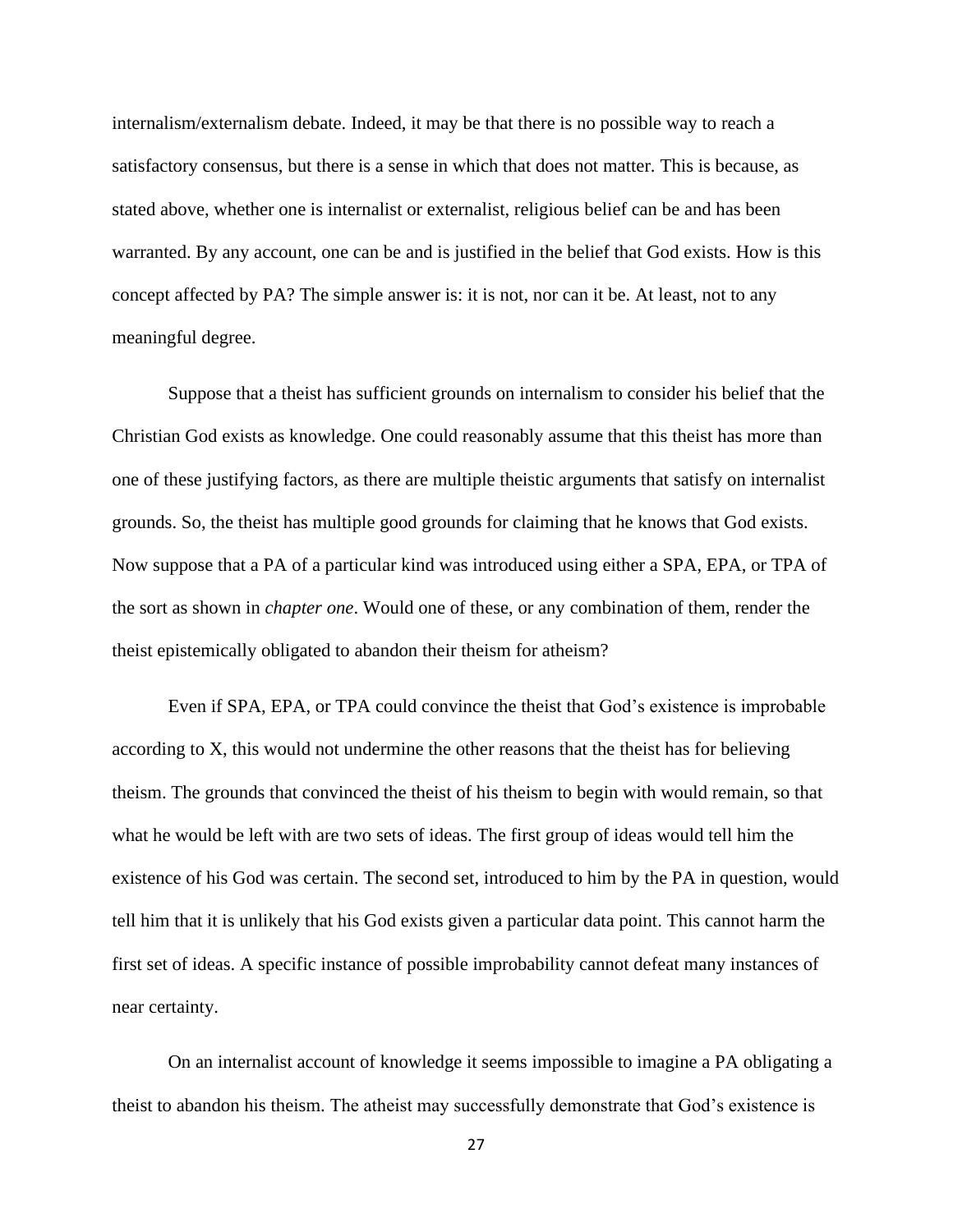improbable given a particular case or evidence. However, the internalist's theism is not based on the probability of a specific case. It is based on justifying evidence. Those justifying evidences, that convinced the theist of his theism to begin with, do not cease to be convincing because an atheist finds that a particular case infers that theism may be unlikely.

On the externalist account of knowledge, PA is even less compelling. The externalist grounds her theism through direct warrant. This type of warranting is well beyond being threatened by PA. It is difficult to imagine any sort of evidence that would compel the externalist to forsake their theism. The externalist who is so convinced by direct warrant that they justly consider their belief as knowledge, will not be swayed to abandon that belief by a single argument of any kind. For the externalist, their belief is not based on probability or evidence of any kind. In what way could PA hope to affect such a belief?

Suppose, for example, one held the belief that their name was David. Perhaps this belief was formed by either an externalist or internalist process. Then suppose that a statistician presented hard data that showed there is a very low chance that the person's name was David. It was proven that only 2% of people were named David, therefore there was a 98% chance that their name was not David. Would this be grounds for this person to abandon the belief that their name was David? Of course not. The only way such a probability argument could have a meaningful impact on the belief that their name was David, would be if probability was the primary grounds for that belief to begin with.

## Conclusion

To determine what impact PA may have on religious belief, this chapter has considered epistemology in general and religious epistemology in particular. It has considered by what

28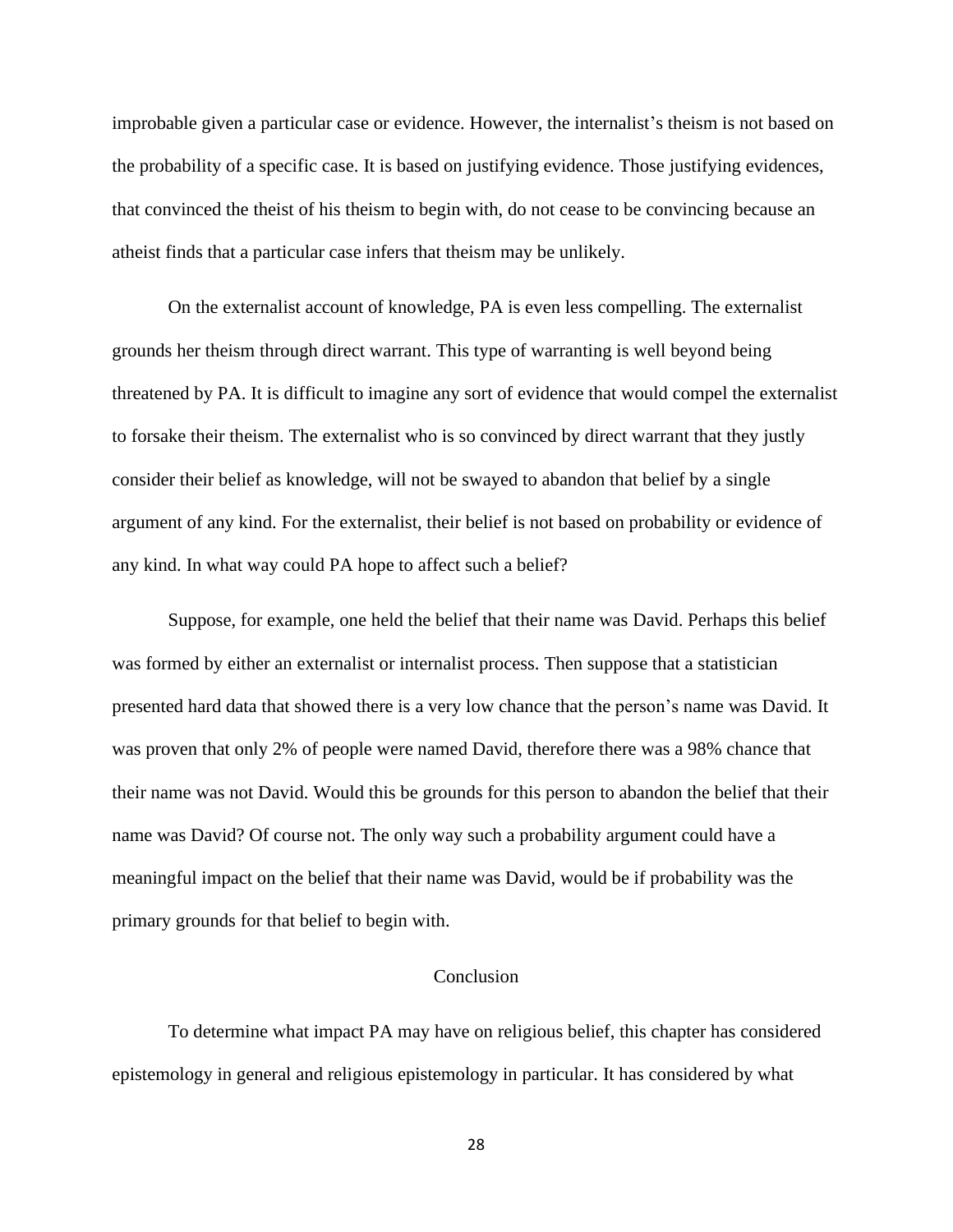measure one could be considered justified in their belief that God exists, and by what standard could one say that they have knowledge that God exists. Two rival theories concerning this were explained. These were the two rival camps of internalism and externalism. By the standards of either camp, it was demonstrated that the theist has sufficient grounds available to them to consider their belief in God as knowledge.

From here, PA was considered in light of this information. It was shown that, on an internalist view of knowledge, PA can have only a minimal effect on the justification of religious belief. Furthermore, it was shown that PA has virtually no impact on theistic belief on an externalist view of knowledge. PA could only be found convincing if probability were the primary grounds for theistic belief to begin with. The following chapter will take a more in-depth look at both internalist and externalist considerations of how theistic belief might be justified.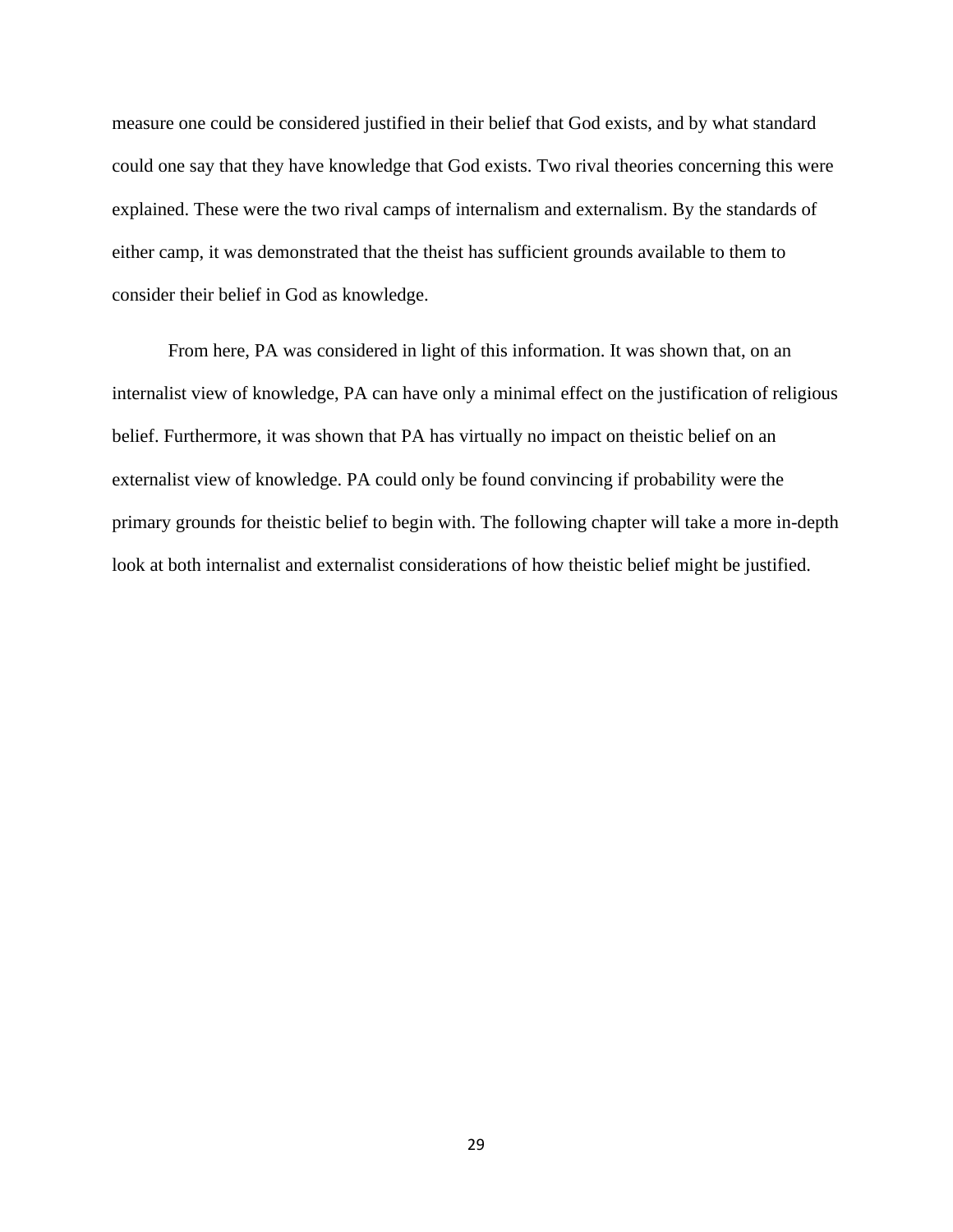#### **Chapter Three: Cumulative Warrant**

#### Introduction

PA of various types attempt to undermine or defeat theistic belief by demonstrating that, based on a particular point, it is improbable that there is a God. To say that, for example, because God's existence is improbable, one is epistemically obligated to abandon their theism. This would seem viable, especially if one considered the assertion of Clifford concerning the ethics of belief. However, *chapter two* argued that PA may only have a minimal impact on theistic belief. Even if PA is successful in proving that theism is improbable given X, then the theist has only to justify their theism on grounds other than X. With the understanding that the theist might argue their knowledge of God's existence on either internalist or externalist grounds, what types of grounds the theist has at their disposal will be explored.

To be clear, there is no such thing as an internalist or externalist argument. Internalism and externalism are not methodologies of apologetics so to speak, but merely ways of thinking about knowledge and warrant. The internalist and externalist have different ways of thinking about what qualifies as good grounds for knowledge. It may be, for example, a particular apologetic that satisfies the externalist is wholly unconvincing and even unviable for the internalist. This chapter, therefore, will not be offering internalist or externalist arguments, as there truly is no such thing, but rather arguments that satisfy both internalist and externalist thinking.

This chapter will make the case for a cumulative warrant for Christian theism. There are many kinds of arguments that might be used by theists to justify their beliefs. On either an internalist or externalist perspective of knowledge, the existence of God can be known. A

30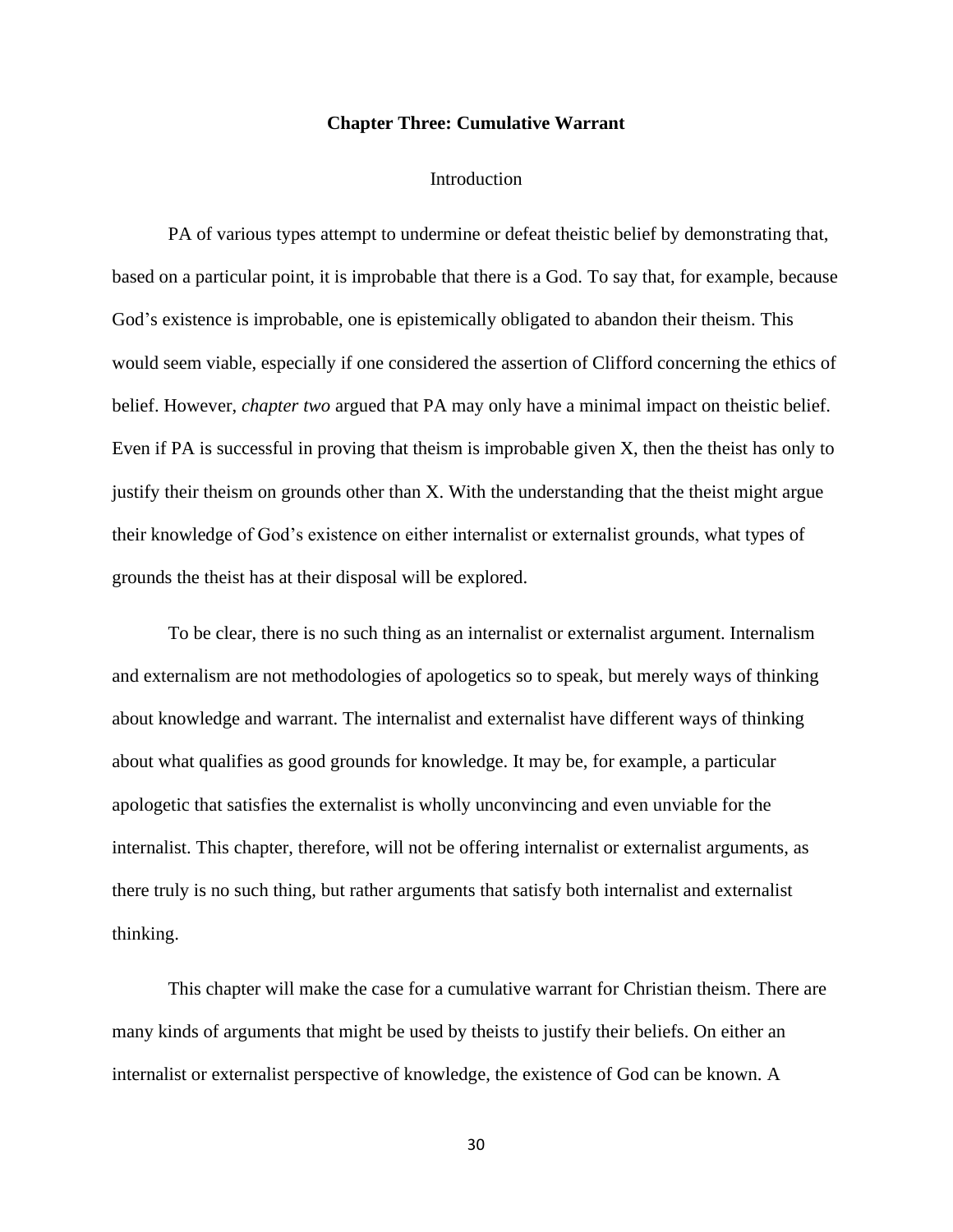cumulative apologetic takes several arguments and evidences for theism, and uses the fact of these evidences as evidence itself. The cumulative warrant offered here will consist of a mixture of arguments that satisfy either an internalist or externalist account of knowledge. This is to show that, regardless of what epistemological camp one belongs to, one will have satisfactory grounds to claim knowledge of God's existence.

## Theism on Internalism

When it comes to Christian apologetics, being marked by reasoning and argumentation, one can see how most apologetic arguments would fall into an internalist category. In the effort to demonstrate the truth of theism apologists have "traditionally" relied on "four basic arguments."<sup>55</sup> These arguments are known as "the cosmological, teleological, moral, and ontological arguments." <sup>56</sup> This chapter will consider these four major arguments, and several others besides these, in an attempt to lay down a strong cumulative argument for Christian theism.

David Baggett and Jerry Walls offer an axiological or moral argument for God's existence that "is (1) cumulative, (2) abductive, and (3) teleological," in what they refer to as an abductive moral argument.<sup>57</sup> This argument is to be considered in contrast to the traditional way axiological arguments are framed in a deductive manner. Abduction is "an inference to the best explanation," while deduction is thought of as moving from general information to a specific conclusion.<sup>58</sup> The pair list several reasons why they believe that abductive reasoning is superior to deductive reasoning in the case of axiological arguments. They say, for example, that unlike

<sup>55</sup> Norman L. Geisler and Ronald M. Brooks, *When Skeptics Ask* (Grand Rapids, MI: Baker Books, 2013), 9.

<sup>56</sup> Ibid.

<sup>57</sup> David Baggett and Jerry Walls, *God and Cosmos* (Oxford, New York: Oxford University Press, 2016), 274.

<sup>58</sup> Baggett and Walls, 55.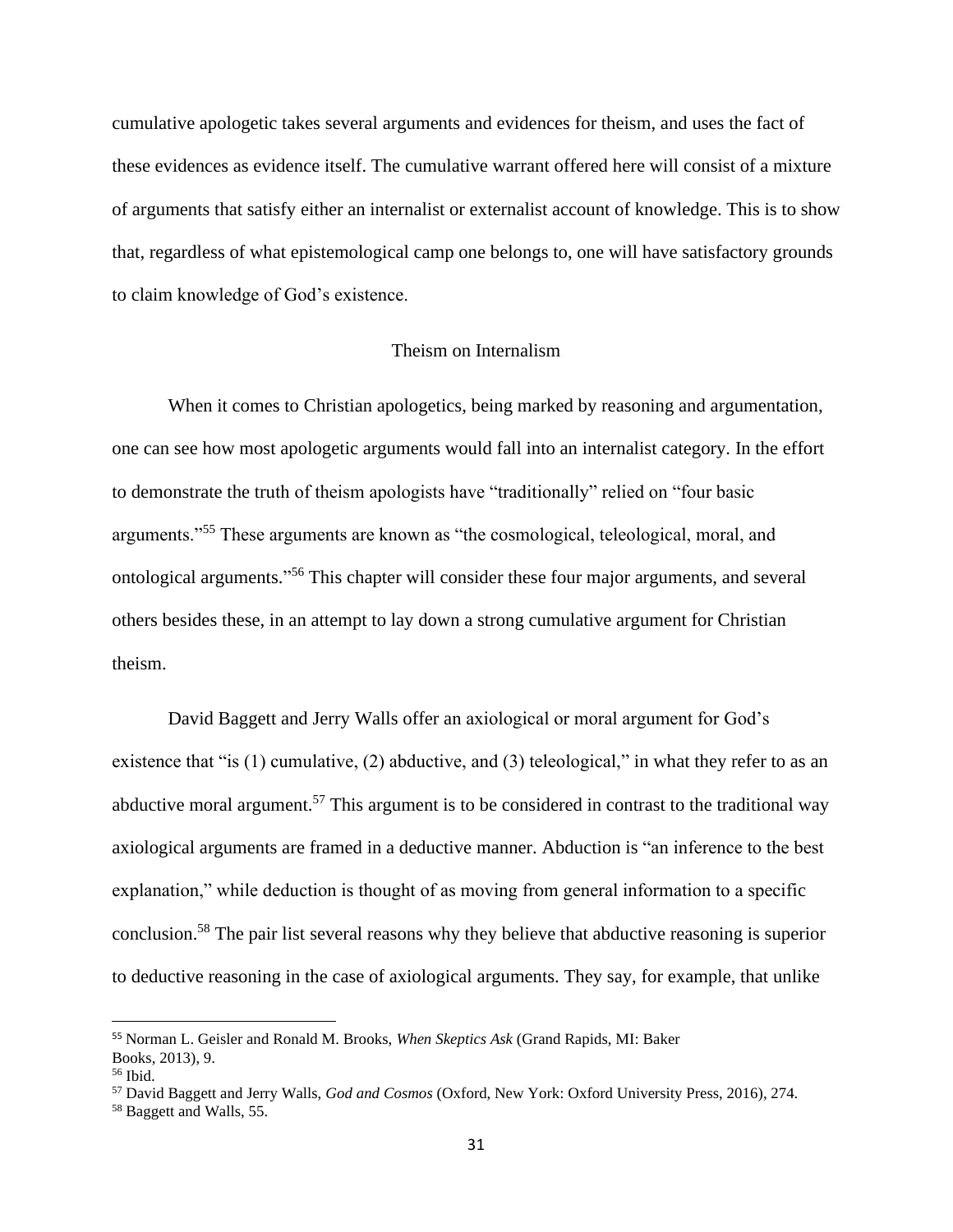deductive arguments, abductive arguments keep "the moral facts in question front and center as the starting data in need of explanation."<sup>59</sup>

The abductive moral argument points out the many mysterious features of morality and infers God's existence. One such feature being the relationship between self-interest and moral duty that plagued thinkers such as Immanuel Kant. One's motivation for doing good might paradoxically destroy the moral value of the action itself. However, when one understands moral motivation in the context of Christian theism, there is no such difficulty. One may act out of the love for a being who deserves their love, not just because he is worthy, but also because, in his intense love for us, seeks our well-being. In this way, "the promotion of our own well-being and self-interest is integral to loving such a God," and is "the inevitable result of our true love."<sup>60</sup> This means that, on Christian theism, the "conflict that Kant feared between genuine moral principles and acting to promote our self-interest simply dissolves."<sup>61</sup> Baggett and Walls conclude that this conflict "between self-interest and altruism," a serious problem for the atheist, "has no traction for theism and Christianity."<sup>62</sup>

First, Baggett and Walls essentially define morality as being a kind of road map for reality. Naturalism, while it cannot deny objective moral truth in any respectable way, also cannot provide any kind of meaningful explanation for the existence of an objective moral law. This moral law is more than just self-evident, "it provides evidence to believe in a reality deeper than the physical world alone."<sup>63</sup> While the full force of their argument cannot be captured in a

<sup>59</sup> Baggett and Walls., 54.

<sup>60</sup> Ibid., 298.

 $61$  Ibid.

 $62$  Ibid.

<sup>63</sup> Ibid., 275.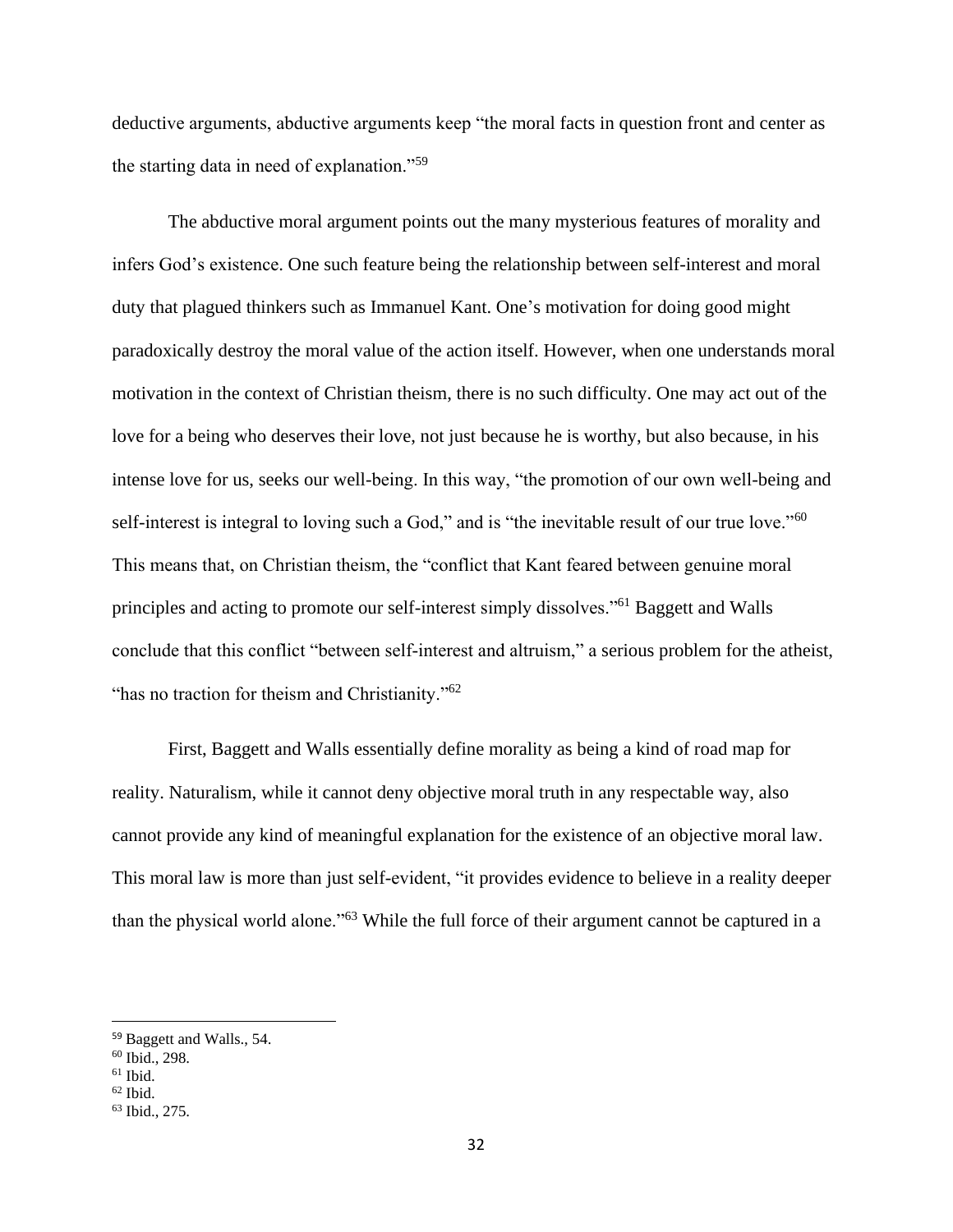brief summary, Baggett and Walls convincingly express that the best possible explanation for the presence of morality and complex moral features is the God of Christianity.

Next, there is the teleological argument, or argument from design. The teleological argument might be thought of as a set of arguments that use different means to infer an intelligent designer behind the universe. It fits well into the internalist framework of knowledge. These kinds of arguments seek to prove design by pointing to instances of things that could not have come about by natural processes. Sometimes the example of stones in a riverbed are used. If one reached into a river and removed a perfectly round stone, they could reasonably conclude that the stones were made round by natural processes. However, were one to reach into the same riverbed and pull out a stone that had been cut into the shape of an arrowhead, axe head, or some other similar stone tool; one could never conclude that the stone had taken its shape by natural processes. At least, not reasonably. One would be forced to conclude in such cases that the stone had been cut into its shape by a designer, even if they could not identify the designer.

Thinking in these terms, apologists look for instances in the natural world that seems to bear the marks of design and offer them as proofs that an intelligent designer exists. Norman Geisler, William Lane Craig, and Richard Swinburne are all apologists who are known for this type of argument. DNA, the human mind, and the complexity of the solar system are all instances of things found in the natural universe that bear the unmistakable marks of design. To use the previous analogy, these are cut stones rather than round stones. In fact, these are far more complex than any cut stone, and demand the presence of a designer even more so than a cut stone does.

Swinburne explains that "the argument from design has the enormous merit of providing a possible explanation of the pervasiveness of scientific laws, the regular behavior over the

33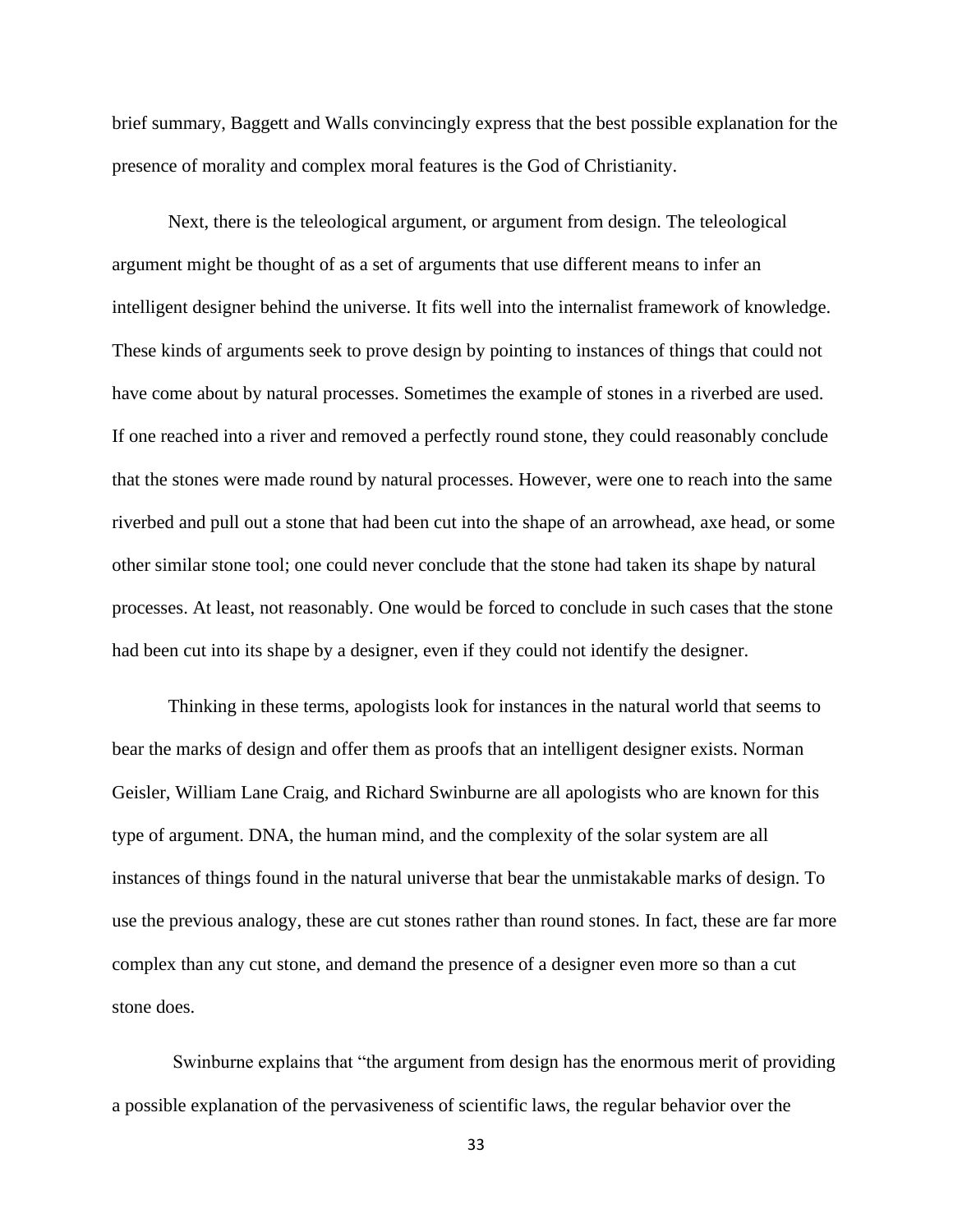endless time and space of objects which constitute the universe."<sup>64</sup> Design arguments serve as excellent justification for Christian theism because "it does rather look as if a theological system such as the Christian one gives an account of the ultimate cause of the universe, why it works the way it does, and what is going to happen to its human inhabitants.<sup>"65</sup>

In the same vein as the teleological argument there is the cosmological argument. The cosmological argument, as explained by Kenneth Boa and Brian Bowman Jr., "is based on the virtual consensus among cosmologists that" the universe had a beginning.<sup>66</sup> In its most basic form, this argument states that all things that begin to exist have a cause, and because the universe began to exist, the universe must also have a cause. A few different versions of the cosmological argument have been offered by various individuals, but the most renowned version has been the kalam argument as made popular by William Lane Craig.

Charles Ryrie, in his *Basic Theology*, provides a helpful sketch of how the cosmological argument is so effective as a justifying argument for belief in God. The cosmological argument is supported by the findings of Albert Einstein and Edwin Hubble who were able to demonstrate that the universe had a beginning. If the universe had a beginning, that means it's beginning must have had a cause. As Ryrie states, "the universe around us is an effect that requires an adequate

http://liberty.summon.serialssolutions.com/#!/search?bookMark=eNp1kEtLAzEUhYNUsK3-ABGhuB-9ec0ky1J8QUHwAe5COrlTpnQmNZku-

u\_NMEUEkSwC93znJPdMyKj1LRJySeGWAi3u3gC4EJRJYAA5BXVCxlTkOtNAP0dk3MtZr5-RSYwbAMqpEGNy9Ypx59uIs87PmsOs9E2DbWc7H-

<sup>64</sup> Richard Swinburne, "The Argument from Design: A Defense," Religious Studies Vol. 8, no. 3 (September 1972): 193-205, accessed December 18,2020, https://www.jstor.org/stable/20004972.

<sup>65</sup> Richard Swinburne, "Response to My Commentators," Religious Studies 38, no. 3 (September 2002): 301-315, accessed February 19, 2021,

I5Oa3sNuLF8Z6Sj4f798VTtnx5fF7MlxnljPOMoysUMKesAhC2lJqDLpiUrKhkZTUqqZ1aCQYIVa6kc2lYCqk0W gos51NyM-Tugv\_aY-

zMxu9Dm540NAUxnVZKUDZAa7tFU7eV74It03HY1GUqo6rTfJ5YwTjIxNOBL4OPMWBldqFubDgYCqavzPyp LHmuB88mpv1\_DEkGJRhLOj9m2mYVarfGXz\_9N\_UbblV1Fw.

<sup>66</sup> Kenneth D. Boa and Robert M. Bowman Jr., *Faith has Its Reasons* (Downers Grove, IL: InterVarsity Press, 2001), 100.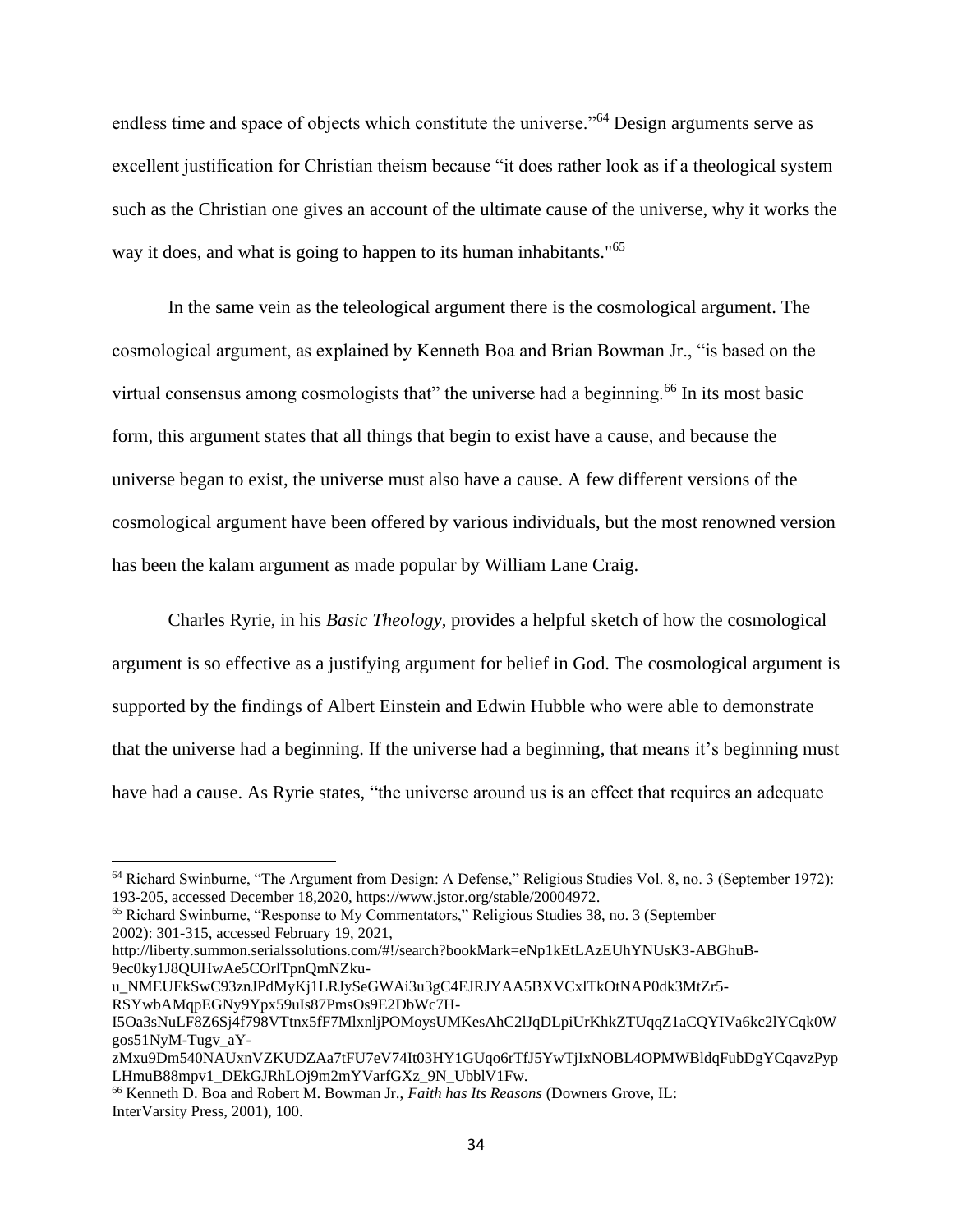cause."<sup>67</sup> There are only two possible options to answer the question of the universe's origin. Either the universe was created by something outside itself, or "it was self-created."<sup>68</sup>

Obviously, the concept of anything at all being self-created, much less the entire universe and all it contains, is more than a little ridiculous. In fact, Ryrie points out it is actually a "logical contradiction."<sup>69</sup> In order for the universe to create itself, it would have to exist. Because the universe did not exist before it was created, it cannot have created itself. The only logical possibility is that something outside the universe created it. In fact, there could be no other solution to the origin of the universe. Something cannot come from nothing. Being cannot come from non-being. To believe otherwise is utterly absurd.

With the understanding that time, matter, and space all came into existence at about the same time, one can form some reasonable beliefs about the cause of the universe. Firstly, whatever caused the universe to exist must be atemporal. Secondly, this unknown cause must be immaterial. Third, the cause must also be nonspatial. These points are obvious, as the cause cannot consist of things that did not yet exist. Fourthly, we might also add that the cause is omnipotent. As whatever could cause hundreds of billions of galaxies to burst into existence must be capable of doing so. Finally, and most importantly, the cause must have a personal will. As it would need to *want* to cause the universe to exist before causing it to exist. Whatever then is atemporal, immaterial, nonspatial, omnipotent, and personal could only be God. Furthermore, this is precisely the type of God who is revealed from the Scriptures. Thus, the cosmological argument serves as an outstanding justifying warrant for Christian theism.

<sup>67</sup> Charles C. Ryrie, *Basic Theology* (Chicago: Moody Publishers, 1999), 32.

<sup>68</sup> Ibid.

 $69$  Ibid.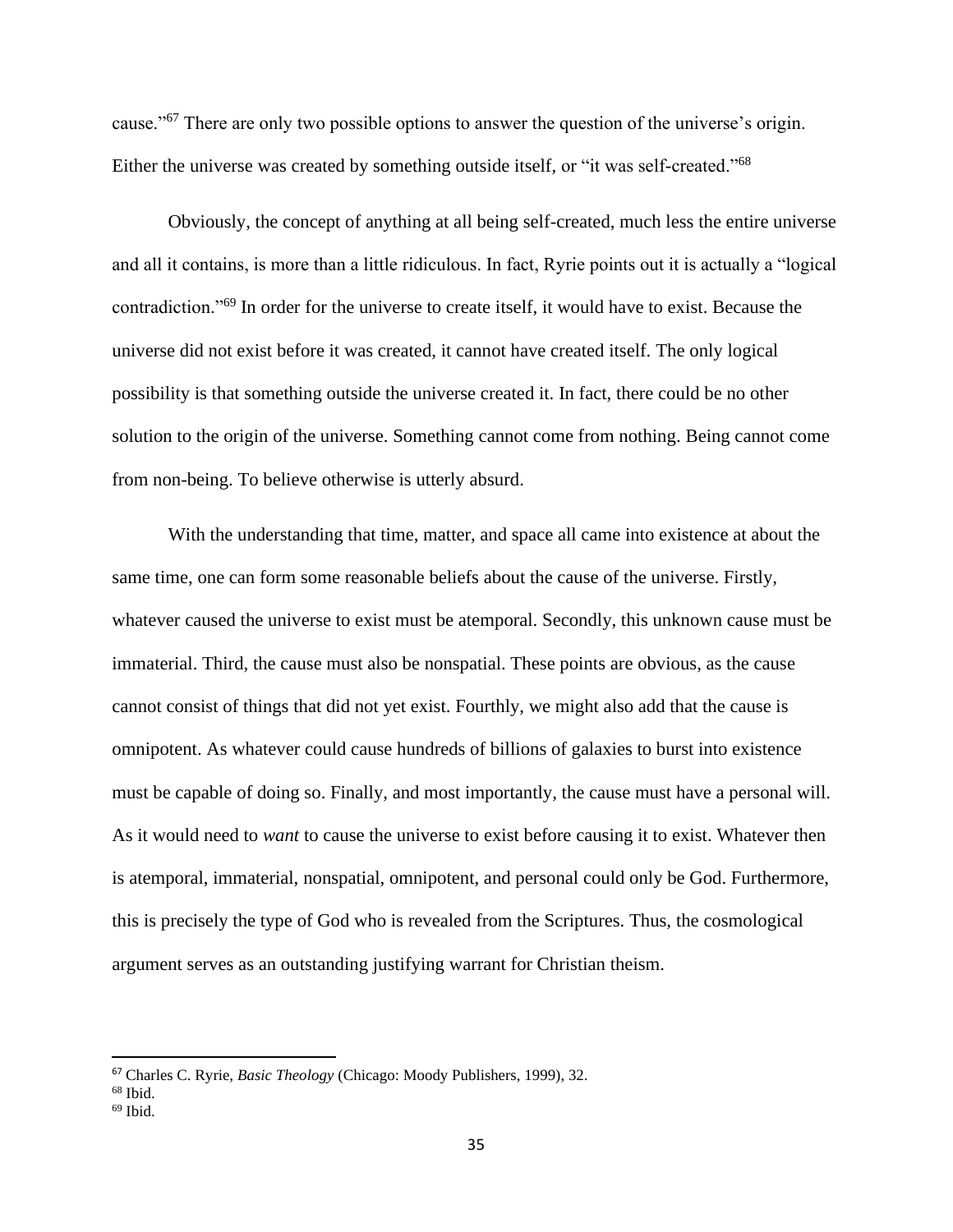The ontological argument, the last of the four major arguments for God's existence, is the most difficult. Not just because of its own inherent difficulty, but because it has been interpreted and reinterpreted in many different ways by many different thinkers. The argument was first developed by Anselm, the revered eleventh-century monk and philosopher. It is built around the concept that "the notion of a being of unsurpassable greatness is logically inescapable."<sup>70</sup> Many different versions of this argument have been offered, many are plagued by controversy, and some have even been flatly debunked. One of the great challenges of the ontological argument is that its complexity makes it difficult to fully grasp. Many are unconvinced of its merit by virtue of the fact that they simply do not understand it.

To understand the argument as it is often offered today, one must understand what it means to be necessary and what it means to be contingent. Something that is necessary must exist in all possible worlds. In contrast to this, something that is contingent may exist, but not necessarily. The ontological argument asks if it is possible for a maximally great being to exist. A maximally great being would have all the attributes of greatness. Therefore, a maximally great being would be necessary. This is because something that is necessary is greater than something that is contingent. Of course, if there is a maximally great being, he most certainly would be God. After all, Christian theism conceives God as being maximally great.

If it is possible for a maximally great being to exist, then he must exist in all possible worlds. Again, this is because to be maximally great he must also be necessary. Thus, the ontological argument asks if it is possible for a maximally great being to exist in some possible world. It follows naturally that the answer would be yes. It seems obvious that one could

<sup>70</sup> Boa and Bowman, 17.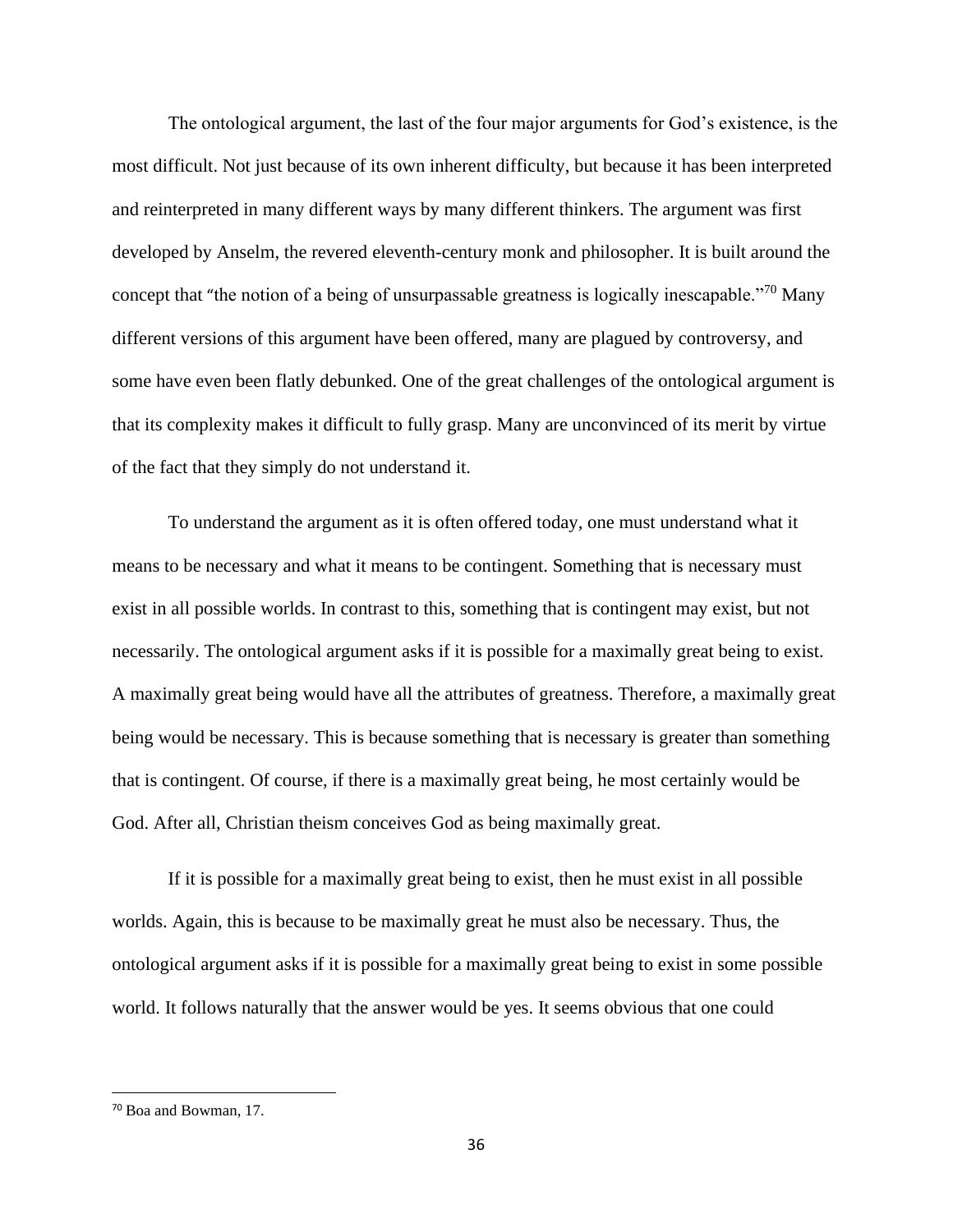conceive of some possible world where a maximally great being existed. This is where the real power of the argument lies. Because, if a maximally great being exists in some possible world, then he must exist in all possible worlds. For that is what it means to be necessary. If such a being exists in all possible worlds, then he exists in this world. The world of reality. Therefore, one can conclude that if it is possible for God to exist in any possible world, then God exists. Because it is obviously possible for such a thing to be true, one must conclude that it is true that God exists.

Finally, there is what is sometimes called the minimal facts argument. This is another excellent example of internalist-type evidence for theism. The minimal facts argument employs the common practice of using "a list of historical facts that are admitted to by virtually all researchers."<sup>71</sup> This method is typical of virtually all handling of Jesus's resurrection and is not exclusive to the minimal facts argument. On any subject as contentious as the existence of God, the presence of bias is inescapable. By focusing on only those points that most scholars agree on, the argument brings one to a common ground of what should be believed concerning the resurrection. This is not an appeal to consensus, nor should it be, as a consensus can still lead to error. That several agree does not mean they are correct. Nevertheless, that there is agreement between atheists and theists on evidence that points to the resurrection is a significant point. When not even the atheist is willing to dismiss the evidence, one can know that it is credible.

Gary Habermas favors using twelve key data points in his argument for the resurrection. Other types of minimal facts arguments may use a different number of these points, but the

<sup>71</sup> Gary Habermas, *The Risen Jesus and Future Hope* (Lanham, Maryland: Rowman & Littlefield Publishers, 2003), 9, accessed October 19, 2021,

https://liberty.alma.exlibrisgroup.com/discovery/openurl?institution=01LIBU\_INST&rfr\_id=info:sid%2Fsummon& rft\_dat=ie%3D51114832570004916,language%3DEN&svc\_dat=CTO&u.ignore\_date\_coverage=true&vid=01LIBU \_INST:Services.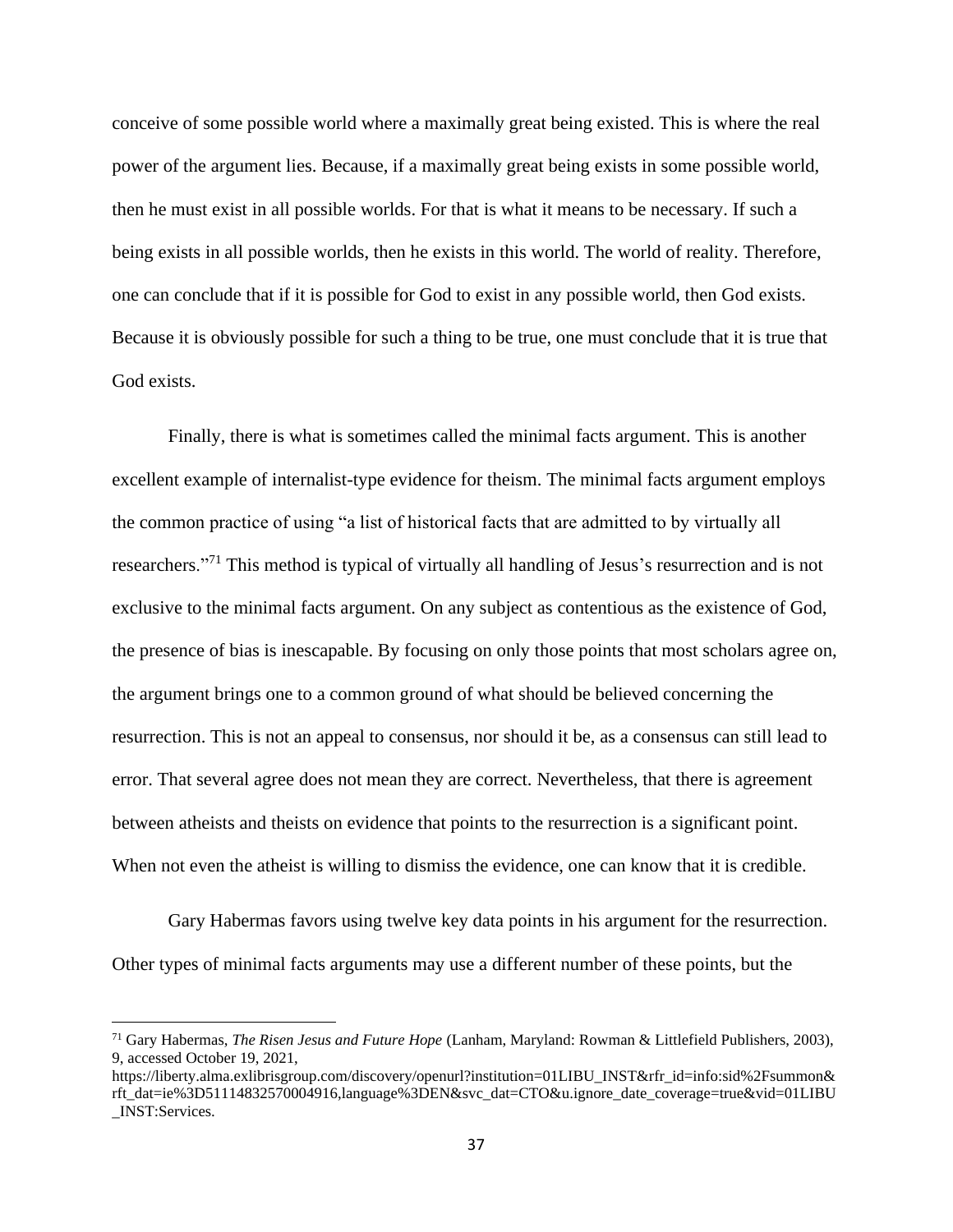results are the same. A few of these points are that "Jesus's tomb was found empty" soon after he was buried, that the disciples "had experiences" that caused them to believe Jesus had risen from the dead, and that the declaration of the resurrection started "very early" in Christian history.<sup>72</sup> Virtually all scholars would agree with these points. The critical point here is that early eyewitnesses believed Jesus had been raised.

The idea that "the disciples had actual experiences" that caused them to believe Jesus was resurrected is considered by atheists and theists alike to be a historical fact.<sup>73</sup> This point is by Habermas's estimation "the single most crucial development in recent resurrection studies."<sup>74</sup> Virtually all scholars, including those who are most critical of the evidence, agree that the eyewitnesses truly believed they had seen Jesus risen. The question is: why? What could have caused so many individuals, some of who were even opponents of Jesus, to believe that he had been resurrected? This is the key question in the minimal facts argument.

Various naturalistic theories have been offered, including the EPA offered by Ehrman and referenced in *chapter one*. Nearly all these theories have been debunked. For any theory to be considered viable, they "must account for the disciples' claims."<sup>75</sup> The theory that is posed most often here, is that the witnesses experienced hallucinations of the risen Christ. Habermas successfully deconstructs this theory, pointing out several errors. He explains, for example, that such hallucinations "are not collective or contagious."<sup>76</sup> It simply is not possible for so many

<sup>72</sup> Habermas, *The Risen Jesus,* 9.

<sup>&</sup>lt;sup>73</sup> Gary Habermas, "Resurrection Research from 1975 to the Present: What are Critical Scholars Saying?" Journal for the Study of the Historical Jesus 3, no. 2 (2005): 135-153, accessed February 17, 2021,

https://ezproxy.liberty.edu/login?url=https://search.ebscohost.com/login.aspx?direct=true&db=lsdar&AN=ATLAiE 8N200817000498&site=ehost-live&scope=site.

 $74$  Ibid.

 $75$  Ibid.

<sup>76</sup> Habermas, *The Risen Jesus*, 11.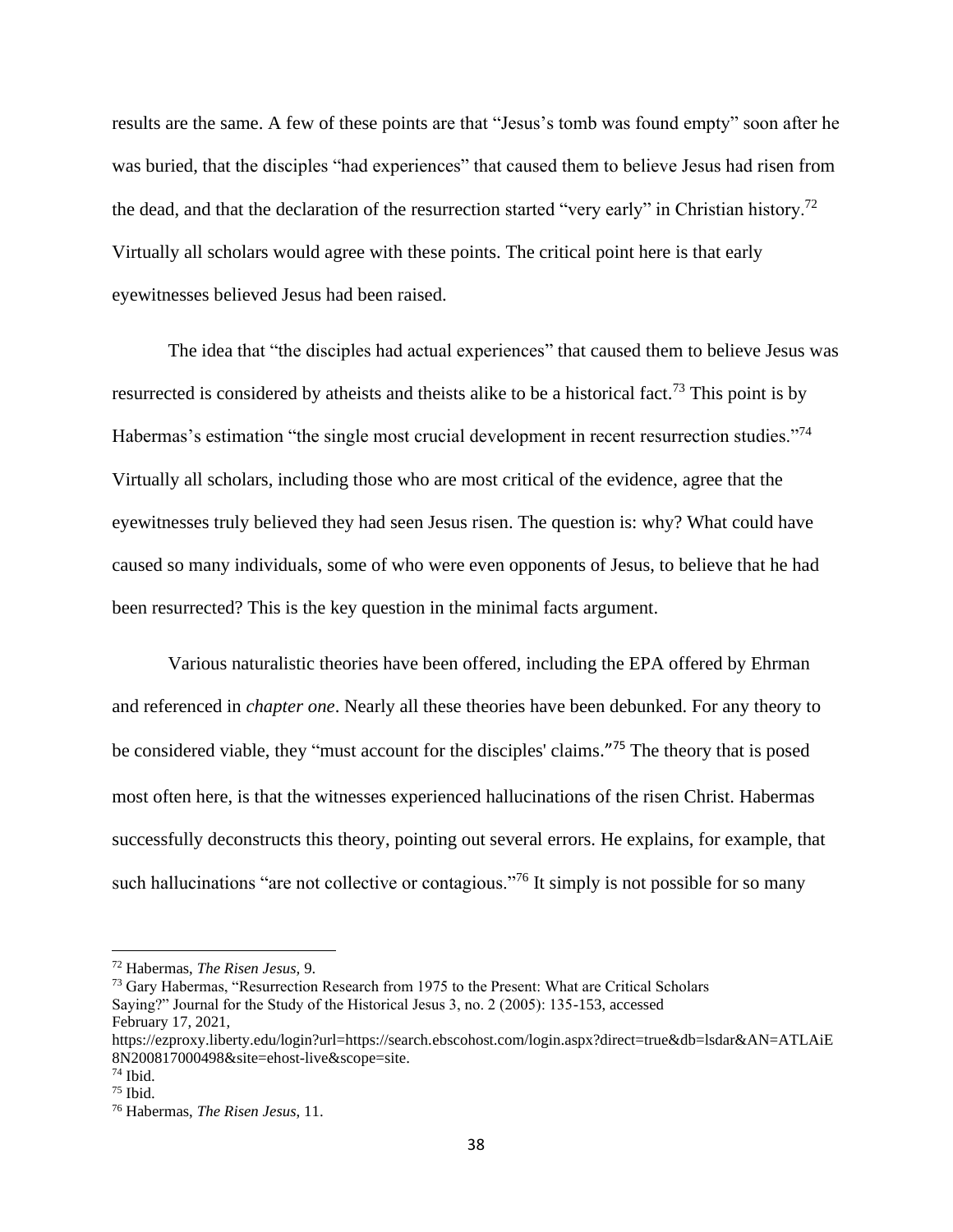different eyewitnesses to have experienced the same hallucinations. For this reason, and many others, the favored hallucination theory simply cannot explain the belief of the eyewitnesses that they had seen a resurrected Christ.

Because there are no viable naturalistic explanations for the belief that Jesus had risen, it seems that the only possible explanation is that Jesus really did rise from the dead. This is, after all, what the evidence suggests as well as what the eyewitnesses claimed had happened. The only obstacle to this conclusion is the presupposition that supernatural occurrences are impossible. However, if it is even possible that God exists, then it is most decidedly possible for such a miracle to take place. If this is true, as it seems to be, then every other objection to Christian theism is satisfied. Claims concerning the trustworthiness of Scripture, the existence of God, the presence of miracles, and the viability of Christianity are all confirmed beyond a reasonable doubt by the resurrection of Christ. This makes the minimal facts argument one of the best, if not the very best, arguments for Christian theism.

#### Theism on Externalism

Externalists believe that, contrary to internalism, it is not necessary to ground a belief in argument or evidence. On this view, as long as one has proper function, a belief can be warranted directly in the absence of a defeater. For religious epistemology, this means finding warrant for belief in God wholly apart from evidence and reasoning. Typically, Plantinga's properly basic belief is used to achieve this. Nevertheless, there might be other examples of warrants for theism that satisfy on externalist terms.

39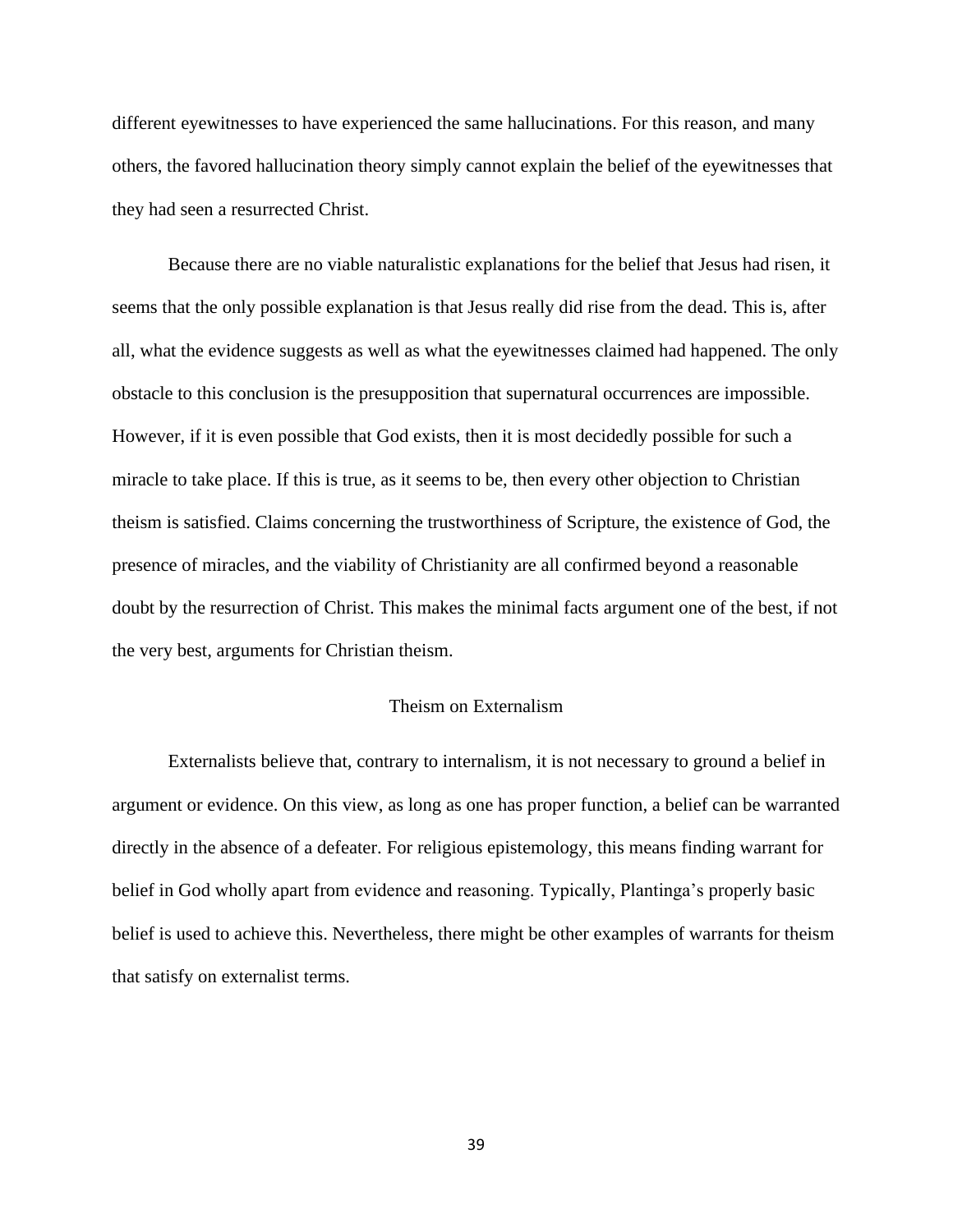One such warrant is what Joe Puckett calls "*the argument from desire*."<sup>77</sup> As the name implies, Puckett believes this type of thinking to be an argument, and therefore it satisfies on an internalist account of knowledge. However, this type of thinking, as will be argued here, may be thought of as direct warrant as well. Therefore, it may also satisfy an externalist account of knowledge. Puckett hints at this point when he explains that the argument "does not prove that God exists, let alone does it prove that the God of Christian theism exists."<sup>78</sup> Instead the argument shows "it is rational to believe something must exist that is beyond this world" given the fact of transcendent longing.<sup>79</sup> This is precisely the type of direct warrant that externalism looks to. What Puckett calls rational belief the externalist would call a direct warrant for God's existence.

Though he never used the phrase *argument from desire*, this type of thinking was made most popular by C.S. Lewis. In his *Mere Christianity*, Lewis points to the longing all are aware of that is never satisfied by the world. As he puts it, "there are all sorts of things in this world" that promise to satisfy the inward longing, "but they never quite keep their promise."<sup>80</sup> Lewis explains that there is a longing that we seek to satisfy in "some subject that excites," but we find that "no marriage, no travel, no learning, can really satisfy."<sup>81</sup> Puckett adds to this that "all other innate desires have something that satisfies those desires."<sup>82</sup> Hunger has food, thirst has water, so must the desire for some greater transcendent thing have correlating satisfaction.

<sup>77</sup> Joe Puckett, *The Apologetics of Joy* (Cambridge, UK: Lutterworth Press, 2012) 141, accessed February 19, 2021[, https://www.jstor.org/stable/j.ctt1cgdz7r.1.](https://www.jstor.org/stable/j.ctt1cgdz7r.1)

<sup>78</sup> Ibid.

 $79$  Ibid.

<sup>80</sup> C.S. Lewis, *Mere Christianity* (New York, NY: Harper One, 1980), 135.

 $81$  Ibid.

<sup>82</sup> Puckett, 141.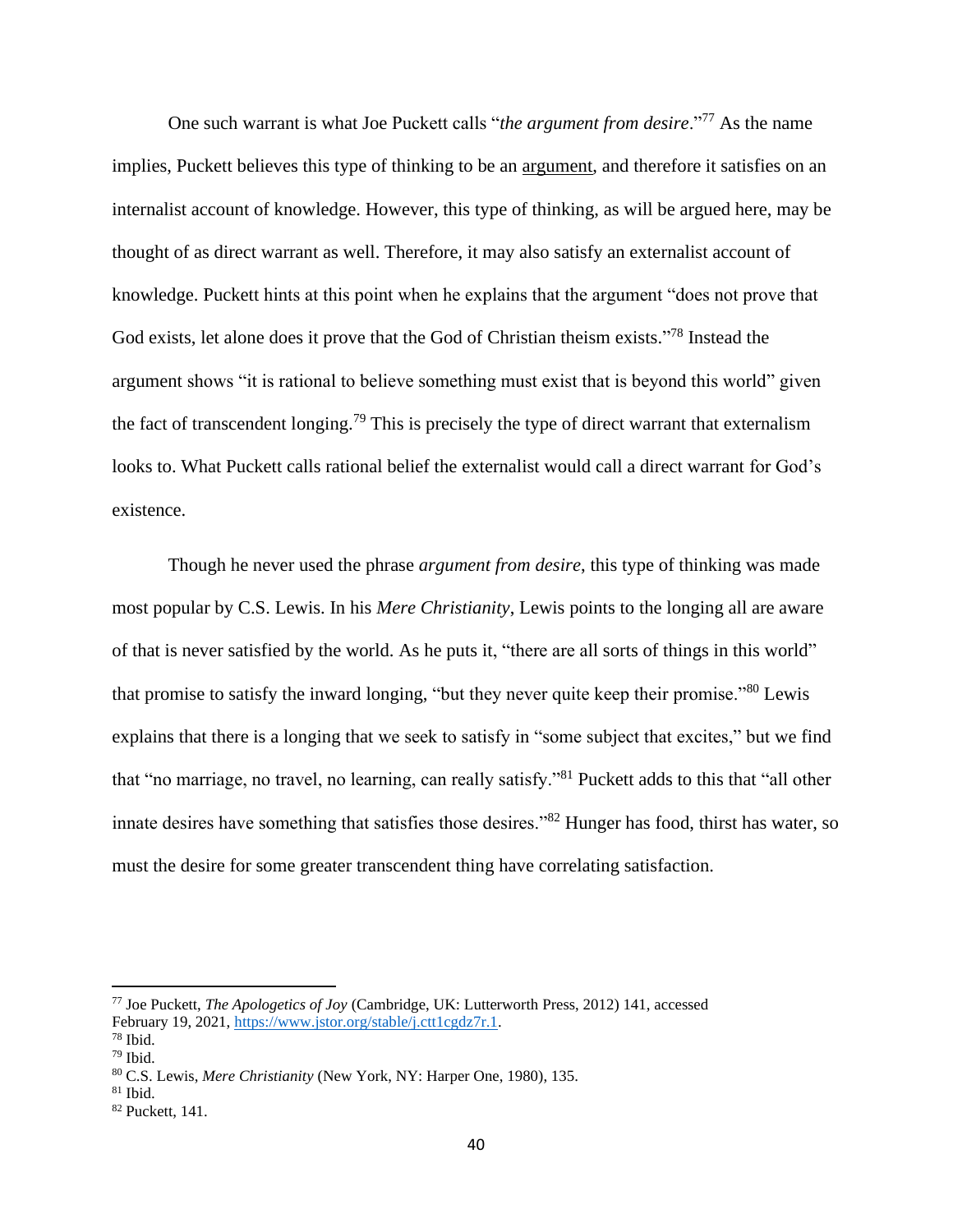The seeming lack of this correlating satisfaction is sometimes referred to as the absurdity of life. Nontheists and theists alike have affirmed this frustrating aspect of the human experience. However, it may be that the reason there is no satisfactory naturalistic explanation for this longing is because it can only be satisfied by the divine. Perhaps God has instilled in mankind a desire that can only be satisfied in Him, to motivate mankind to search for Him. The presence of this longing may serve as a viable direct warrant for belief in God. Without evidence and without understanding what causes this longing, the theist can be justified in their belief that God exists by their perception of this transcendent desire.

Another justifying case for theism can be found in Thomas Aquinas' *five ways*. Aquinas believed, based on his understanding of Scripture, that mankind was capable of a natural knowledge of God. The *five ways* makes the case that God can be known directly from motion, efficient cause, possibility and necessity, gradation, and governance. *The five ways* may be considered externalist in nature in that they are five direct warrants. They are five individual external and direct grounds for theistic belief. An argument could be made that the five ways are to some extent internalist in nature, however, whether they are purely internalist or externalist is of no import.

The first way is an inference from motion. Seeing that there are things in motion, one can know that there must be something that set those things in motion. There must be a first mover that is unmoved. As Aquinas puts it, things are set in motion by a first mover in the same way that "the staff moves only because it is put in motion by the hand."<sup>83</sup> In the second way, the way of efficient cause, Aquinas points to the process of cause and effect. Because the cause-and-

<sup>83</sup> Thomas Aquinas, *Summa Theologica*, translated by Fathers of the English Dominican Province (Coyote Canyon Press, Kindle Edition), 40.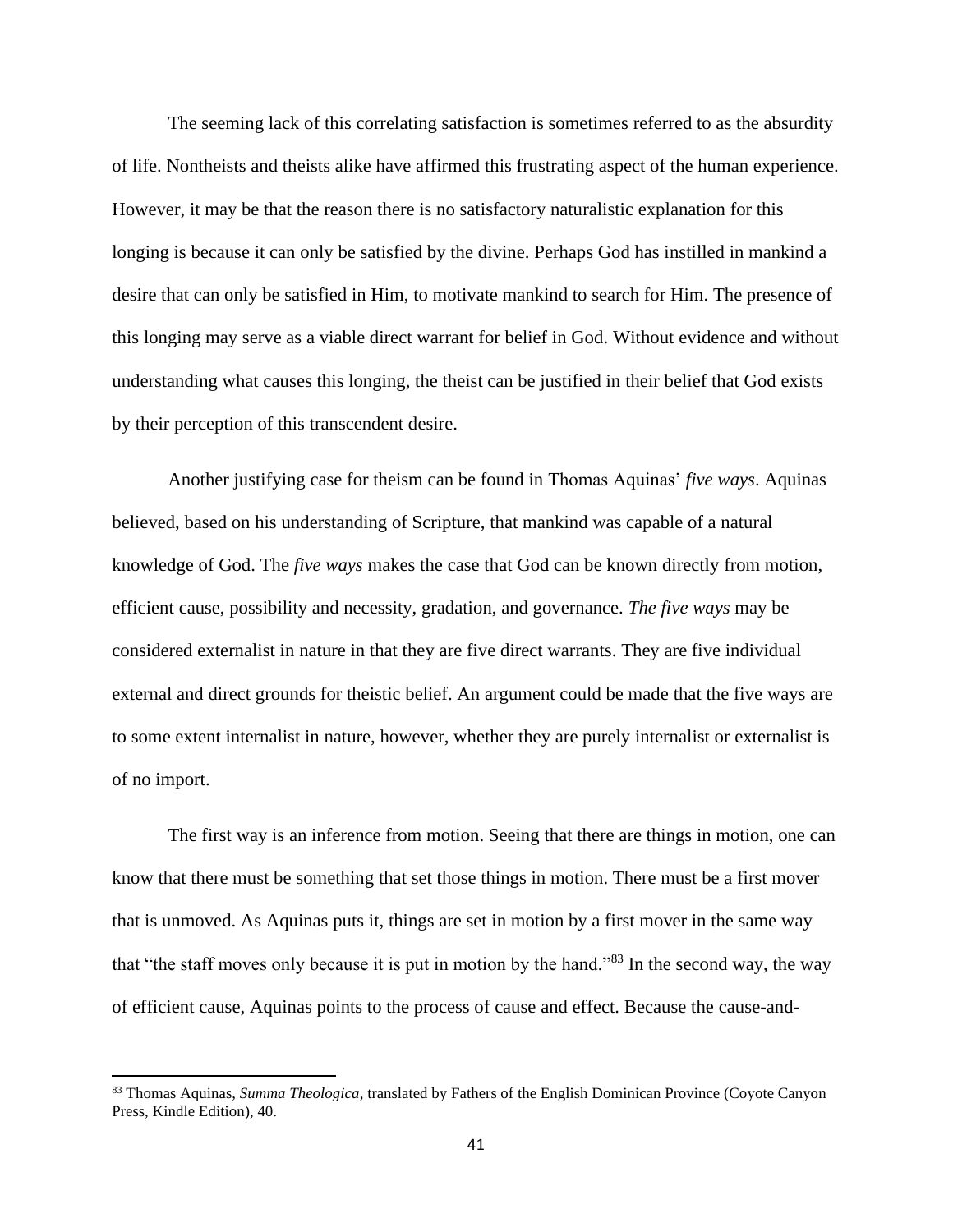effect cycle cannot regress infinitely, "it is necessary to admit a first efficient cause, to which everyone gives the name of God."<sup>84</sup>

The third way considers the issue of contingent beings. Because we know that contingent beings, being what they are, do not need to exist, one must ponder why they exist. It must be that they exist because a necessary being has willed it to be so. As Aquinas puts it "we cannot but postulate the existence of some being having of itself its own necessity."<sup>85</sup> The fourth way God can be known naturally, according to Aquinas, considers the existence of gradation. Simply stated, one can know that there are varying ascending and descending grades of perfection. This means there must be someone who is most perfect, and that person must be God. Finally, is the way of governance. Creatures without intelligence can be observed acting toward various ends. This is not possible, of course, unless there is some higher intelligence guiding and directing them.

Next, personal experience as a justifying warrant will be considered. Specifically, the belief that one has personally experienced a miracle. The idea of experiencing a miracle seems flatly impossible to most nontheists, and so is often regarded as an unconvincing argument. This is due to the bias of anti-supernaturalism. However, personal experience can be used as a warrant regardless of whether it is a convincing argument or not. The question here, after all, is to ask if it is possible for Christian theism to be warranted outside of the realm of argumentation. Can a Christian be justified without supporting evidence? In response, one might ask what could be more justifying than a supernatural miraculous experience?

<sup>84</sup> Aquinas, 40.

 $85$  Ibid., 41.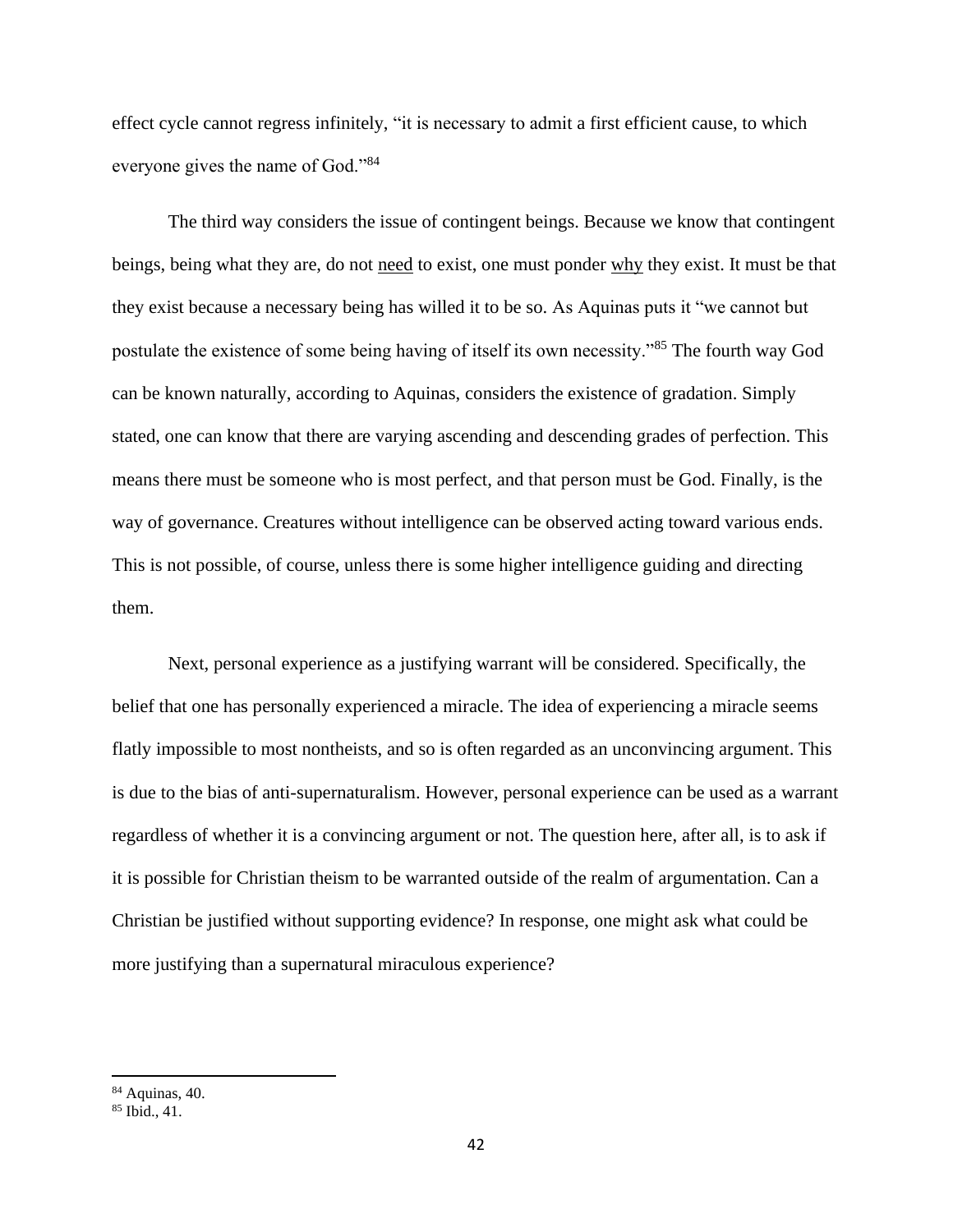Some of the most interesting claims concerning miracles come from the medical field. Reports of supernatural experiences from medical professionals are quite common. This is illustrated by the fact that, "three-quarters" of doctors in the medical field say that they "are convinced that miracles" occur regularly.<sup>86</sup> What makes these kinds of miracle claims interesting is that learned medical professionals are less likely than others to be mistaken concerning medical miracles. One could use this kind of testimony as evidence to support the claim that supernatural miracles take place on a surprisingly regular basis. However, these experiences do not need to be proven or supported by evidence to be considered as warrant for theism. With proper function, and without any defeaters, the belief that one has experienced a miracle may serve as direct warrant for theistic belief.

Such evidence may or may not convincing to an atheist as positive evidence that God exists. After all, it may be these kinds of medical miracles have unknown naturalistic explanations. The point, nevertheless, is not to prove the existence of God, but to justify one's belief in God. An apparent supernatural experience is a perfectly justifiable reason to believe that God exists. This does not mean that every miracle claim is equally viable. However, unless there are good reasons to believe that a miracle has not occurred, a miracle is an acceptable justification for belief in God.

Christopher Jay offers another way to go about justifying one's belief in God. He points to something he calls *nondoxastic religious fictionalism*. This is a faith, not based in belief, but is in fact a faith held in spite of belief. That is, a faith despite reasons to believe theism is not true, or at least, a faith held without reason to believe that theism is true. For Jay, "it does not follow

<sup>86</sup> Lee Strobel, *The Case for Miracles* (Grand Rapids, Michigan: Zondervan, 2018), 31.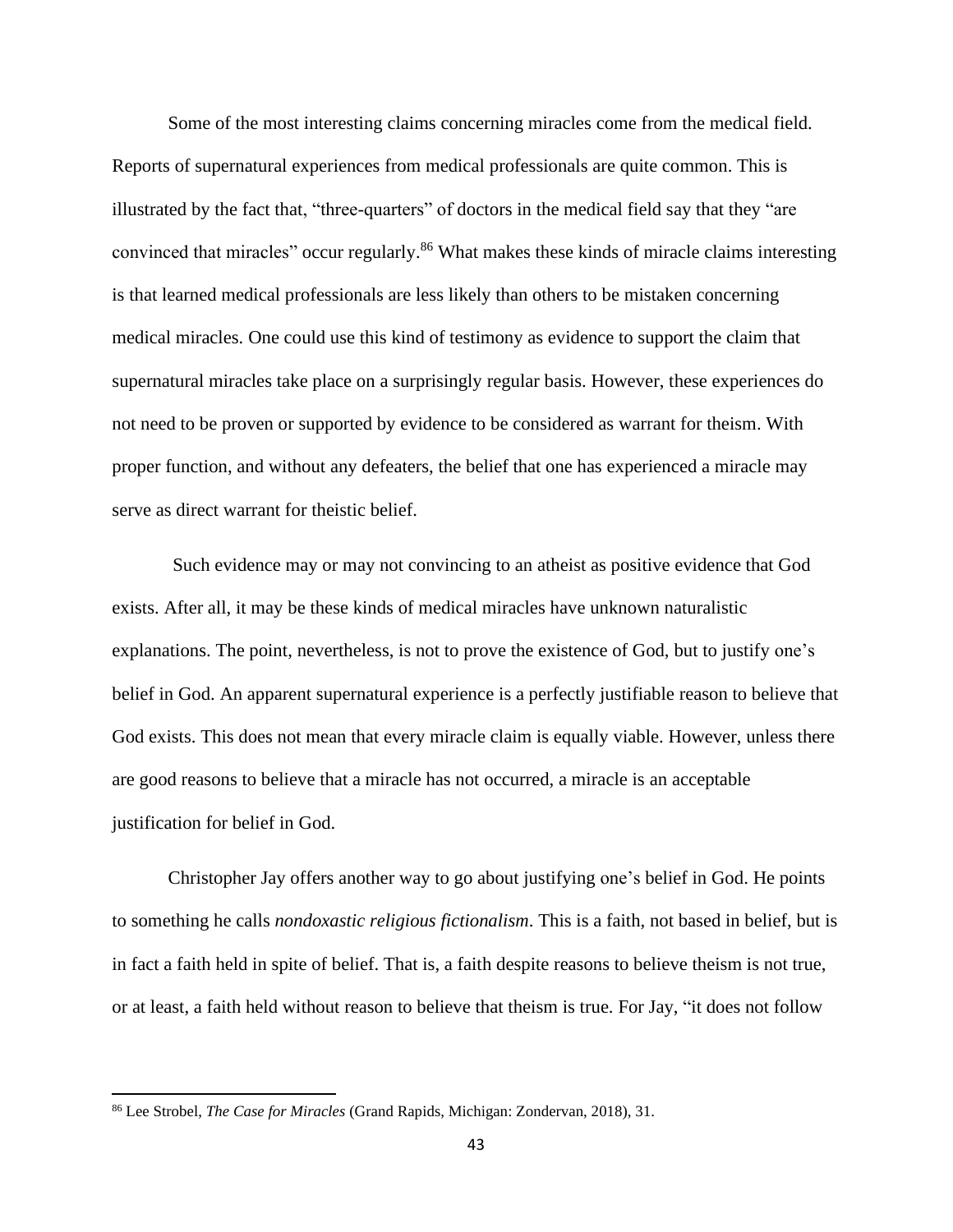from our lacking the sort of epistemic warrant which would put our religious beliefs in good standing that we have no reason to have some sort of faith."<sup>87</sup> This is another prime example of externalist thinking.

Jay illustrates this proposition with an intriguing example. Jay proposes an individual who receives a letter in the mail claiming to be from their mother. They have good evidence to believe that their mother is dead, however, they decide to write back in the hope that their mother might still be alive. Through this exchange of letters, the individual has been "writing to their mother, and receiving news, reminiscences, and words of kindness from her, and what they write back is just what one would write to one's mother."<sup>88</sup> These letters are intimate exchanges, containing words of affection, concern, and encouragement.

Despite this interaction "they are never confident enough that the letters are genuine."<sup>89</sup> In fact, the individual is "not entirely confident that they are corresponding with a particular person at all, and not a criminal organization, various members of which at different times write a letter as part of an elaborate long-term con trick."<sup>90</sup> Still, they retain hope that the one they have been writing is their mother. It is, after all, not unwarranted to believe that this really was their mother regardless of how unlikely that might be. Nevertheless, Jay explains "that the situation is not one in which they go as far as to believe that the letters are not from their mother."<sup>91</sup>

<sup>87</sup> Christopher Jay, "Testimony, Belief, and Non-doxastic Faith: The Humean Argument for Religious Fictionalism," Religious Studies 52, no. 2 (June, 2016): 247-261, accessed February 5, 2020, [https://doi.org/10.1017/S0034412515000177.](https://doi.org/10.1017/S0034412515000177)

<sup>88</sup> Ibid.

<sup>89</sup> Ibid.

 $90$  Ibid.

 $91$  Ibid.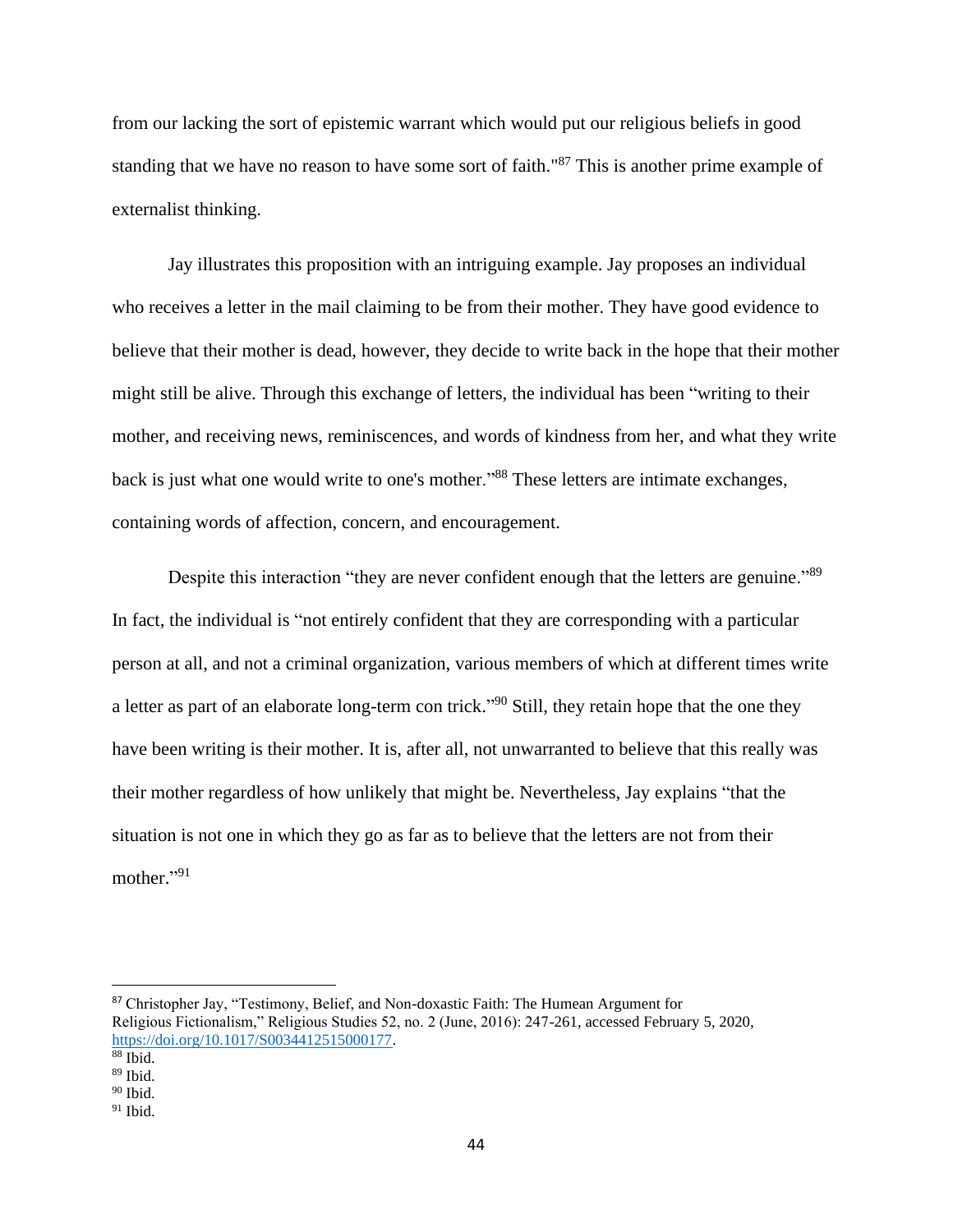Suppose at last that it turns out that the person this individual has been writing really is their mother. Could this exchange of letters be described as "a meaningful personal relationship?"<sup>92</sup> It seems so. Jay is able to show, in this way, that someone could have a personal relationship with God (of the sort that is promoted by evangelical Christianity,) without having knowledge of God's existence. This kind of nondoxastic faith is a hopeful belief that can be held in spite of evidence to the contrary. This kind of faith is justified by direct warrant, i.e. the letter the individual received claiming to be from their mother. With a direct warrant, one can have a hopeful faith in God's existence without the benefit of an undergirding belief.

The final example of religious justification that can satisfy an externalist account of knowledge is what is known as properly basic belief. Plantinga references kinds of beliefs that we would consider to be basic. For example, Bob's belief that he drank coffee this morning, or the belief that there are other people that exist. Plantinga explains that although these kinds of beliefs are "properly taken as basic, it would be a mistake to describe them as groundless."<sup>93</sup> Bob can be justified in his belief that he drank coffee this morning without having any supporting evidence or argumentation. This belief is justified in that it is properly basic. This is not to say that a belief is warranted merely because one believes it. Rather, it is that certain kinds of beliefs can be warranted with evidential justification.

For Plantinga, belief in God is a kind of belief that can be properly basic. He argues that "God has implanted in us a natural tendency to see his hand in the world around us."<sup>94</sup> An awareness of this tendency serves as grounds for the properly basic belief that God exists.

 $92$  Jav.

<sup>93</sup> Alvin Plantinga, "Is Belief in God Properly Basic?" Nous vol. 15, no. 1 (March 1981): 41-51, accessed October 10, 2021, https://www.jstor.org/stable/2215239.

 $94$  Ibid.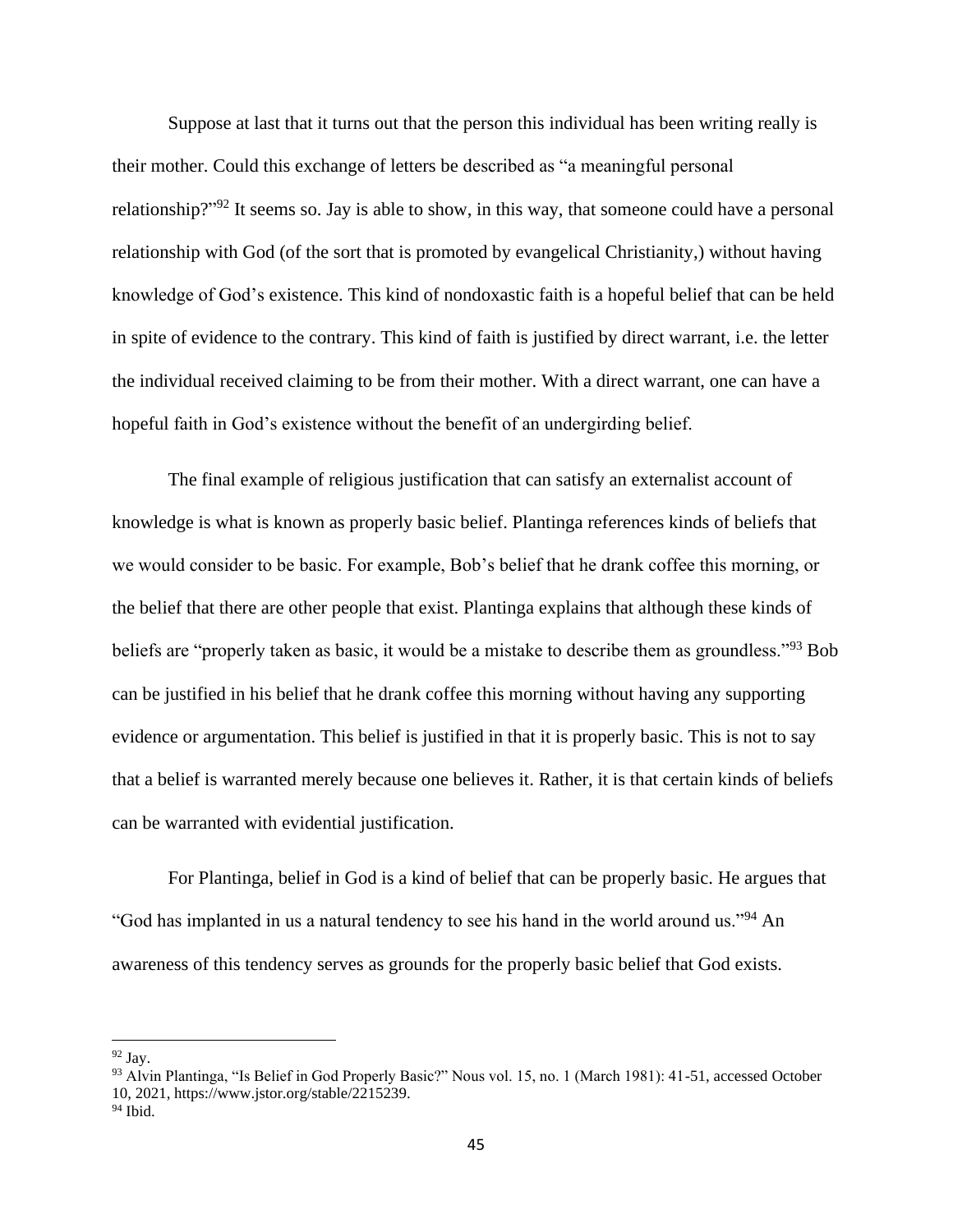Plantinga is not saying that groundless belief in God is properly basic. Belief in God is grounded in the same way that Bob's belief that he is not the person that exists is grounded. Plantinga argues that certain circumstances, such as someone reading Scripture and being "impressed with a deep sense that God is speaking to him," is sufficient grounds to justify one in the properly basic belief that God exists.<sup>95</sup> This kind of belief does not need to be proven or based on evidence to be considered as a justified or warranted belief.

## Cumulative Warrant

This chapter has been building a case for a cumulative warrant for Christian theism. This case is not in argument, but a warrant. It is not purposed to convince an atheist to convert to theism, though it might be used in such a way. It is instead purposed to show that Christians are justified or warranted in their belief that God exists. Further, this warrant does not depend on any single warrant presented. It may be that one or many of these warrants are flawed or unconvincing. The point is not to demonstrate the viability or success of any of them. Rather the cumulative warrant stakes its claim on the reality of these warrants. The fact that there are many good reasons to believe in God is, in itself, a good reason to believe in God.

Suppose, for example, that some evidence was brought forward to show that the cosmological argument is not a good reason to believe that God exists. The cumulative warrant still stands, because there are still many other reasons for believing theism. Instead, suppose that there was no such defeating evidence for the cosmological argument, but instead one simply found the argument unconvincing. The cumulative warrant still works, because it is not attempting to show that the cosmological argument is convincing. The cumulative warrant

<sup>95</sup> Plantinga, Properly Basic.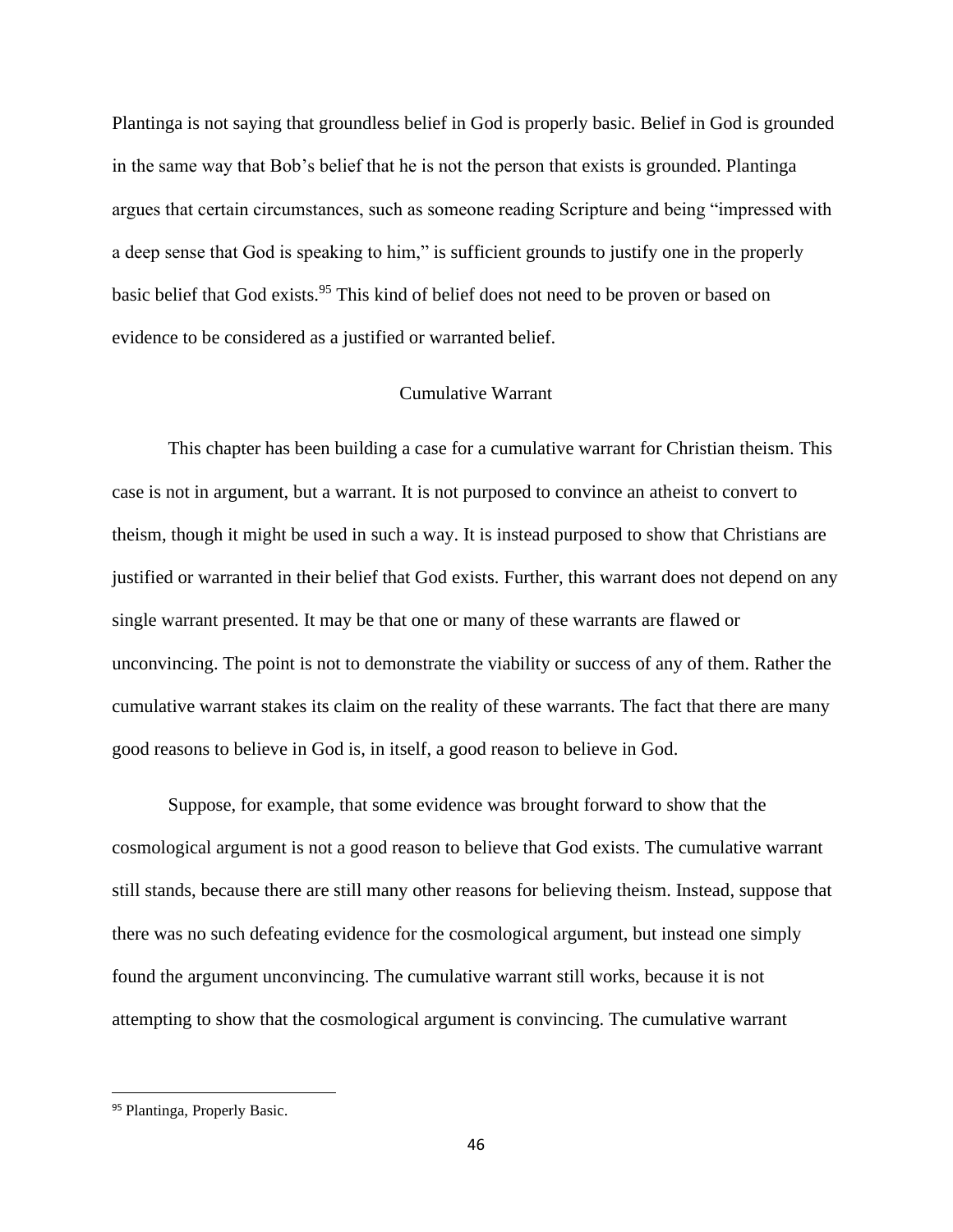justifies theism by showing that there are many different good reasons to believe in God. That fact by itself warrants Christian belief.

## Conclusion

*Chapter two* showed two ways of approaching knowledge and warrant. Internalist demand that knowledge must be based on evidence and argumentation. Externalists say this is not the case, and knowledge can be instead based on direct warrant. *Chapter three* has offered a cumulative warrant for belief in God. It provided five arguments that satisfy the internalist account of knowledge, and five ways theism can be warranted on an externalist account of knowledge. In light of this, it can be said that the Christian has every right to claim that they know God exists. The cumulative warrant has shown that by either standard of knowledge, Christian theism enjoys sufficient justifying grounds. By any standard, the Christian is justified in their belief that they know God exists.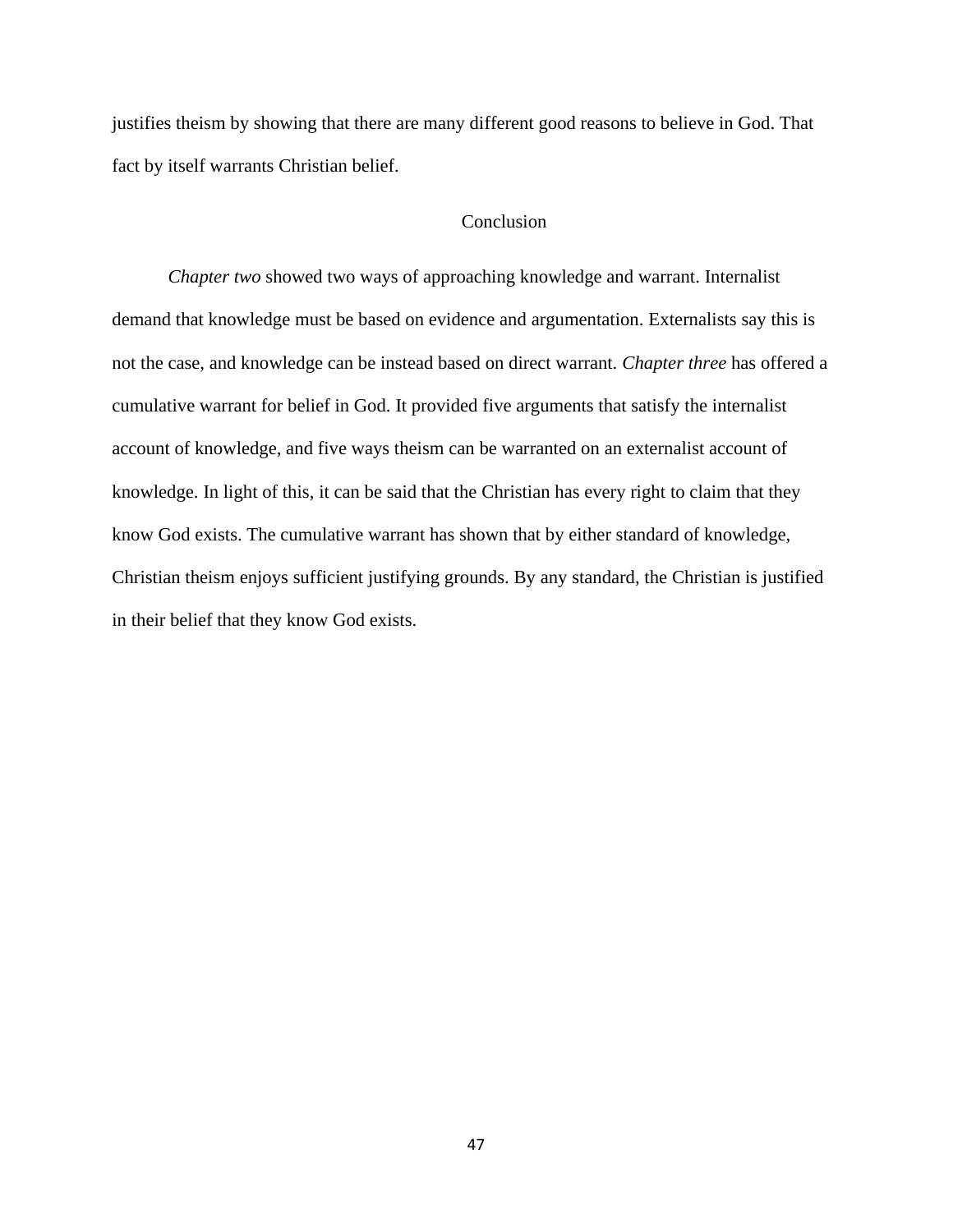### **Chapter Four: A Two-part Rebuttal**

#### Introduction

This thesis has questioned PA's ability to impact or undermine theistic belief. First, it was shown that in order for a belief to be justified it must enjoy some manner of warrant. There are two views on what it takes to achieve this kind of justification, internalism and externalism. It was demonstrated through a cumulative warrant that, by either account, belief in God is justified. Now it will be argued that an established and justified belief cannot be undermined by PA. Using an argument that was developed by Plantinga, a two-part rebuttal will be used to show that PA are wholly unsuccessful at undermining or defeating theism.

In his *Warranted Christian Belief*, Plantinga presents a brief yet insightful defense of theistic belief against PA. Dealing specifically with the issue of human suffering, Plantinga constructs what will be referred to here as *the inside straight defense.* Using the inside straight defense, Plantinga shows how a belief can be justified regardless of how likely it is. The thesis pairs Plantinga's inside straight with the cumulative warrant to create a two-part rebuttal of PA. It will be demonstrated that, *as long as religious belief enjoys some manner of warrant, it is justified no matter how improbable it may be*. Because religious belief is thoroughly warranted, PA cannot render it unjustified.

## Plantinga's Inside Straight

Plantinga makes his case through an illustration about a game of poker. He states that "it is improbable on the rest of what I know or believe that I have just drawn to an inside straight."<sup>96</sup>

<sup>96</sup> Alvin Plantinga, *Warranted Christian Belief* (Oxford, New York: Oxford University Press, 2000), 464, accessed December 18, 2020[, https://ccel.org/ccel/plantinga/warrant3/warrant3.vii.iv.html.](https://ccel.org/ccel/plantinga/warrant3/warrant3.vii.iv.html)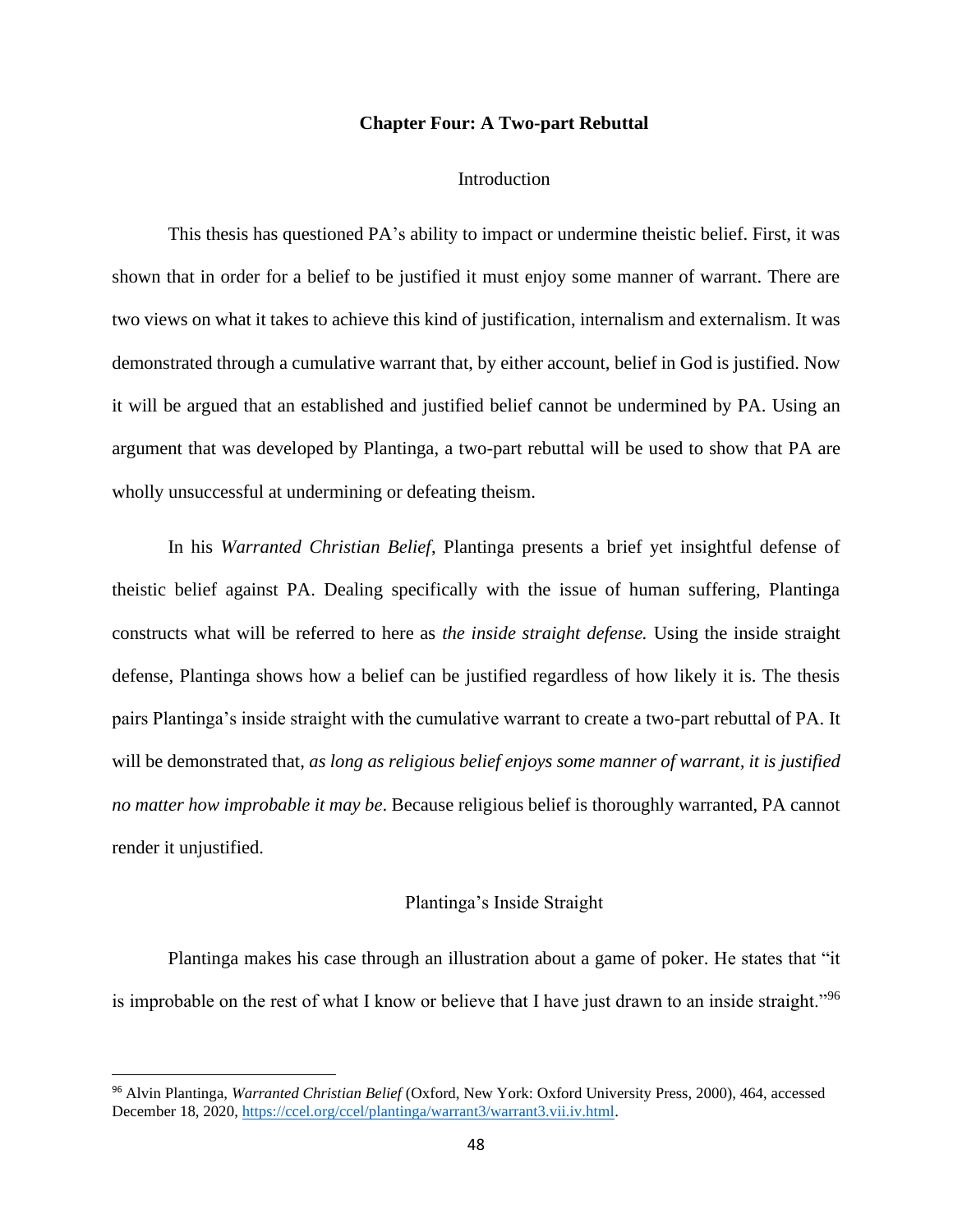In the game of poker, an inside straight is a hand that is one card short of becoming a straight. The likelihood of drawing an inside straight is quite poor. In theory, one would not be epistemically justified in believing that they had drawn an inside straight, at least not according to the reasoning of PA. The chances of such a thing being true is simply too unlikely to be believed. However, Plantinga contends that, despite this low probability, "it doesn't follow that there is even the slightest irrationality in my belief that I have just drawn an inside straight."<sup>97</sup> In other words, it is perfectly justifiable to believe you have drawn an inside straight regardless of how probable it is. This is because, if one is actually holding and inside straight, the probability of such a thing happening is meaningless information.

Plantinga's illustration demonstrates how fundamentally flawed it is to lord probability over belief and knowledge. The belief that one has drawn an inside straight is not dependent "for its warrant, on being appropriately probable on the rest" of what they believe to be true.<sup>98</sup> In this case, the belief that an inside straight has been drawn depends strictly upon perception. It will either be true that the poker player has drawn an inside straight, or it will be true that he has not. The player will be able to determine this truth based on their perception, and form their belief accordingly. When the player looks at their hand, their belief about what they have drawn will be determined by what they see, not by what is probable.

It is the same with religious belief. The question is, as Plantinga explains, whether theism can be justified "distinct from its probability on other propositions I believe."<sup>99</sup> That is, if one's belief in God depends on probability for its warrant, then and only then would PA be effective as an underminer or defeater of theism. However, theism does not now, nor has it ever, been

<sup>97</sup> Plantinga, Warranted, 464.

<sup>98</sup> Ibid.

 $99$  Ibid.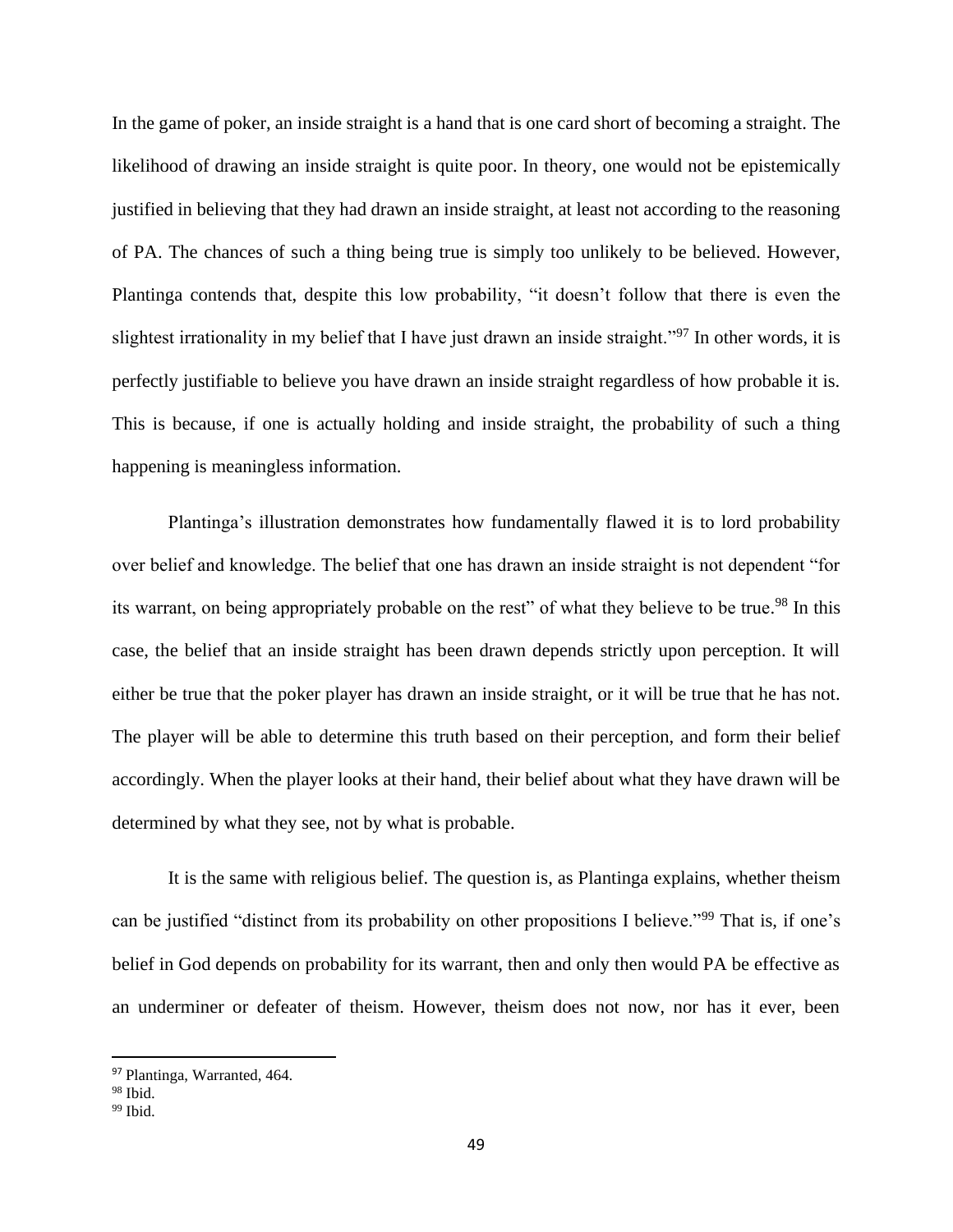dependent upon probability. It may be that a particular defense of God's existence is supported in part by probability, but that is not what makes theism warranted. On the cumulative case argued in *chapter three*, Christian theism is warranted because there are many justifying arguments and warrants supporting it. One can claim they know God exists, because they have many good reasons for believing this to be the case. It would take a dramatically significant defeater to override this kind of warrant. This is not something that PA can hope to achieve.

To truly drive home the weakness of PA suppose for the sake of the argument, as Plantinga does, that "theism were improbable with respect to the rest of what I believe," and "the rest of what I believe offered evidence against theism and none for it."<sup>100</sup> In this case, the theist has no evidence of any kind to support their belief that God exists while the atheist offers good reasons to believe that atheism is true. Even in this case, PA may not necessarily compel one to leave theism for atheism. Unless a PA could show a 100% probability that atheism was true, there would still be reason to believe that Christian theism were true. There are multiple lines of thinking that show that this is the case.

First, consider the reasoning from Blaise Pascal's wager argument. Pascal challenges that one ought to "weigh the gain and the loss in wagering that God is."<sup>101</sup> Even if one found it was more likely than not, say a 60% chance, that atheism is true, should that compel one to leave theism for atheism? That seems unwise. As Pascal puts it, "if you gain, you gain all; if you lose, you lose nothing."<sup>102</sup> If it were true that God exists, and one lived a life of unbelief, on Christian theism that

<sup>100</sup> Plantinga, Warranted, 464.

<sup>101</sup> Blaise Pascal, *Pensées*, W.F. Trotter, trans. (Infomotions, Inc., 2000), 46, accessed October 21, 21, https://liberty.alma.exlibrisgroup.com/discovery/openurl?institution=01LIBU\_INST&rfr\_id=info:sid%2Fsummon& rft\_dat=ie%3D51171055650004916,language%3DEN&svc\_dat=CTO&u.ignore\_date\_coverage=true&vid=01LIBU \_INST:Services.

 $102$  Ibid.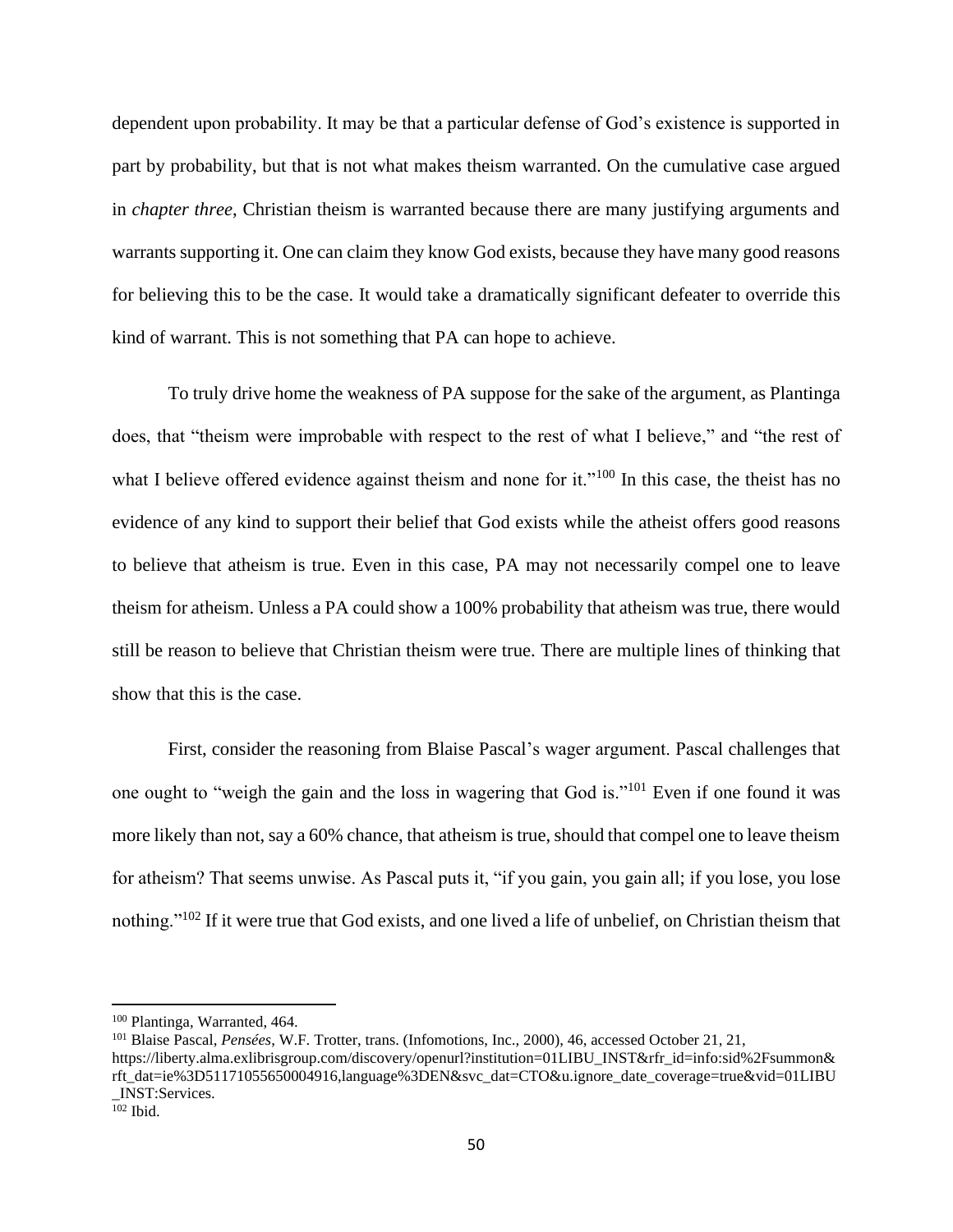person would be faced with an eternity in Hell. However, if atheism were true and that person lived a life of belief, that person would by comparison lose very little. Perhaps they sacrificed certain passions for the sake of their belief, but this would be no great or meaningful loss to their life experience. On the other hand, if one chose to believe and it turned out that God did exist, they would gain eternal life. It seems quite foolish to risk one's soul, even if it were proven more likely than not that atheism was true.

Secondly, even if one did not consider the gain or loss of such a choice as suggested by Pascal, PA still would not necessarily compel one to leave theism. There are, after all, many things that are unlikely and also true. For example, it is quite unlikely in the grand scheme of things for life to exist in our universe. It would be quite unlikely, given all the time that has passed since the universe came into being, that one would end up being alive during this particular time period. It is improbable, given all of the names that you could have been named, that you would end up with the name you have. There are many other examples of such things that one could think of, this is the point of Plantinga's inside straight. The probability of a belief being true ultimately has no bearing on whether that thing is true in reality. It is either true or it is not. For this reason, PA can never be used as a defeater.

Nevertheless, it is *not* true that theism is unlikely with respect to what else we know to be true. In fact, the cumulative warrant argued in *chapter three* shows that there are many good reasons for believing that theism is true. More than mere belief, the cumulative warrant shows that by both internalist and externalist positions of knowledge, the theist can say they *know* that God exists. If one knows they are holding an inside straight in their hands, the probability that they would draw an inside straight is effectively meaningless information. By pairing the cumulative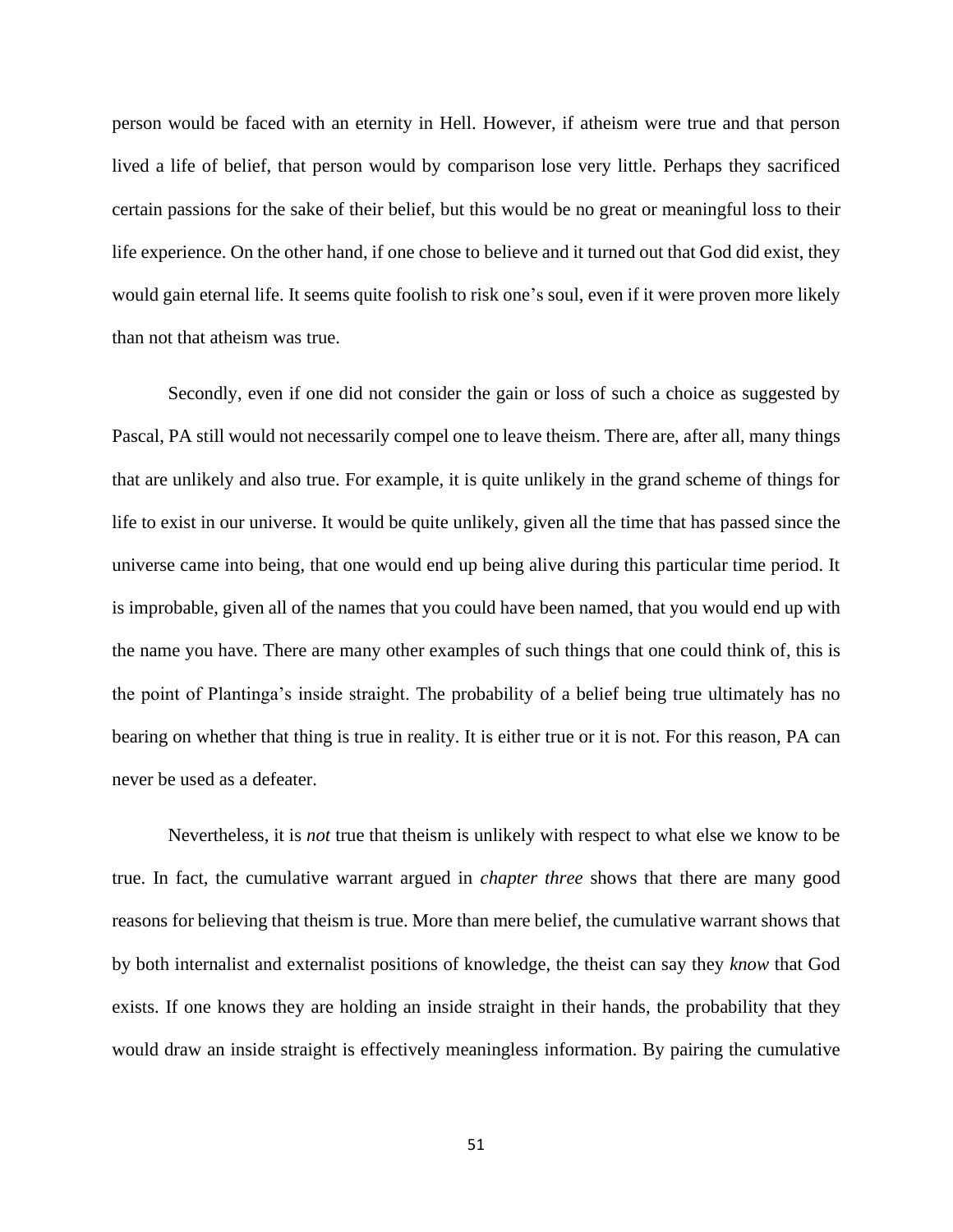warrant with Plantinga's *inside straight*, the theist has an insurmountable defense against PA. The defense this thesis is offering might, therefore, be presented in this way:

- A. Warranted religious belief may only be rendered unjustified by a definitive defeater.
- B. Probability-based attacks are not definitive defeaters unless they have 100% surety.
- C. Probability-based attacks cannot produce 100% surety as long as religious belief is warranted.
- D. Religious belief is warranted, therefore probability-based attacks cannot produce 100% surety.
- E. Therefore, warranted religious belief remains justified in spite of probabilitybased attacks.

This two-part rebuttal marries Plantinga's inside straight defense with the cumulative warrant from *chapter three* to effectively refute PA arguments against theism.

## The Two-part Rebuttal Applied

The first example of PA that was given in *chapter one* was of SPA. SPA is an argument posed by Dawkins and his associates that appears to be motivated by the intuitive sense that God's existence is unlikely. The SPA dismissively states, without any particular argumentation, that one should give up theism and enjoy the alleged freedom of atheism on the basis that God probably does not exist. The rebuttal offered by this thesis is aptly applied to SPA of this nature. The theist need only respond that, regardless of the atheist's subjective feeling on the matter, that theism enjoys multiple justifying warrants. Not only that, but just because something seems to be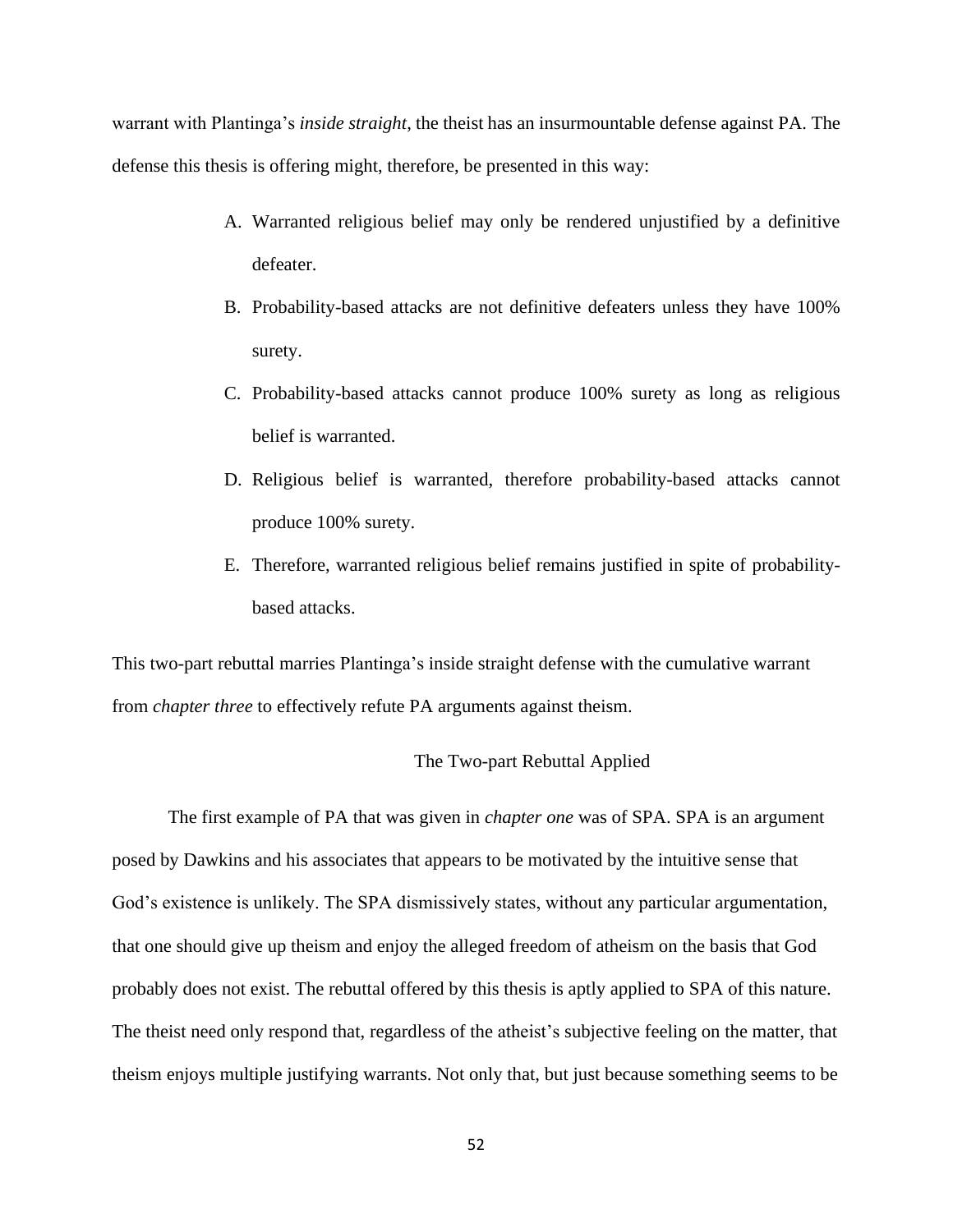improbable, it does not mean that it is untrue. In this way, the two-part rebuttal may effectively refute SPA.

The second type of PA shown in *chapter one* is EPA. The arguments of Ehrman and Rowe were shown to be good examples of EPA. Ehrman employed an EPA to undermine the belief that Jesus rose from the dead. Rowe used a similar, albeit better developed, EPA to argue that the problem of evil and suffering undermines theism. Both of these arguments will be briefly revisited and answered respectively. Ehrman argues that the concept of a resurrection is near impossible because, on a naturalistic worldview, people simply cannot return from death. He contrives an intentionally improbable naturalistic explanation for the resurrection account, concluding that "a highly unlikely event is far more probable than a virtually impossible one."<sup>103</sup> Such an argument has far-reaching implications. If the resurrection is untrue, then so is all of Christian theism.

Firstly, it must be pointed out that Ehrman's EPA is less than compelling. The only reason the evidence for the resurrection does not seem compelling to Ehrman is based on his belief that it is virtually impossible for the dead to rise. However, if one presumes that God exists then one can also presume that miracles are real. With such assumptions as a foundation, a resurrection event not only becomes believable, but also quite plausible. Nevertheless, Ehrman's position might be granted for the sake of the argument without doing any violence to one's belief in the resurrection. The first part of the rebuttal is that Christianity enjoys significant warrant. Supposing that Ehrman is successful in his argument that the resurrection is virtually impossible, the theist still has exceptional reasons to believe that Christian theism is true. This is

<sup>&</sup>lt;sup>103</sup> Ehrman, chapter five.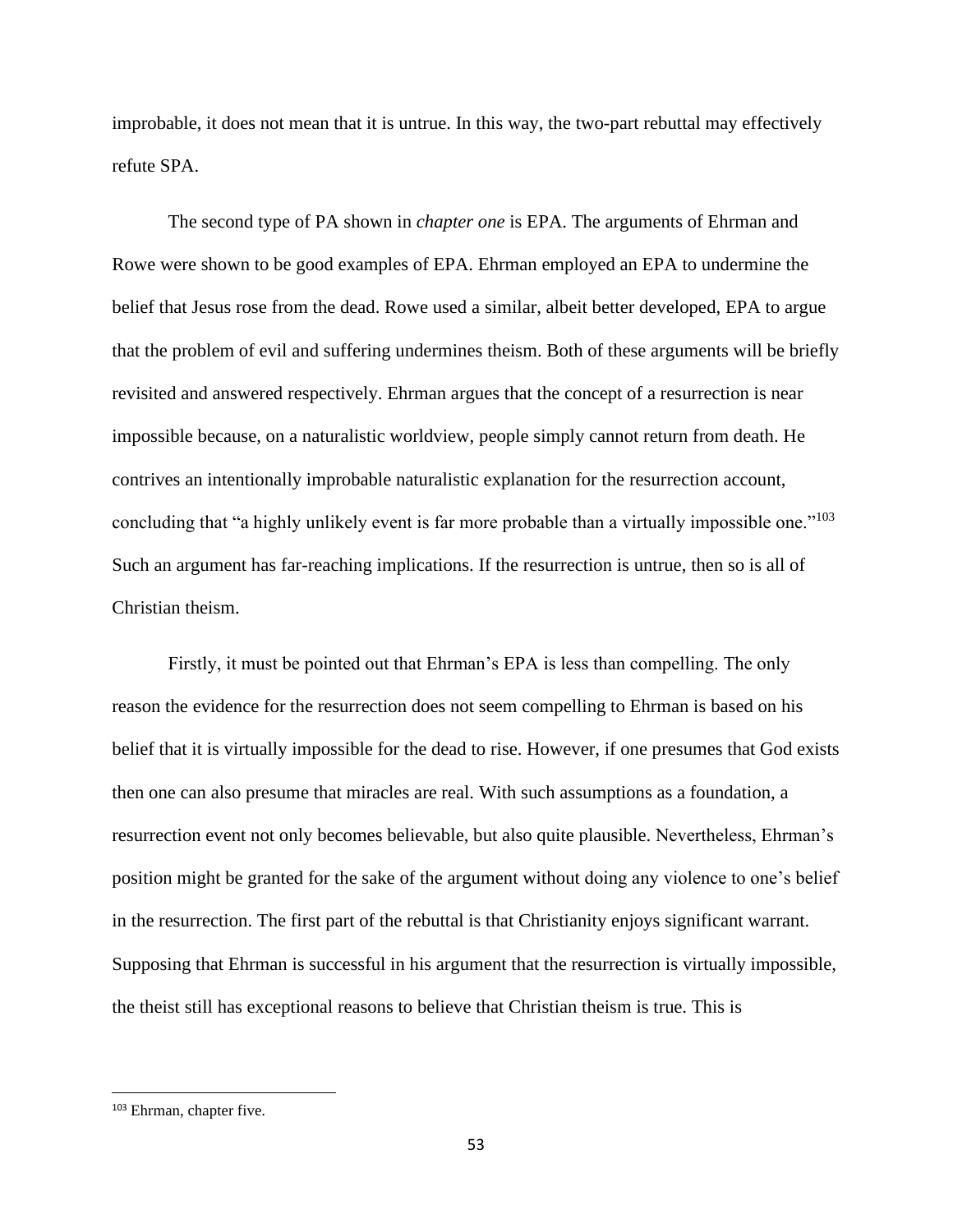demonstrated by the cumulative warrant. The second part of the rebuttal states that we know of many things that are unlikely and are still true. Something being virtually impossible does not make it actually impossible. This is demonstrated by Plantinga's inside straight. Thus, despite Ehrman's efforts, the Christian remains perfectly justified in believing that Christ is risen.

Next is Rowe's EPA. Rowe argued that, while suffering does not make theism impossible, it does render theism absurdly improbable. First, as with Ehrman's argument, Rowe's argument is not particularly compelling. The God of Christianity is not only omnipotent and omnibenevolent, but also wholly just. On Christian theism, the human race is guilty of a collective crime against God. Because of this, the world has been cursed by God as an act of God's justice. Were instances of suffering absent, one would have grounds to believe Christian theism is guilty of a contradiction. However, the presence of great suffering appears to confirm what Christian theism claims to be true about sin and the corresponding curse. Suffering then is a confirmation of, rather than a contradiction of, the existence of the Christian God.

Nevertheless, it may be presumed that Rowe is successful in showing that the reality of suffering makes Christianity, and theism in general, absurdly improbable. Again, the theist may apply the two-step rebuttal. Firstly, Christianity is warranted and justified. This is not impacted by how probable it may seem. Secondly, one can think of many things that are both improbable and true. Thus, one may rightfully assume that Christianity is like one of these things. Therefore, Rowe's EPA also fails to be convincing, even if his argument is granted.

Last is Rowe's TPA. Rowe uses Bayes Theorem to assert that it is more probable than not, in the technical sense, that God does not exist. Once again, Rowe's argument can be granted without much consequence. Again, the two-part rebuttal may be applied. Once again, it remains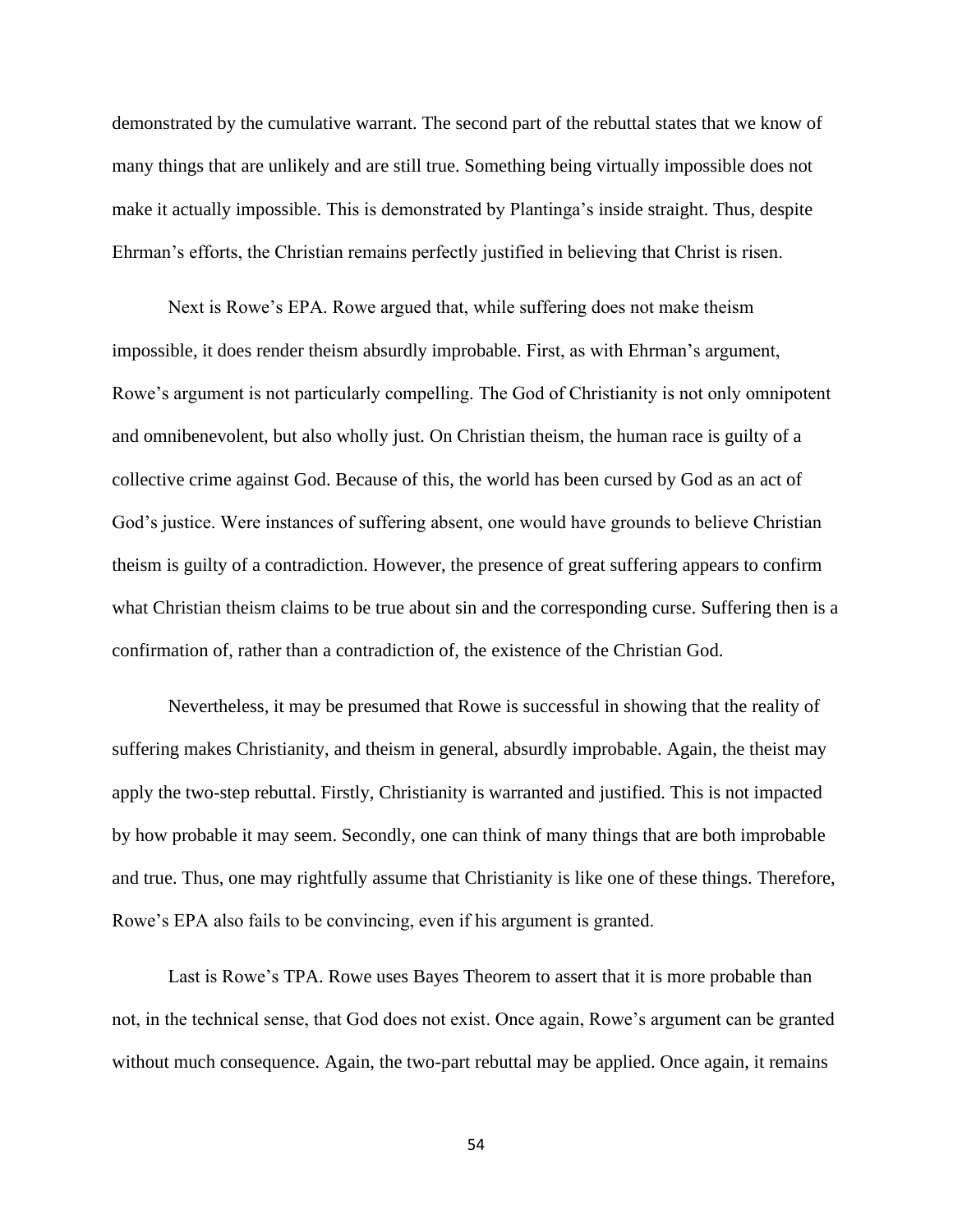that Christian belief is warranted and justified. Once again, there remains many instances where a thing that is improbable happens to be true. For these reasons, Rowes TPA is not compelling.

### Possible Objections

There are two possible ways one may object to the two-step rebuttal. First, one might argue, as Swinburne does, that the epistemic justification of Christian theism very much depends on theism being more probable than not. Swinburne posits that "the less probable" theism seems to be "the less rational it will be to lead the Christian life."<sup>104</sup> So it follows, one might say, that an argument showing that theism is highly improbable would effectively obligate one to give up their theism.

There might be two responses to this objection. First, it may be argued that the cumulative warrant offered in *chapter three* does show that it is more probable than not that God does exist. Therefore, there is no reason for one to believe that any PA could be genuinely effective at rendering Christian theism improbable. Secondly, and more to the point, Plantinga's inside straight clearly demonstrates that a belief can be improbable and still be true. So that, if theism really was improbable, there would not necessarily be any epistemic obligation to abandon theism. As Plantinga argues, theism can be warranted entirely "distinct from its probability."<sup>105</sup>

Secondly, one might object to the notion that the Christian is in a position to say they *know* that God exists, thereby weakening this first part of the two-part rebuttal. To this objection one may respond that there is no need to be overly strict in a definition of knowledge. By the

<sup>104</sup> Swinburne, Response.

<sup>105</sup> Plantinga, Warranted, 464.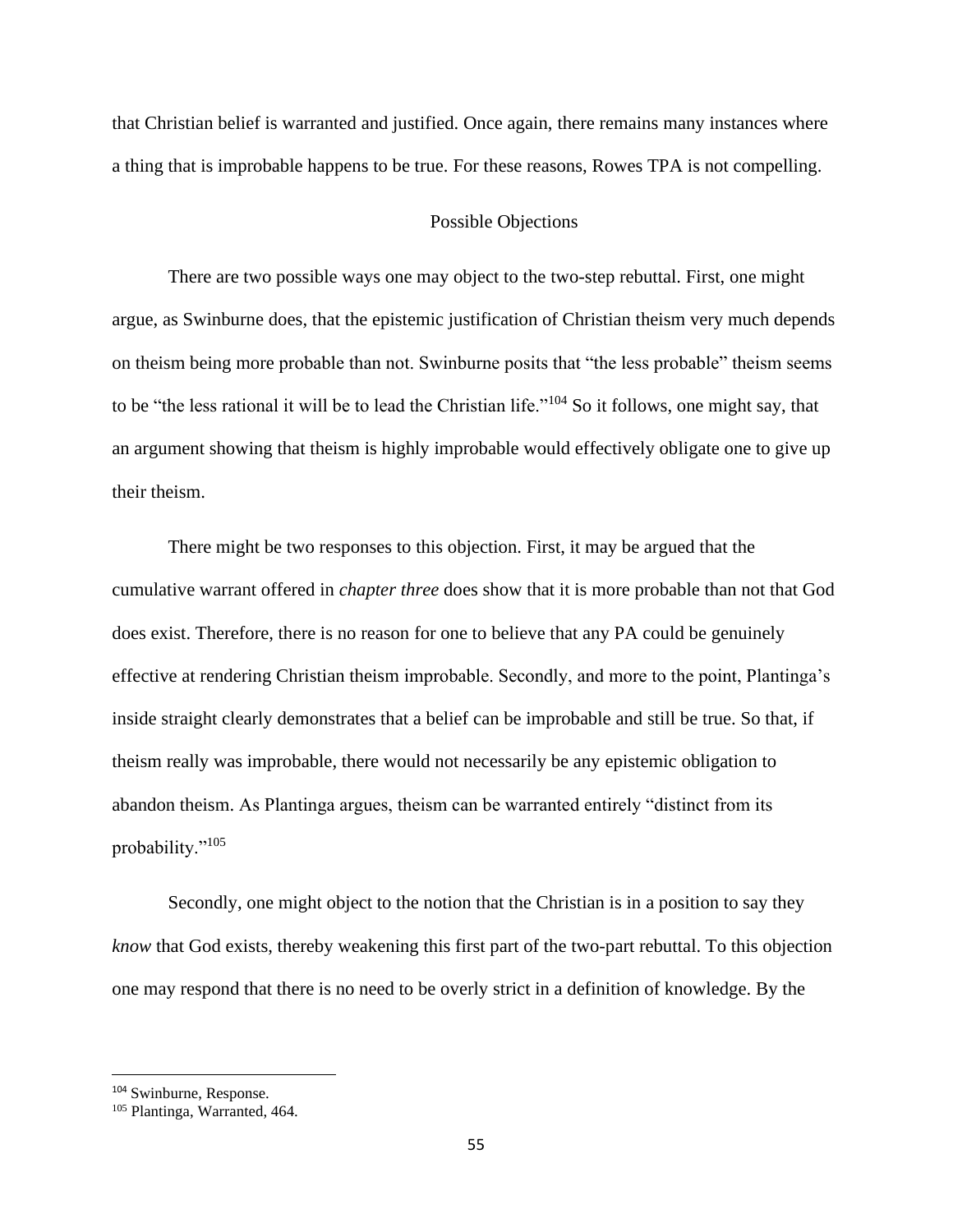strictest terms, no one would be in a position to know anything at all. One could not know that they know, well and truly, that this thesis exists, or that there really is such a school as Liberty University. Some degree of faith must be allowed when considering whether a belief qualifies as knowledge. As Clark and VanArragon point out, "...all human belief systems are fundamentally faith-based."<sup>106</sup> In the strictest sense, one could not truly know anything at all. The best one can do is to form their beliefs around sufficient warrant and have faith that their belief corresponds to the objective external reality. *Chapter two* showed that, on either internalist or externalist standards of knowledge, the Christian may know that God exists. To know that they know God exists is neither necessary nor reasonable, and frankly, not even possible. No belief could withstand such a standard.

## Conclusion

This chapter has argued for a two-part rebuttal of PA. The first part states that Christian theism is warranted and justified given the cumulative warrant argued in *chapter three*. The second part states that, based on Plantinga's inside straight, there is no reason to conclude the improbability of religious belief means it is unjustified. Even if it could be proven with certainty that God's existence was highly unlikely, this would not amount to anything consequential or particularly interesting for the theist.

<sup>106</sup> Clark and VanArragon, 4.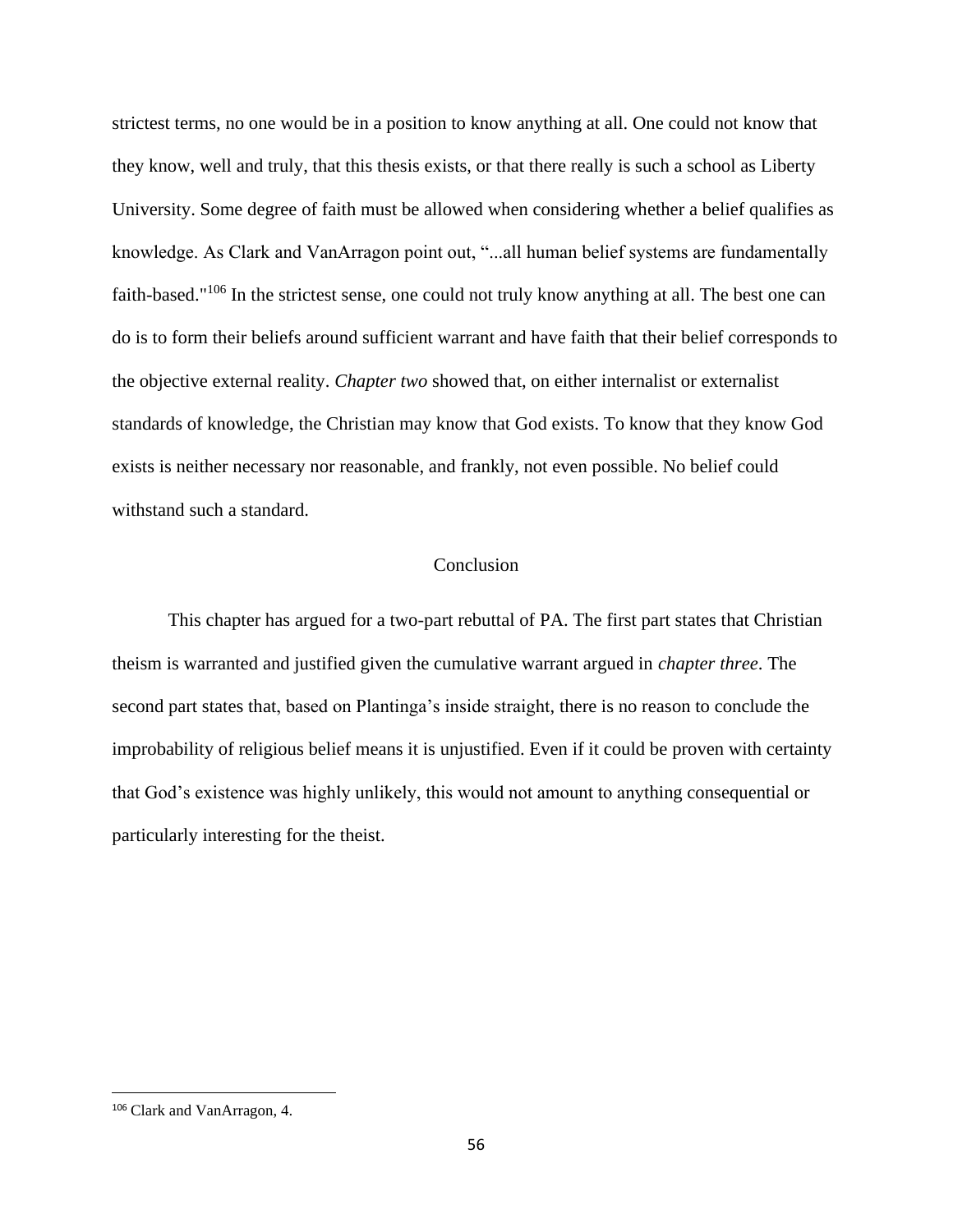#### **Summary and Conclusion**

This thesis argues that *as long as religious belief enjoys some manner of warrant, it remains justified regardless of how improbable it may be shown to be.* To demonstrate this, a two-part rebuttal of PA was argued. This two-part rebuttal argues first of all that Christian theism is a justified belief that corresponds with reality. Secondly, it argues that the probability of a belief does not necessarily represent the truthfulness of that belief. As there are many things one could think of that are both improbable as well as true.

*Chapter one* showed different categories of PA and how they are used by atheist thinkers against theism. In *chapter two*, the subject of epistemology was surveyed. It was shown that there are two rival ways one might think about knowledge and justification. *Chapter three*  demonstrated that by either internalist or externalist accounts of knowledge, Christian theism can be justified. A cumulative argument was built using five types of warrants that satisfy internalist standards of knowledge, and five types of warrant that satisfy externalist accounts of knowledge. *Chapter four* argued for a two-part rebuttal of PA based on cumulative warrant and Plantinga's inside straight. It was shown how this rebuttal is successful against every category of PA.

It has been shown that *as long as religious belief enjoys some manner of warrant, it remains justified regardless of how improbable it may be shown to be*. If the atheist wishes to be successful against theism, he must do so through the use of warrants and defeaters. Simply put, PA is not and cannot be an effective tool against religious belief. Theism does not depend upon its probability for its warrant. Therefore, theism cannot be rendered unjustified by PA.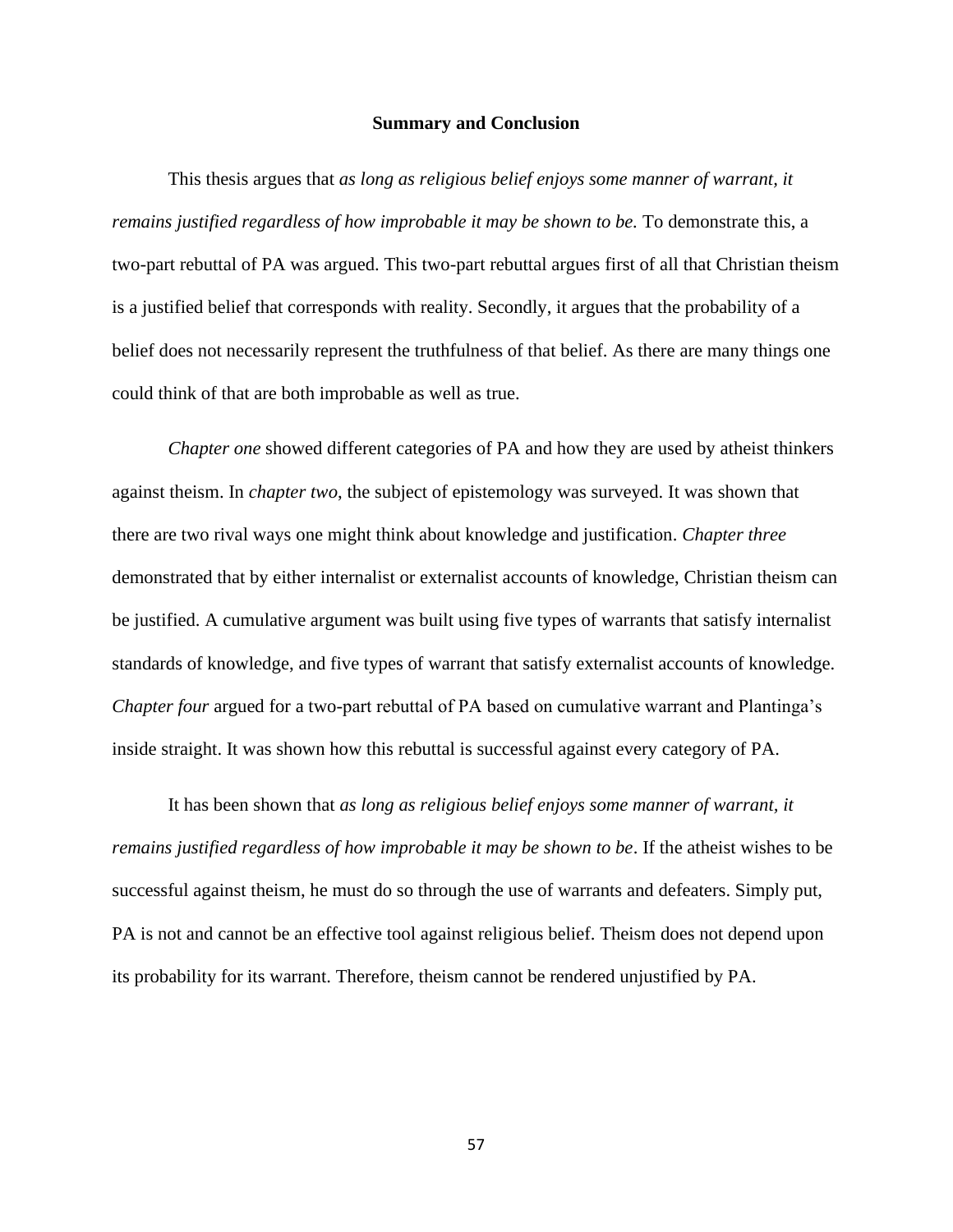## **Appendix**

## Key Terms Explained

- Q: "No good at all justifies an omnipotent, omniscient, perfectly good being in permitting E1 and E2."<sup>107</sup>
- P: "No good we know of justifies God in permitting E1 and E2." E1 and E2 are examples of evil given by Rowe. This might be simplified by saying that we know of no good that justifies God in allowing evil.<sup>108</sup>
- G: God exists.
- -G: God does not exist.
- K: Our noetic structure, all background knowledge we have available to us.
- Pr: Shorthand for probability.
- X: A placeholder with specific meaning.

<sup>&</sup>lt;sup>107</sup> Rowe, Evidential, 264.

 $108$  Ibid.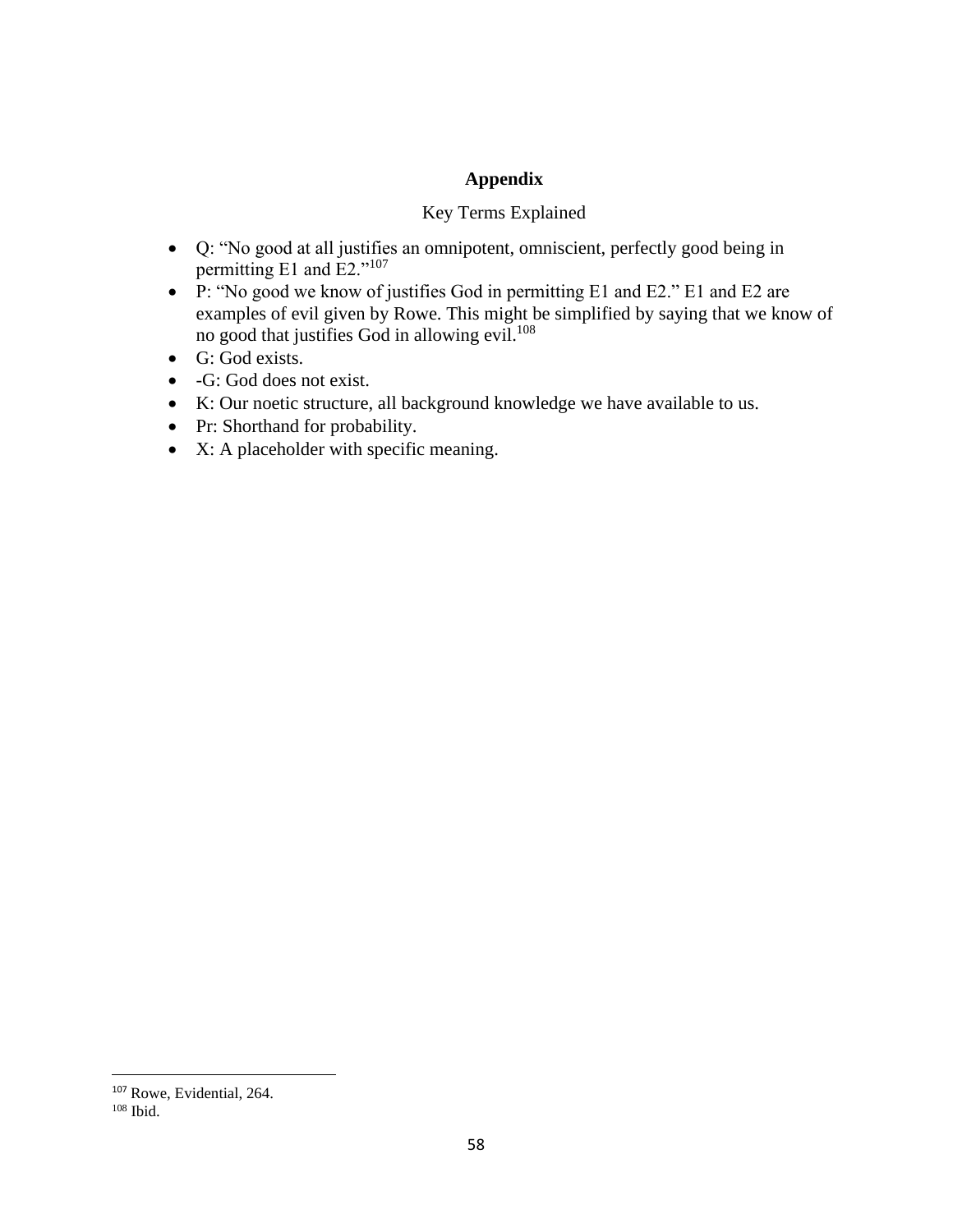## **Bibliography**

- Alston, William P. *Perceiving God*. Ithaca, New York: Cornell University Press, 1993. Accessed February 5, 2020, [https://www.jstor.org/stable/10.7591/j.ctt5hh24c.1.](https://www.jstor.org/stable/10.7591/j.ctt5hh24c.1)
- Aquinas, Thomas. *Summa Theologica*. Translated by Fathers of the English Dominican Province. Coyote Canyon Press, Kindle Edition.
- Baggett, David and Jerry Walls*. God and Cosmos*. Oxford, New York: Oxford University Press, 2016.

Balmer, Eric Fielding. "*Epistemic Justification with Respect to Theistic Belief: Two Rival* 

*Theories*." Master's Thesis, California state university, 2007. Accessed January 29th, 2021, [https://search-proquest-com.ezproxy.liberty.edu/docview/304710019?pq](https://search-proquest-com.ezproxy.liberty.edu/docview/304710019?pq-origsite=summon)[origsite=summon.](https://search-proquest-com.ezproxy.liberty.edu/docview/304710019?pq-origsite=summon)

Boa, Kenneth D. and Robert M. Bowman Jr. *Faith Has Its Reasons*. Downers Grove, IL: InterVarsity Press, 2001.

Clark, Kelly James and Raymond J. VanArragon. *Evidence and Religious Belief*. Oxford,

England: Oxford University Press, 2011. Accessed February 5, 2021, 10.1093/acprof:oso/9780199603718.001.0001.

Clifford, W. K., "*The Ethics of Belief*," in The Ethics of Belief and other Essays, ed.

Timothy J. Madigan, Amherst, NY: Prometheus Books, 1999.

DeRose, Keith. *Direct Warrant Realism in God and the Ethics of Belief*. Andrew Dole and

Andrew Chignell. Eds. Cambridge, England: Cambridge University Press, 2005. Accessed February 4, 2021, [https://doi.org/10.1017/CBO9780511499166.](https://doi.org/10.1017/CBO9780511499166)

Diller, Kevin. *Theology's Epistemological Dilemma*. Downers Grove, IL: InterVarsity Press,

2014. Accessed February 4, 2021, [https://ebookcentral-proquest](https://ebookcentral-proquest-com.ezproxy.liberty.edu/lib/liberty/detail.action?docID=2036903)[com.ezproxy.liberty.edu/lib/liberty/detail.action?docID=2036903.](https://ebookcentral-proquest-com.ezproxy.liberty.edu/lib/liberty/detail.action?docID=2036903)

Dole, Andrew and Andrew Chignell. Eds*. God and the Ethics of Belief*. Cambridge, England:

Cambridge University Press, 2005. Accessed February 4, 2021, [https://doi.org/10.1017/CBO9780511499166.](https://doi.org/10.1017/CBO9780511499166)

Ehrman, Bart D. *Jesus, Interrupted*. New York: HarperCollins, 2009. Accessed May 15, 2021.

[https://libertyonline.vitalsource.com/#/books/9780061863288/cfi/6/34\[;vnd.vst.idref=cop](https://libertyonline.vitalsource.com/#/books/9780061863288/cfi/6/34[;vnd.vst.idref=copyright) [yright\]](https://libertyonline.vitalsource.com/#/books/9780061863288/cfi/6/34[;vnd.vst.idref=copyright).

Evans, Dylan. *Atheism: All That Matters*. Hodder &Stoughton, 2014. Accessed June 10, 2021.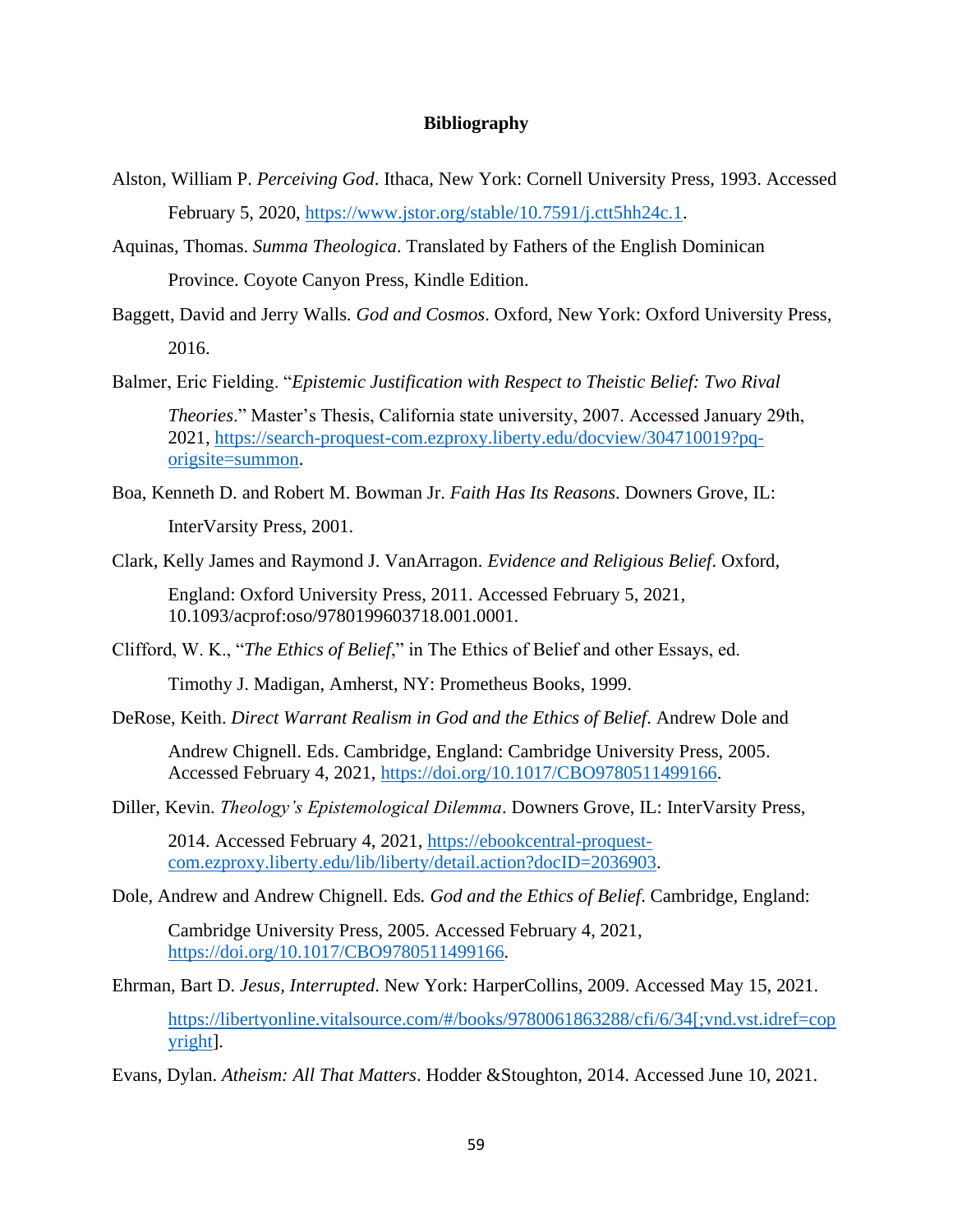http://ezproxy.liberty.edu/login?url=https://search.credoreference.com/content/entry/hodd ervcwc/about\_the\_author/0?institutionId=5072.

Geisler, Norman L. and Frank Turek. *I Don't Have Enough Faith to Be an Atheist*. Wheaton,

Illinois: Crossway Books, 2004.

\_\_\_\_\_\_\_\_\_\_\_\_\_\_\_ and Ronald M. Brooks. *When Skeptics Ask*. Grand Rapids, MI: Baker

Books, 2013.

Habermas, Gary. "*Resurrection Research from 1975 to the Present: What are Critical Scholars* 

*Saying?*" Journal for the Study of the Historical Jesus 3, no. 2 (2005): 135-153. Accessed

February 17, 2021,

https://ezproxy.liberty.edu/login?url=https://search.ebscohost.com/login.aspx?direct=true &db=lsdar&AN=ATLAiE8N200817000498&site=ehost-live&scope=site.

\_\_\_\_\_\_\_\_\_\_\_\_\_. *The Risen Jesus and Future Hope*. Lanham, Maryland: Rowman & Littlefield

Publishers, 2003. Accessed October 19, 2021.

https://liberty.alma.exlibrisgroup.com/discovery/openurl?institution=01LIBU\_INST&rfr \_id=info:sid%2Fsummon&rft\_dat=ie%3D51114832570004916,language%3DEN&svc\_d at=CTO&u.ignore\_date\_coverage=true&vid=01LIBU\_INST:Services.

Hasker, William. "*Is Christianity Probable? Swinburne's Apologetic Programme*." Religious

Studies 38, no. 3 (September 2002): 253-264. Accessed February 19,2020. https://www.jstor.org/stable/20008419.

Hume, David. "Miracles" in *Enquiry Concerning Human Understanding*, ed. Jonathan Bennett,

2017. Accessed March 3, 2022. https://www.earlymoderntexts.com/assets/pdfs/hume1748\_3.pdf.

Jay, Christopher. "*Testimony, Belief, and Non-doxastic Faith: The Humean Argument for*

*Religious Fictionalism*." Religious Studies 52, no. 2 (June, 2016): 247-261. Accessed February 5, 2020, https://doi.org/10.1017/S0034412515000177.

Lewis, C.S. Mere Christianity. New York, NY: Harper One, 1980.

McNabb, Tyler Dalton*. Religious Epistemology*. Cambridge, England: Cambridge University

Press, 2019. Accessed February 4, 2020, https://doi.org/10.1017/9781108558365.

Pascal, Blaise. *Pensées*. W.F. Trotter, trans. Infomotions, Inc., 2000. Accessed October 21, 21.

https://liberty.alma.exlibrisgroup.com/discovery/openurl?institution=01LIBU\_INST&rfr \_id=info:sid%2Fsummon&rft\_dat=ie%3D51171055650004916,language%3DEN&svc\_d at=CTO&u.ignore\_date\_coverage=true&vid=01LIBU\_INST:Services.

Plantinga, Alvin. "*Is Belief in God Properly Basic*?" Nous vol. 15, no. 1 (March 1981): 41-51.

Accessed October 10, 2021. https://www.jstor.org/stable/2215239.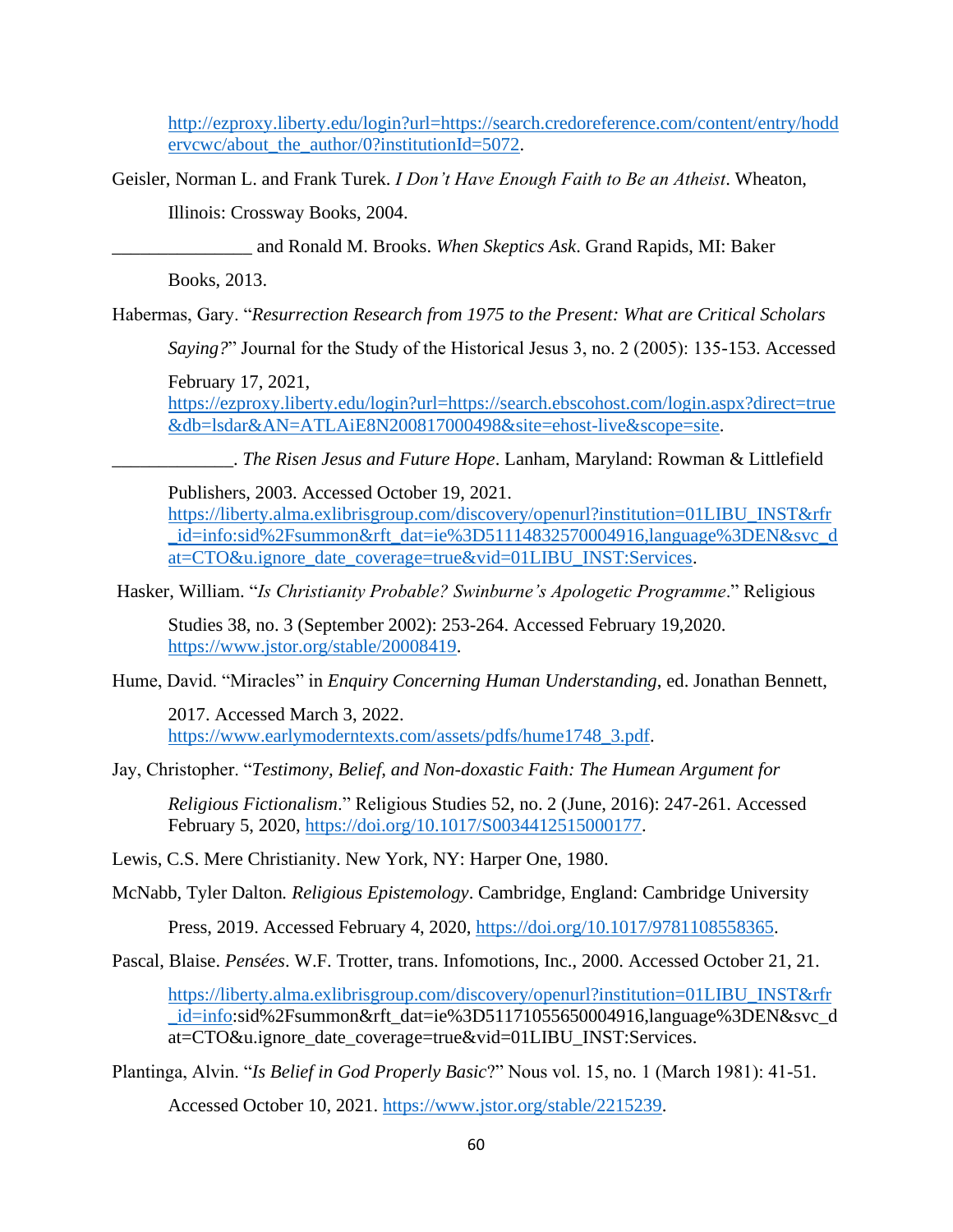\_\_\_\_\_\_\_\_\_\_\_\_\_\_. *Warranted Christian Belief*. Oxford, New York: Oxford University Press,

2000.

Accessed December 18, 2020, https://ccel.org/ccel/plantinga/warrant3/warrant3.vii.iv.html.

Puckett, Joe. *The Apologetics of Joy*. Cambridge, UK: Lutterworth Press, 2012. Accessed

February 19, 2021, https://www.jstor.org/stable/j.ctt1cgdz7r.1.

Rowe, William. "*The Problem of Evil and Some Varieties of Atheism*." American Philosophical

Quarterly vol. 16, no. 4 (October 1979): 335-34. Accessed May 2021, https://www.jstor.org/stable/20009775.

\_\_\_\_\_\_\_\_\_\_\_\_. "*The Evidential Argument from Evil: A Second Look*," in The Evidential

Argument from Evil. Ed. Daniel Howard-Snyder. Bloomington, IN: Indiana University Press, 1996.

Ryrie, Charles C. *Basic Theology*. Chicago: Moody Publishers, 1999.

Schukraft, Jason. *Is Justified True Belief Knowledge*. London, England: Macary International,

2017. Accessed February 19, 2020,

http://liberty.summon.serialssolutions.com/#!/search?bookMark=eNqdUU1PAyEQxfgRr fbonZunKgMLhZPRpn4kTbzombC7YFAEBdam\_95t6sWrySTz3mTeZN7MBB3EFC1C 50AuG0abKzWXoIBSCVLQPTT9w\_fRBBgfo4E5P0InSrFmDoTyYzQt5Y0QQmEsKH 6CFjcRm2jCpviCk8PL\_mOIPb63tXqbLwp-

LPhtKNU7b3tc82Bxa4O3Dr\_HtA62f7XXZ-

jQmVDs9Defope75fPiYbZ6un9c3KxmLROKzUzPBFOSMQWm4z2QVlAjCSXOUC46 KaDjjhgxwrmkciSMtA1zTLbQ9YSyUwS7uSWZ4Fub64bACAbdmWpCetUcQDKtT56bBSIUXOx03zm9DXYUrVtU3rvbKzZBL28XTSKCCH42LncdfroUv4w65RDr6vZ hJRdNrHzZassGojevkD\_Obn-trn4FP-35Q9wi4eS.

Strobel, Lee. *The Case for Miracles*. Grand Rapids, Michigan: Zondervan, 2018.

Swinburne, Richard. "*The Argument from Design: A Defense*." Religious Studies Vol. 8, no. 3

(September 1972): 193-205. Accessed December 18,2020, https://www.jstor.org/stable/20004972.

\_\_\_\_\_\_\_\_\_\_\_\_\_\_\_\_. *The Coherence of Theism: Second Edition*. Oxford, United Kingdom

Oxford University Press, 2016. Accessed September 11, 2021, http://liberty.summon.serialssolutions.com/#!/search?bookMark=eNrjYmDJy89LZWbgt TS3MDC0NLQwMrU0N2Jj4MlPzrM0NTG0NLE0MuBkEA\_JSFVIzs9ILUrNS05VyE9 TKMlIzSzO5WFgTUvMKU7lhdLcDIZuriHOHrrF-Yk5mUmpRSWVBoZARml8cmJJYk5 erypoaGpkZmpkbGFgYGBiaWhmTE5egC1HTM9.

\_\_\_\_\_\_\_\_\_\_\_\_\_\_\_\_. "*Response to My Commentators*." Religious Studies 38, no. 3 (September